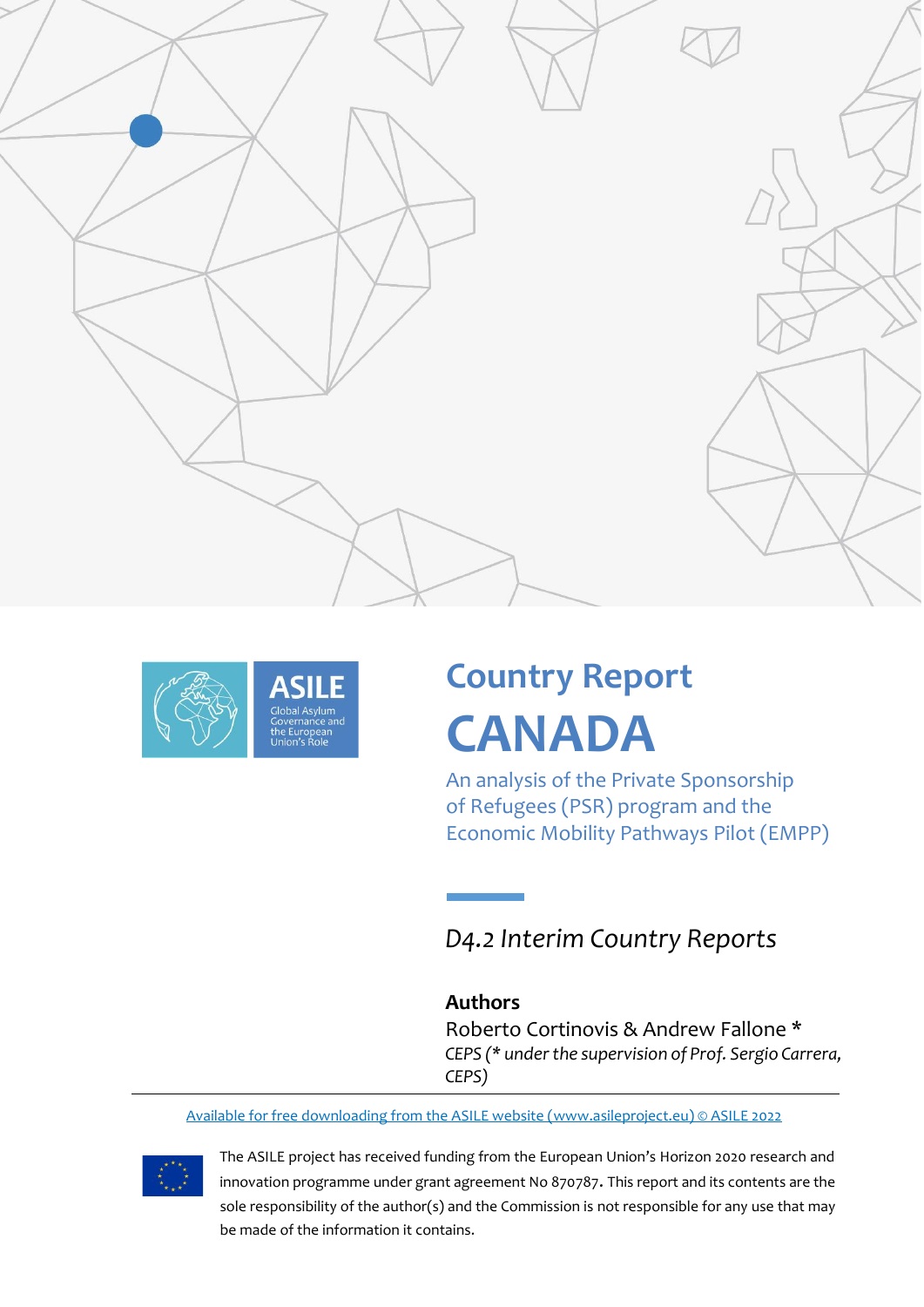## **Executive summary**

#### **Background**

The Global Compact on Refugees (GCR) recognises complementary pathways for admission to third countries as an additional 'solution' to resettlement and as an expression of solidarity towards countries and communities hosting large numbers of refugees. The 2019 UNHCR 'Three-Year Strategy on Resettlement and Complementary Pathways' calls for a sustainable and predictable growth in complementary pathways, with the goal of expanding access to those channels up to two million people by the end of 2028, a target that is double the one million resettlement places aimed for during the same period.

Canada stands at the forefront of international initiatives aimed at sharing 'best practices' and promoting the transfer of initiatives originally developed in the Canadian context to other countries around the world. Canada's Private Sponsorship of Refugees (PSR) program rests on a foundation built over its 40-year long history, with a highly developed institutional and legal framework, and a wide network of civil society organisations and private citizens involved in the sponsoring process. The Global Refugee Sponsorship Initiative (GRSI), launched in 2016, is a multi-stakeholder initiative led by the government of Canada, UNHCR, and featuring academic institutions and private foundations which aims to test the feasibility and potential application of Canada's well-established model of private sponsorship for refugees in other countries.

Canada also takes a leadership role in experimenting with the development of pathways for the admission of refugees based on exiting labour migration opportunities. The Economic Mobility Pathways Pilot (EMPP), launched in 2018 as a pilot project, enabled the admission of a small group of refugees through Canada's existing labour migration channels. The EMPP's pilot phase aimed at assessing whether skilled refugees in East Africa and the Middle East can access Canada's existing economic pathways, documenting existing barriers and seeking to develop new practices to address identified challenges. In June 2020, the government of Canada announced its intention to launch the EMPP second phase, with the goal of admitting up to 500 skilled refugees and their family members over a two-year period. Canada is committed to share the EMPP experience and lessons learned with other countries in the framework of the Global Task Force on Refugee Labour Mobility, a GCR-linked initiative launched in April 2022 to scale up labour mobility pathways for refugees around the world.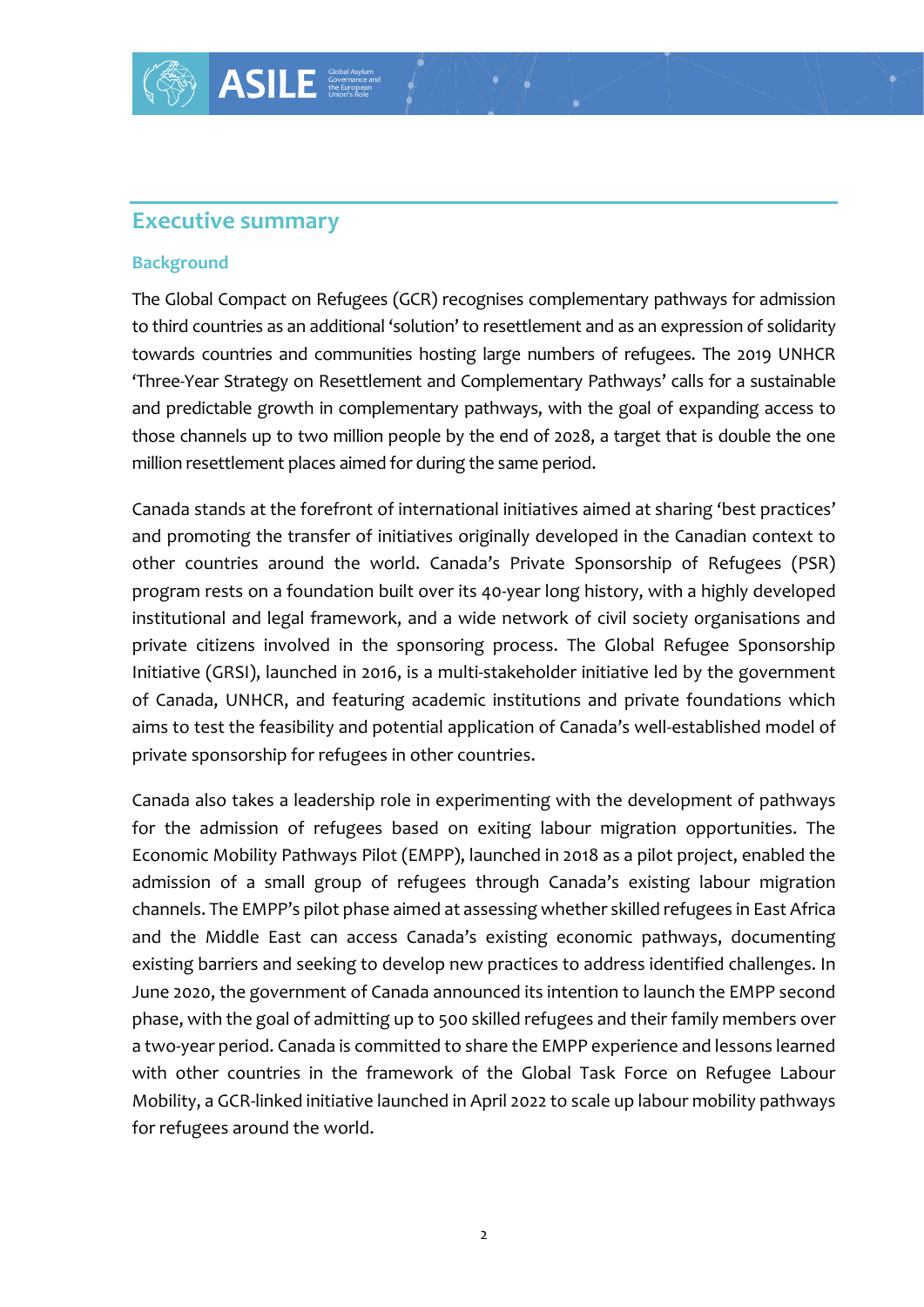

#### **Objectives and methodology**

This Interim Country Report provides an analysis of the key features and implementation processes of the two above mentioned 'complementary pathways', the PSR program and the EMPP. In line with the ASILE research framework under Work Package 4, the analysis focuses on three key dimensions: a) the selection process and eligibility criteria, b) refugee vulnerability, and c) refugee right to work. The Report relies on the expanding literature discussing the normative and policy issues associated with the design and implementation of complementary pathways to analyse these two instruments. The analysis pays specific attention to aspects of non-discrimination, procedural fairness, equitable access to justice and the right to decent work understood as a 'composite right', with a focus on the freedom, accessibility, and quality of work.

The methodological approach used for this Report combines extensive desk research with 18 semi-structured interviews with Canadian government officials, international organisation representatives, members of the legal community, civil society members, and refugee leaders. These interviews aimed at investigating policy makers and practitioners' first-hand experiences either executing or navigating the two selected mechanisms. They further aimed at exploring respondents' opinions on the effectiveness and fairness of decision-making procedures, as well as their consistency with international refugee and human rights standards.

#### **Key findings**

#### Selection process and eligibility criteria

- Complementary pathways are predicated on their 'additionality' to state-led resettlement programs. They aim at providing additional channels for admission to people in need of protection which supplement resettlement places for refugees assigned on the basis of UNHCR resettlement submission categories. According to UNHCR, community or private sponsorship is considered as a complementary pathway when, as in the case of the Canadian PSR program, it provides a distinct channel for the admission of refugees that is additional to the government-assisted resettlement program.
- The PSR program's success and continuous support by Canadian civil society strongly relies on the principle of 'naming', that is the possibility for private organisations and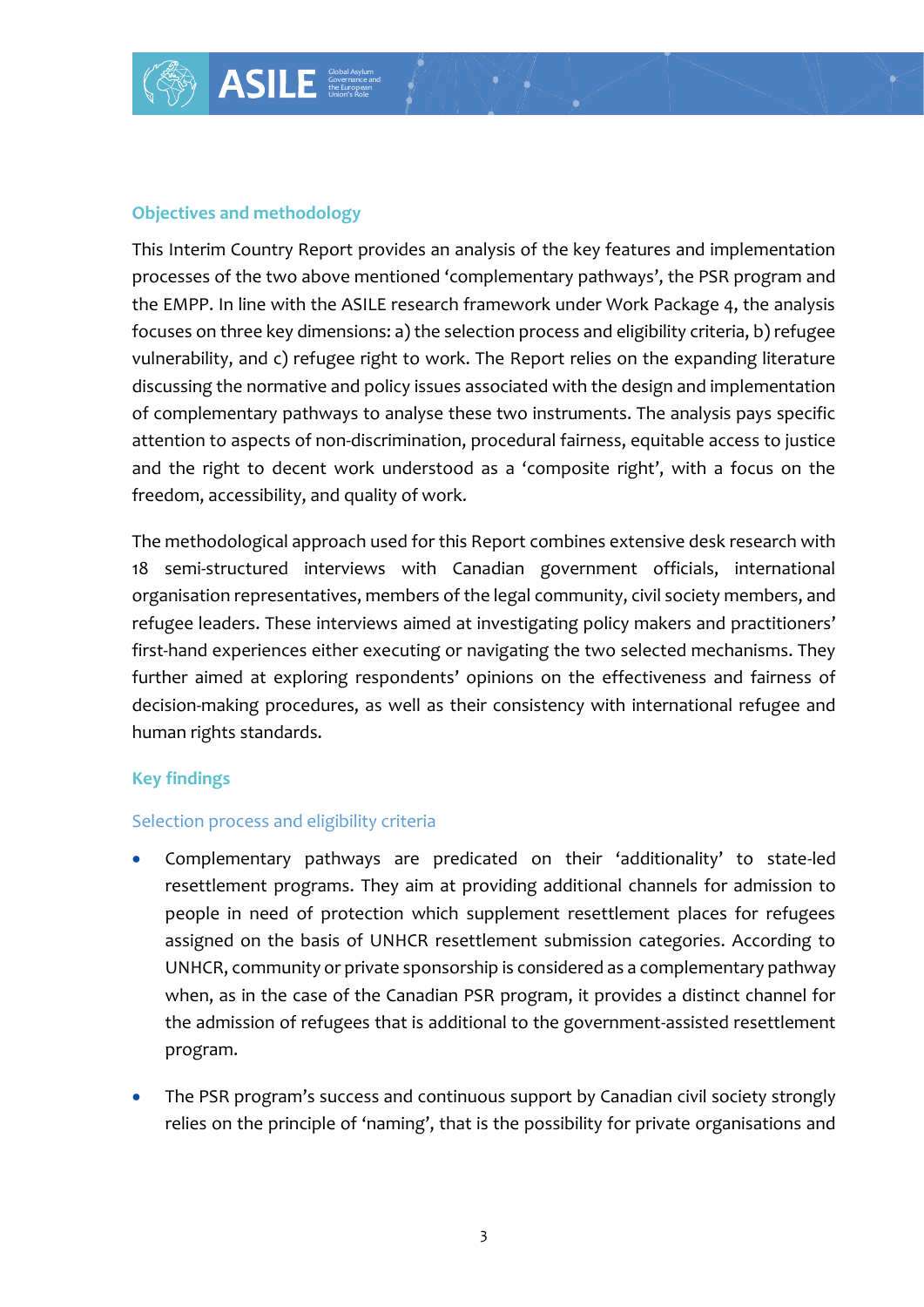groups of citizens in Canada to refer specific individuals for sponsorship. Over the years, the selection of refugees admitted through the program has been shaped by the so-called 'echo effect', the demand by previously admitted refugees to sponsor family members or relatives who has been left overseas. While Canadian citizens have shown a high interest in welcoming 'unknown' individuals in specific situations, for example in the aftermath of the Syrian crisis from 2015 onwards, the functioning of the PSR program in 'normal times' confirms its character as a privileged channel for reuniting extended family members or individuals with ethnic or cultural connections to Canada.

- Over the last few years, the volume of privately sponsored refugees in Canada has largely outnumbered that of Government Assisted Refugees (GARs). This circumstance has led civil society stakeholders to express concerns about the risk associated with a possible shift towards a model of 'privatised resettlement', whereby public authorities increasingly rely on financial and operational support from private actors to fulfil their international commitments. In parallel, the functioning of the PSR program as a tool for extended family reunification, rather than targeting refugees with high protection needs, calls into question the overall balance and humanitarian dimension of the Canadian approach to resettlement.
- The EMPP falls within the group of complementary pathways defined by UNHCR as 'third countries employment opportunities', namely safe and regulated avenues enabling refugees' entry or stay in another country for the purpose of employment.
- The key objective of the EMPP is to ensure the effective 'matching' of skilled refugees with employers in Canada. The program follows a market-oriented approach which implies that the main motivation for employers' participation is to cover skills shortages that cannot be filled locally. As the EMPP replicates (at least partially) the selective qualification levels and application requirements of existing Canadian labour immigration programs, access to this scheme has remained until now the prerogative of a restricted group of individuals holding a specific set of labour skills.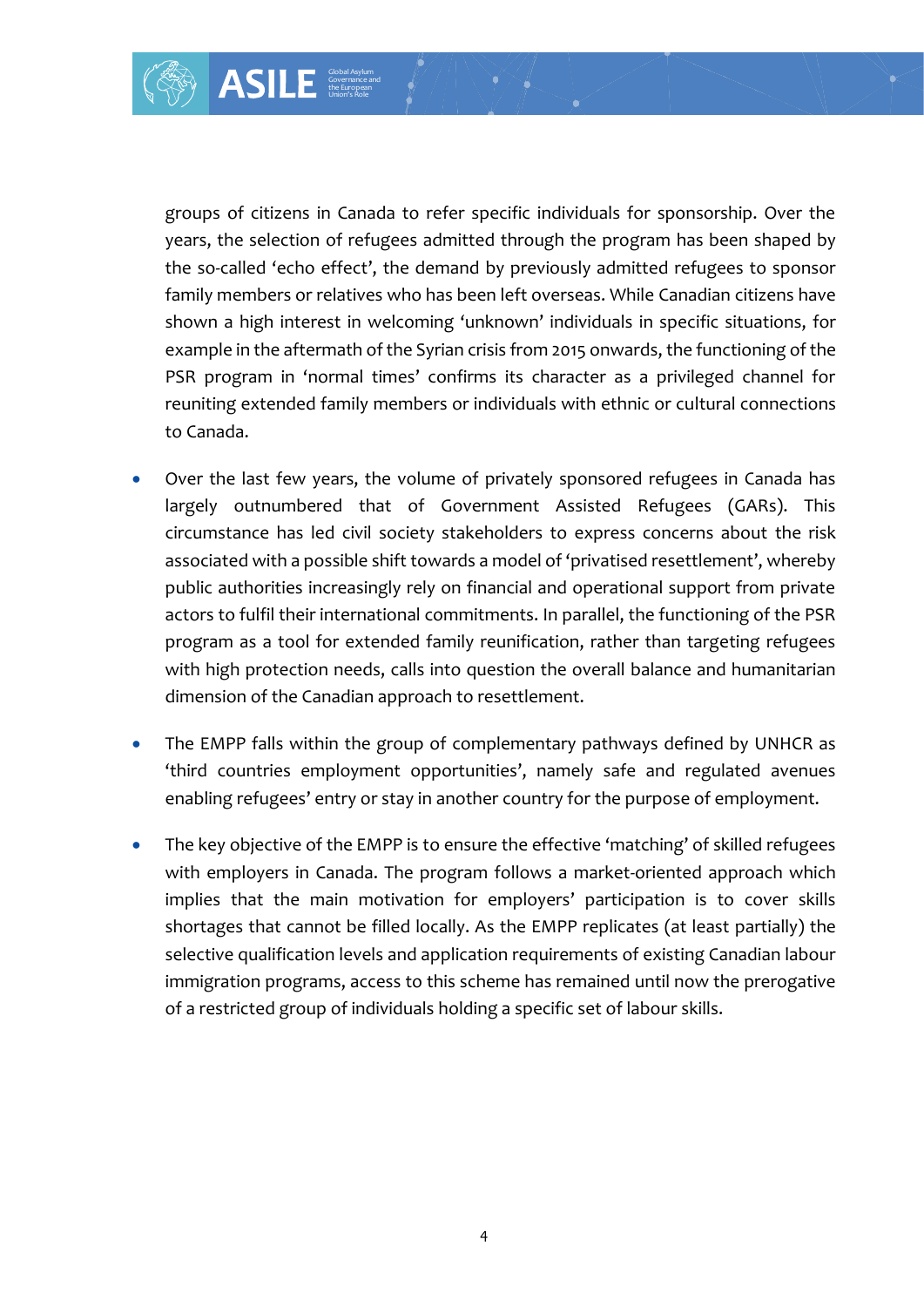

- The above-mentioned requirement excludes from eligibility refugees residing in areas where access to a refugee status determination procedure is not available. Several stakeholders interviewed for this Report recommended to abandon the requirement of positive UNHCR or foreign state refugee recognition as a way to ensure a more equitable access to the program.
- Along the same line, conditions for eligibility under the EMPP require that a candidate has a positive Refugee Status Determination (RSD) document from either the UNHCR or a refugee-hosting state. In addition, however, a candidate would be eligible under the EMPP even if she is registered as an asylum seeker abroad (in case the RSD has not been obtained yet) or if she has a "person of concern letter" issued by the UNHCR for the purposes of EMPP.
- The framing of admission through the PSR program and the EMPP as a discretionary act by the state implies that possibilities for individuals to challenge negative decisions on their applications are limited. Failed applicants under the PSR program, in particular, do not have access to an appeal procedure on the merits. The only possibility for obtaining redress consists in lodging an appeal for judicial review at the Federal Court of Canada. Access to the Federal Court, however, is hampered by significant legal barriers and strictly dependent on the availability on the part of applicants of the financial resources necessary to sustain litigation expenses in Canada.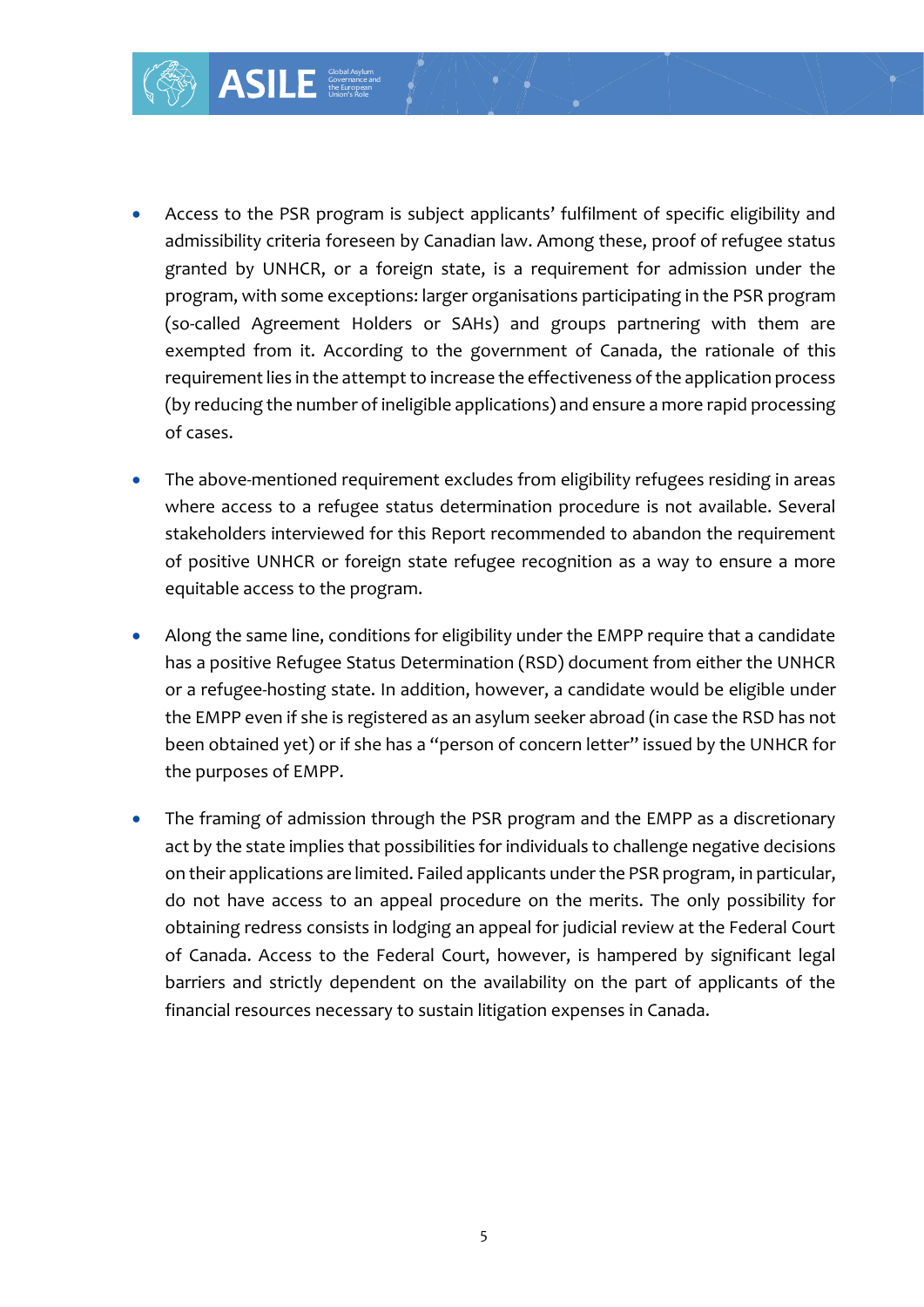• The two complementary pathways analysed in this Report do not envisage a specific focus on refugee vulnerability at the selection stage. This circumstance should not in principle be considered as an issue, given the availability of an alternative admission channel, i.e., state-supported resettlement, operating on the basis of vulnerability criteria. However, since 2017, the number of refugees admitted yearly through the PSR program has almost doubled those admitted through the state-supported program. This trend casts doubts on the commitment by the Canadian government to stick to the principle of 'additionality' and ensure a balance between the two main streams of its resettlement program.

Global Asylum Governance and the European Union's Role

- The Canadian government has launched mechanisms to incentivise sponsor groups to support UNHCR-referred refugees through the Blended Visa Office-Referred Program (BVOR), and refugees with special vulnerabilities under the Joint Assistance Program (JAP). However, these two programs represent only a limited share of the overall PSR intake, which remains largely made of 'named' sponsorships based on family or other links with individuals in Canada.
- Vulnerability is clearly not a factor considered in the framework of the EMPP. The project aims at promoting a different approach, which puts refugees' professional experience and skills at the core of the selection process, rather than an assessment of their vulnerabilities and protection needs. While instrumental in engaging Canadian employers, the selection of refugees meeting specific labour market needs clearly shifts the focus of the EMPP away from vulnerability considerations underpinning UNHCR resettlement.
- Addressing and identifying vulnerabilities that may emerge after arrival in Canada is another crucial aspect in the context of the two programs. The PSR relies on sponsoring groups to provide psychosocial support to refugees and help them address any specific need they may face upon arrival. The EMPP relies on employers, in coordination with local civil society organisations, for providing support to participants. However, not all sponsoring groups or employers may be equally well placed to address specific needs and support individuals facing potential situations of vulnerability.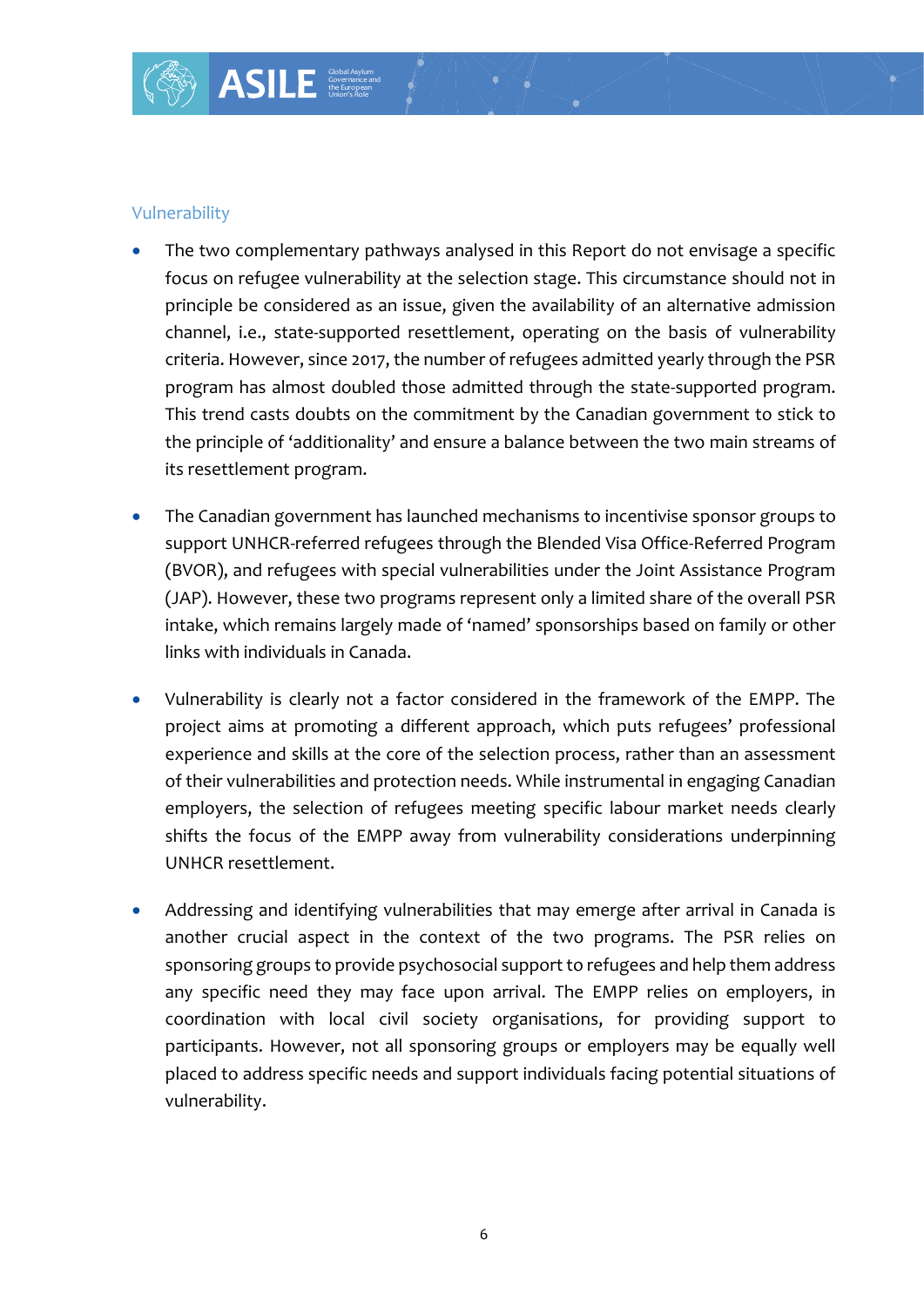

• Refugees participating in the EMPP arrive through economic migration pathways, which means the level of settlement support available to them differ from that available to resettled refugees, including those arriving through the PSR stream. Interviewees pointed to the lower level of support received by EMPP refugees as an issue that needs to be addressed during the next phase of the project.

#### Right to work

- Both the PSR program and the EMPP puts a strong emphasis on accelerated labour market integration of refugees. In the case of the PSR program, refugees are expected to benefit from support provided by sponsors, who can leverage their networks and provide targeted assistance, in addition to that provided by state-funded settlement agencies. Along the same line, the EMPP is driven by a promise of immediate labour market integration, as refugees participating in the program are selected based on their ability to fill specific job positions in the Canadian labour market. The fact that both sponsored refugees and EMPP beneficiaries are granted permanent residence status in Canada implies that they benefit from the security of status and the generous set of rights associated with permanent residence.
- However, this Report underlines how formal access to rights alone is not in itself a guarantee that refugees arriving through the PSR program and EMPP can have access to decent work, understood in relation to the freedom, effective accessibility, and quality of work. Interviewees stressed the need to respect the autonomy of refugees and their freedom to take up a job offer independently from the willingness or expectations of their sponsors. In addition, they underlined how ensuring that refugees have access to jobs that are commensurate to their skills levels and benefit from labour mobility and upskilling opportunities are key aspects for effective labour market inclusion in line with international labour law standards and decent work principles.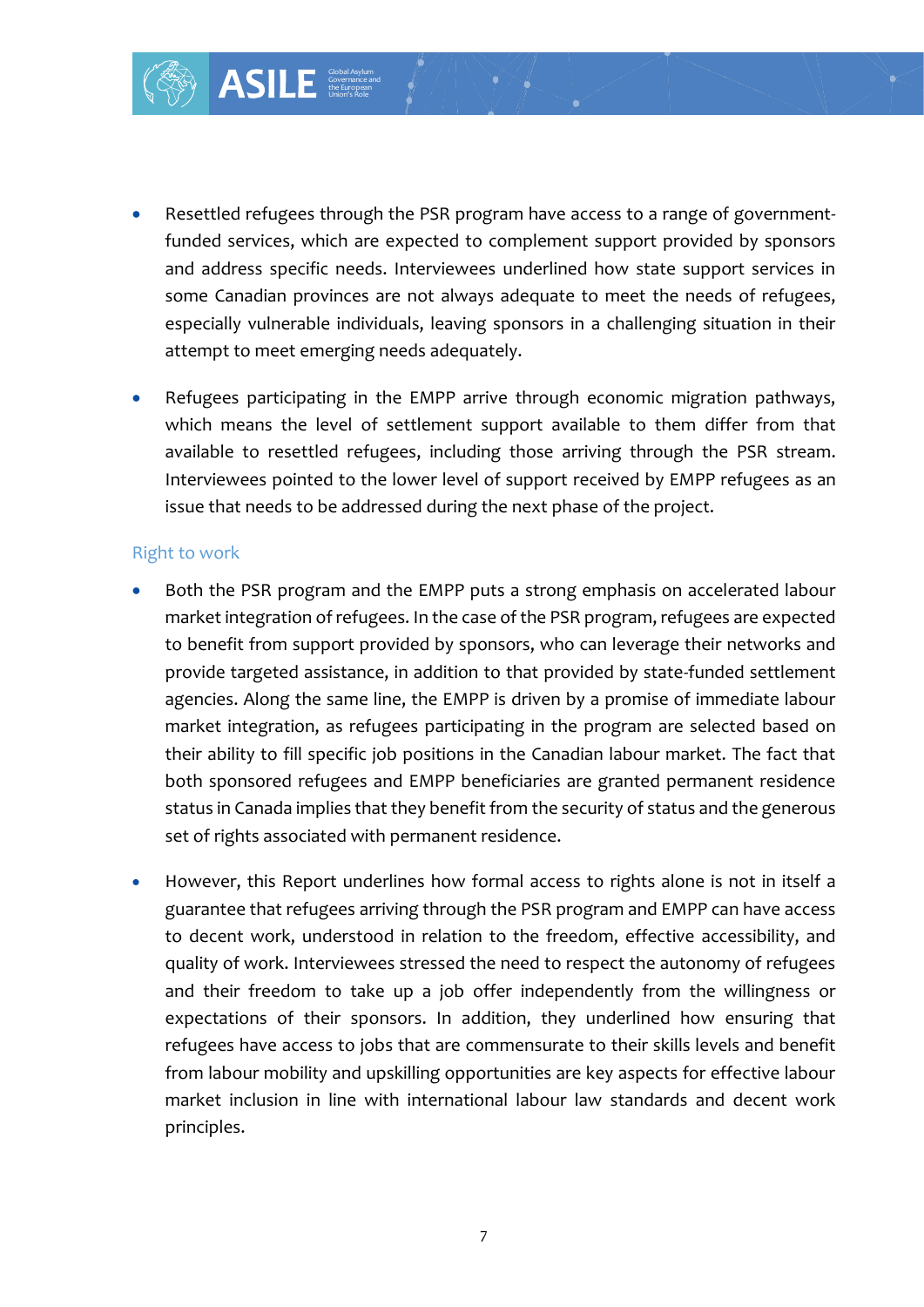The United Nations Global Compact on Refugees' (GCR) emphasis on expanding the availability of "complementary pathways for admission of refugees" has created new incentives for the sharing of experiences among international stakeholders in this policy area. Instruments adopted by Canada have been at the centre of the ongoing 'learning' process. Both a long-standing and established initiative, the Private Sponsorship of Refugees (PSR) program, as well as a recently adopted instrument focusing on refugees' labour mobility, the Economic Mobility Pathways Pilot (EMPP), have been identified as 'promising practices' that could be potentially replicated in other countries.

The establishment of the Global Refugee Sponsorship Initiative (GRSI)' in 2016 underscores the ambition of the Canadian government to propose its well-established PSR program as a model for other states around the world that are willing to develop their own private sponsorship programmes.<sup>2</sup> The GRSI reflects the assumption that some of the key features of the Canadian refugee sponsorship model can be successfully transferred to countries in geographical regions (such as Europe or South America), which do not necessarily present legal, institutional and political conditions similar to those that are in place in Canada.<sup>3</sup>

Along the same line, the Economic Mobility Pathways Pilot (EMPP) has been described by UNHCR as putting Canada at the "forefront of exploring the potential for the international recruitment of refugees through labour mobility programs".<sup>4</sup> The EMPP was launched in

<sup>1</sup> The GRSI is a joint initiative that includes the following partners: the Government of Canada, the United Nations High Commissioner for Refugees (UNHCR), the Open Society Foundations, the Giustra Foundation, the Shapiro Foundation, and the University of Ottawa. See the GRSI website: <https://refugeesponsorship.org/who-we-are>

<sup>&</sup>lt;sup>2</sup> The GCR refers to the objective of increasing the availability and predictability of complementary pathways to protection, including by establishing "private or community sponsorship programmes that are additional to regular resettlement, including community-based programmes promoted through the Global Refugee Sponsorship Initiative (GRSI)", par. 95.

<sup>&</sup>lt;sup>3</sup> GRSI, 'Guidebook and Planning Tools based on Canada's Model'. The Handbook states that Canada PSR program is "just one example of how government and civil society can collaborate to provide protection to refugees and support their settlement once they arrive in their new country. It is not the only way, but it is one strong example from which other countries and civil society actors may draw inspiration".

See UNHCR Canada, Economic immigration of skilled refugees, [https://www.unhcr.ca/in-canada/other](https://www.unhcr.ca/in-canada/other-immigration-pathways-refugees/economic-immigration-skilled-refugees/)[immigration-pathways-refugees/economic-immigration-skilled-refugees/](https://www.unhcr.ca/in-canada/other-immigration-pathways-refugees/economic-immigration-skilled-refugees/)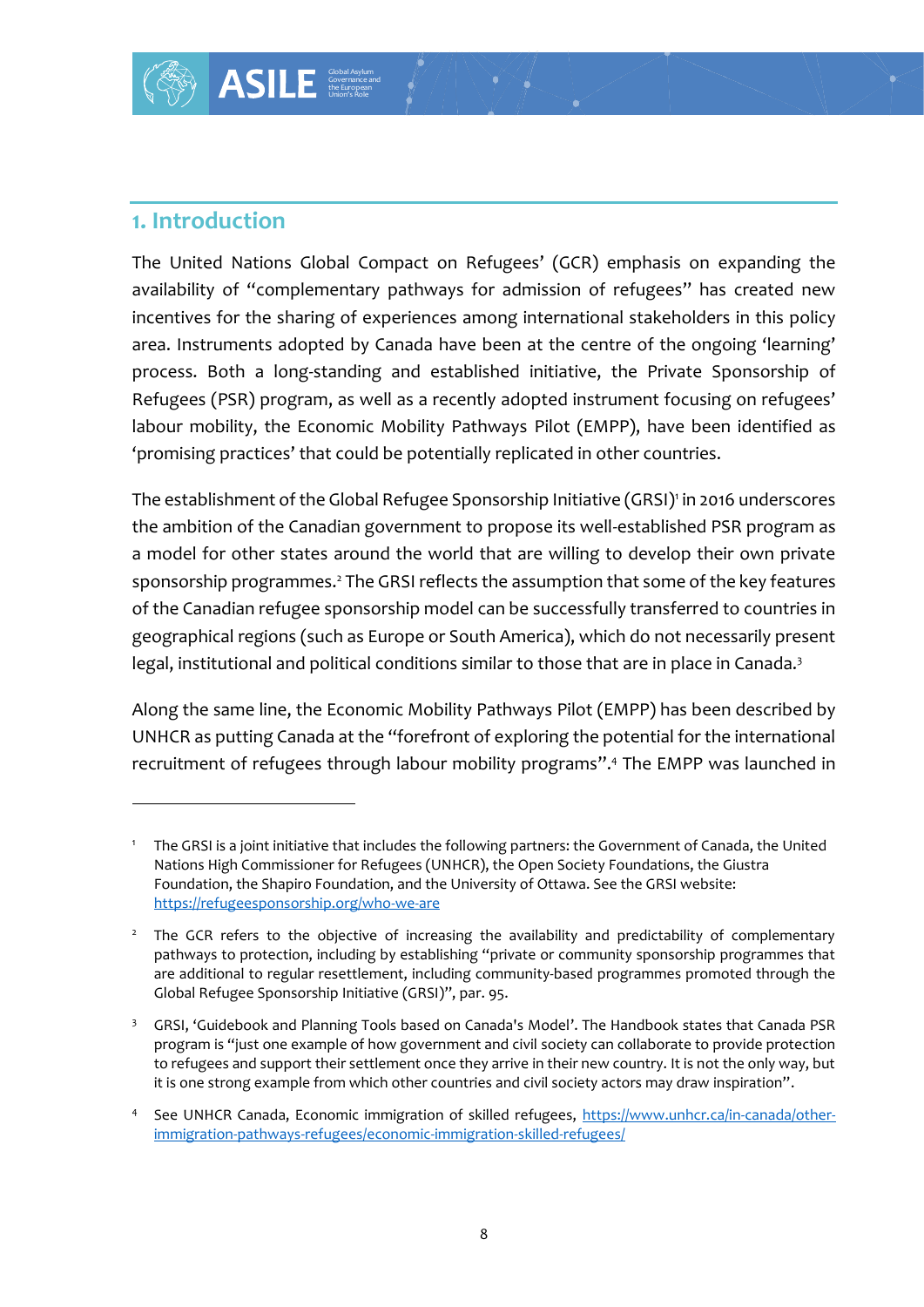2018 with the initial aim of admitting a small group of refugees through Canada's existing economic immigration channels. In 2020, Canada announced its intention to scale up the EMPP, with the goal of admitting up to 500 refugees and their families over the following two years. In parallel, the Canadian government has committed to sharing the EMPP experience and lessons learnt in its role of co-chair of the UNHCR Global Task Force on Refugee Labour Mobility, a GCR-linked initiative that aims to scale up labour mobility pathways for refugees.<sup>5</sup>

This Interim Country Report provides a description of the key features and implementation processes of the PSR and the EMPP. It relies on the expanding body of literature exploring the normative and policy questions raised by complementary pathways, and notably the assessment of their alignment with international refugee, human rights and labour law standards. In line with the ASILE research framework under WP4, the analysis focuses on three key dimensions: a) the selection process and eligibility criteria, b) refugee vulnerability, and c) refugee right to work. The Report underscores a set of policy and legal issues stemming from the design and implementation of the two instruments, which should be carefully considered by policy makers and other stakeholders when considering their further development and potential transferability to other countries.<sup>6</sup>

#### **1.1. Methodology and Structure**

The methodological approach used for this Report combines extensive desk research with 18 semi-structured interviews with Canadian government officials, international organisation representatives, members of the legal community, civil society representatives, and refugee leaders. The interviews aimed to synthesise policy-makers and practitioners' first-hand experiences either executing or navigating the two mechanisms under consideration. Interviews were conducted from March until November 2021. All interviewees were working in Canadian territory when the interview was

<sup>5</sup> See Government of Canada, Public policy to support the Economic Mobility Pathways Pilot (EMPP) – Phase 2, [https://www.canada.ca/en/immigration-refugees-citizenship/corporate/mandate/policies](https://www.canada.ca/en/immigration-refugees-citizenship/corporate/mandate/policies-operational-instructions-agreements/public-policies/economic-mobility-pathways-pilot-phase-2.html)[operational-instructions-agreements/public-policies/economic-mobility-pathways-pilot-phase-2.html](https://www.canada.ca/en/immigration-refugees-citizenship/corporate/mandate/policies-operational-instructions-agreements/public-policies/economic-mobility-pathways-pilot-phase-2.html)

<sup>&</sup>lt;sup>6</sup> S. Carrera, L. Vosyliute, L. Brumat and N. Feith Tan, 'Implementing the United Nations Global Compact on Refugees? Global Asylum Governance and the Role of the European Union', EUI Policy Brief, Issue 2021/26, June 2021, p. 7, [https://cadmus.eui.eu/bitstream/handle/1814/71755/PB\\_2021\\_26.pdf?sequence=5](https://cadmus.eui.eu/bitstream/handle/1814/71755/PB_2021_26.pdf?sequence=5)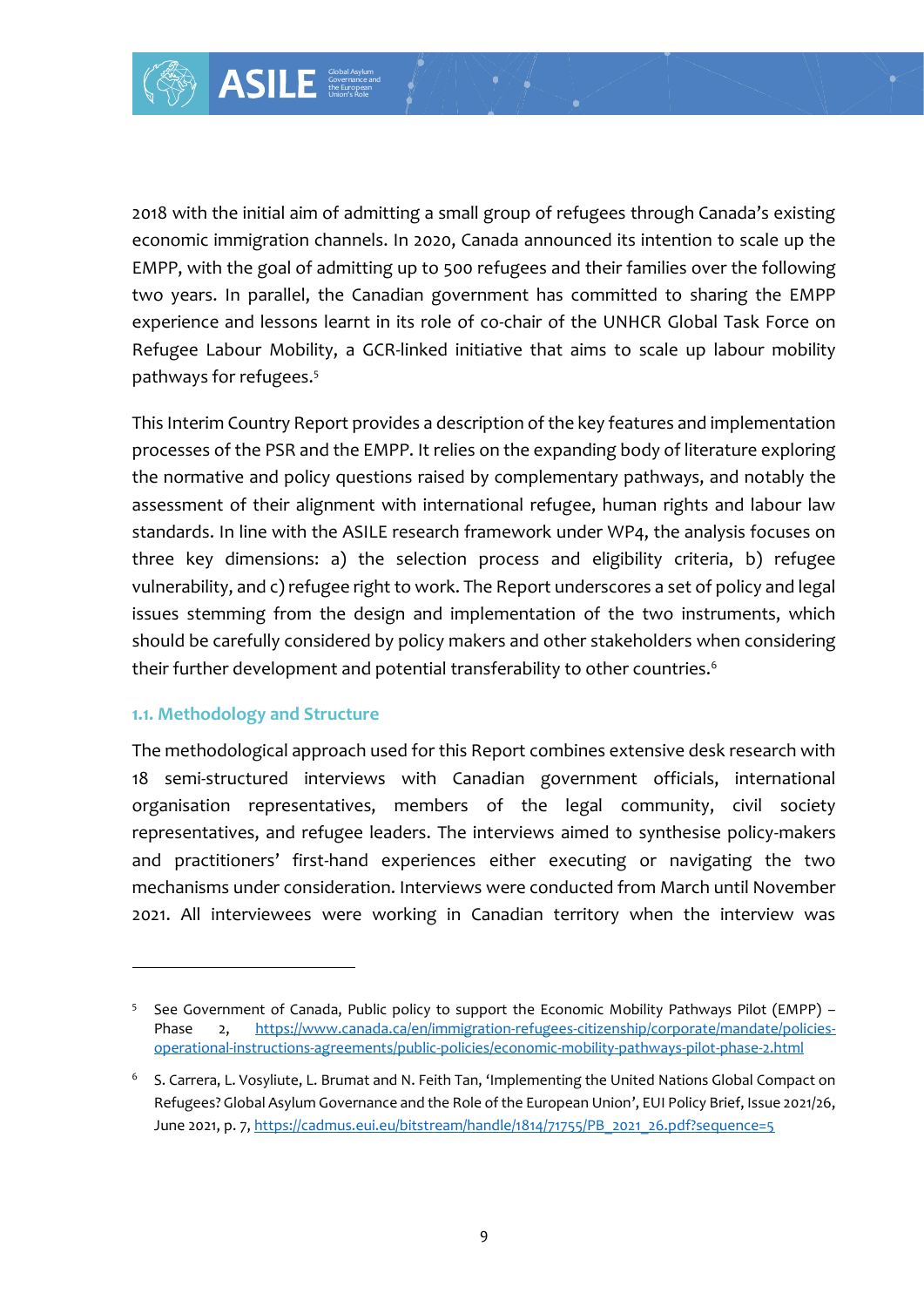

conducted. Given the travel restrictions associated with the Covid-19 pandemic, all interviews were conducted digitally via Zoom. Interview transcriptions and video recordings were then analysed to identify common themes.

Interviews were conducted based on a standard questionnaire shared by all six ASILE case studies. <sup>7</sup> This common questionnaire investigates the key themes of refugee status determination, vulnerability, and the right of decent work. The list of questions was tailored to reflect the specificities of the two policy instruments (PSR program and EMPP) covered in this Report, as well as the specific areas of expertise of each individual interview subject. The use of a set of pre-determined questions did not preclude the interview conversations from following their natural course, providing individuals the opportunity to share their experiences and raise additional points not directly addressed by the questionnaire.<sup>8</sup>

This Interim Country Report is structured as follows. Section 2 provides a synthetic description of the Canadian refugee system, underlining its key features and briefly describing main trends and dynamics of refugee protection in the country. Section 3 introduces the expanding literature on 'complementary pathways', which will inform the examination of the two case studies. Section 4 and 5 analyse the PSR and EMPP respectively, paying attention to aspects of non-discrimination and effective remedies in the selection and eligibility determination process; the analysis also explores the ways in which the two instruments conceptualize and address the issue of refugee vulnerability and access to decent work. Section 6 concludes by summarising the key findings identified in the previous sections.

<sup>7</sup> Case studies covered by ASILE WP4 research cover six countries: Bangladesh, Brazil, Canada, Jordan, South Africa, and Turkey.

<sup>&</sup>lt;sup>8</sup> To ensure confidentiality, a non-identifiable code was assigned to each interview (see Table in Appendix I). All data collected adhered to the ASILE Data Management Plan.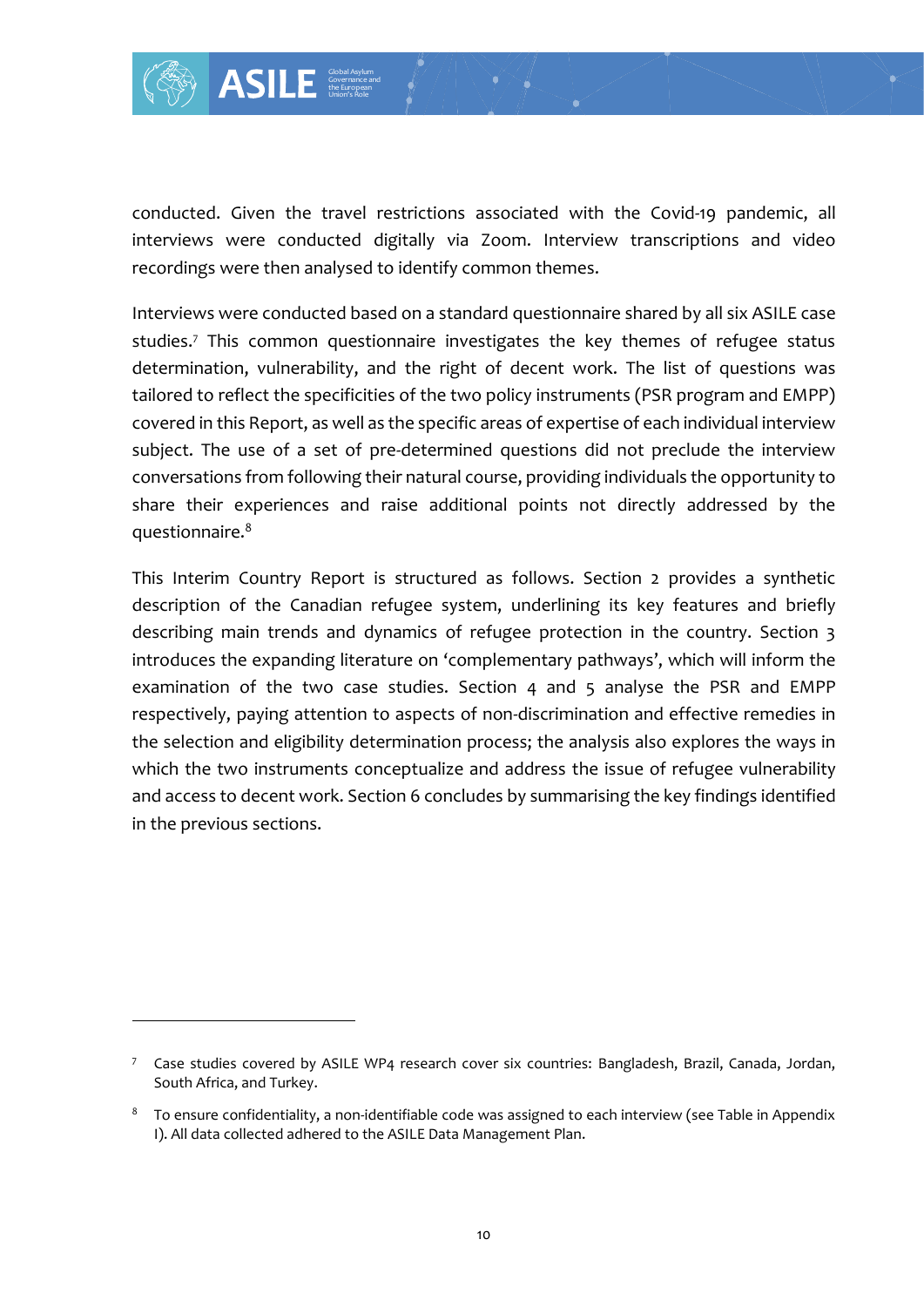

Canada's refugee system is regulated by the Immigration and Refugee Protection Act (IRPA) and the Immigration and Refugee Protection Regulations (IRPR).<sup>9</sup> The system consists of two main components: the in-Canada Asylum Program for persons who make their claims from inside the country, and the Refugee and Humanitarian Resettlement Program for refugees seeking protection from outside Canada.<sup>10</sup>

In turn, the Canadian Refugee and Humanitarian Resettlement Program comprises three separate channels:

- 1) the Government-Assisted resettlement (GAR) program, funded by the federal Government's Ministry of Immigration, Refugees and Citizenship Canada (IRCC);
- 2) the Privately sponsored resettlement (PSR) program, funded by private and civil society organisations;
- 3) The Blended Visa Office Referral (BVOR) program, under which resettlement costs are equally shared between the government and private sponsors.

The IRPA delineates inadmissibility criteria based on security grounds, violation of human or international rights and serious criminality grounds.<sup>11</sup> International human rights bodies as well as civil society organisations have expressed long-standing concerns about the broad scope of inadmissibility criteria laid down in Canadian law, arguing they exceed the scope of exclusion grounds under the 1951 Refugee Convention and other international human rights instruments.<sup>12</sup>

<sup>9</sup> Immigration and Refugee Protection Act, S.C. 2001, c. 27, Current to October 5, 2020. Last amended on June 21, 2019, [https://laws.justice.gc.ca/eng/acts/i-2.5/;](https://laws.justice.gc.ca/eng/acts/i-2.5/) Immigration and Refugee Protection Regulations, (SOR/2002-227)[, https://laws-lois.justice.gc.ca/eng/regulations/sor-2002-227/](https://laws-lois.justice.gc.ca/eng/regulations/sor-2002-227/)

<sup>&</sup>lt;sup>10</sup> See Government of Canada, How Canada's refugee system works, [https://www.canada.ca/en/immigration-refugees-citizenship/services/refugees/canada-role.html.](https://www.canada.ca/en/immigration-refugees-citizenship/services/refugees/canada-role.html)

<sup>11</sup> 'Immigration and Refugee Protection Act', Art. 34-37.

<sup>&</sup>lt;sup>12</sup> Interview CAN4-8; See also R. Cortinovis, 'Country Note Canada', ASILE project Global Portal, p.4. [https://www.asileproject.eu/wp-content/uploads/2021/05/Country-Note\\_Canada.pdf](https://www.asileproject.eu/wp-content/uploads/2021/05/Country-Note_Canada.pdf)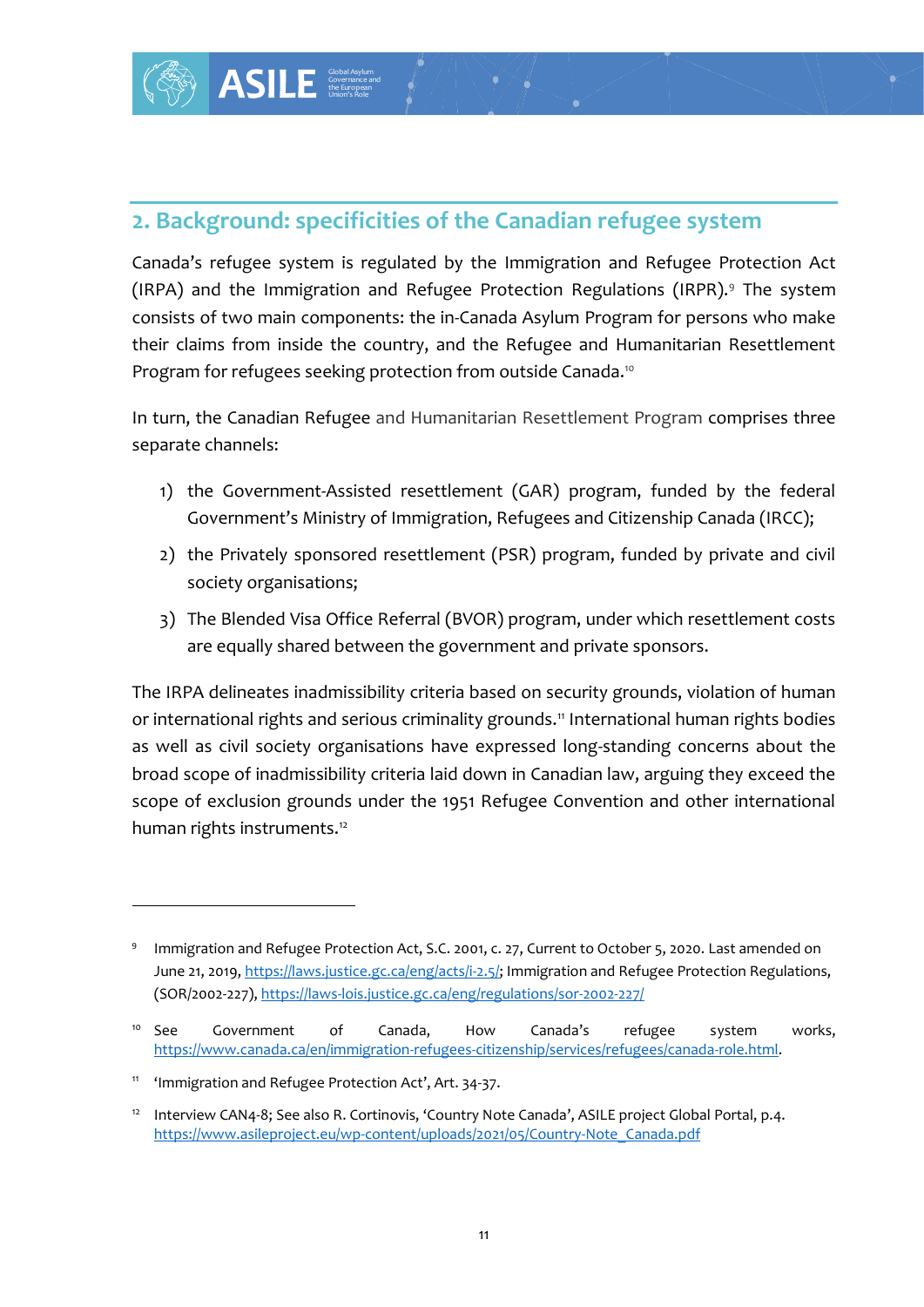

The IRPR outlines legal eligibility criteria for resettlement. Eligible individuals must fall under either of the following classes: a) the 'Convention Refugees Abroad Class', which covers individuals outside their country of origin and unable to return to their home country due to fear of persecution because of race, religion, political instability, nationality, or sexual orientation; b) the 'Country of Asylum Class', which extends to individuals outside their countries of nationality and habitual residence who have been, and continue to be, seriously and personally affected by civil war, armed conflict, or massive violations of human rights in each of these countries.<sup>13</sup>

The government of Canada establishes annual limits on the maximum number of refugees who can be resettled under each of the three streams of its Refugee and Humanitarian Resettlement Program. The majority (54.7%) of all resettled refugees in the period January 2015 – April 2020 entered Canada through the PSR program. Of the remaining share (45,3%), seven times more individuals entered through the GAR program than through the much smaller BVOR program.<sup>14</sup> In 2018, the total number of refugees admitted under these three streams resulted in Canada being the main country of resettlement globally.<sup>15</sup> Canada has remained the country resettling the highest number of refugees worldwide even in the challenging context following to the outbreak of the Covid-19 pandemic.<sup>16</sup>

In response to the developing humanitarian situation in Afghanistan in the summer of 2021, the Canadian government announced in September of the same year its plan to resettle

<sup>&</sup>lt;sup>13</sup> Immigration and Refugee Protection Regulations, Art. 144-147. The Country of Asylum Class, unlike the Convention Refugee definition, does not require a person to be specifically targeted, as the harm feared may be the result of indiscriminate acts.

<sup>&</sup>lt;sup>14</sup> A. Macklin and J. Blum, ASILE 'Country Fiche: CANADA, January 2021.

<sup>15</sup> United Nations High Commissioner for Refugees (2019), 'Global Trends: Forced Displacement in 2018'. <https://www.unhcr.org/5d08d7ee7.pdf>; Macklin and Blum, 'Country Fiche Canada'.

<sup>&</sup>lt;sup>16</sup> Hon. Marco Mendicino, 'Speaking Notes for the Honourable Marco Mendicino, Minister of Immigration, Refugees and Citizenship: Announcement related to new initiatives to help Canada assist even more refugees'. Delivered 18.06.2021. [https://www.canada.ca/en/immigration-refugees-citizenship/news/2021/07/speaking-notes-for-the](https://www.canada.ca/en/immigration-refugees-citizenship/news/2021/07/speaking-notes-for-the-honourable-marco-mendicino-minister-of-immigration-refugees-and-citizenship-announcement-related-to-new-initiatives-to-help-.html)[honourable-marco-mendicino-minister-of-immigration-refugees-and-citizenship-announcement-related](https://www.canada.ca/en/immigration-refugees-citizenship/news/2021/07/speaking-notes-for-the-honourable-marco-mendicino-minister-of-immigration-refugees-and-citizenship-announcement-related-to-new-initiatives-to-help-.html)[to-new-initiatives-to-help-.html](https://www.canada.ca/en/immigration-refugees-citizenship/news/2021/07/speaking-notes-for-the-honourable-marco-mendicino-minister-of-immigration-refugees-and-citizenship-announcement-related-to-new-initiatives-to-help-.html)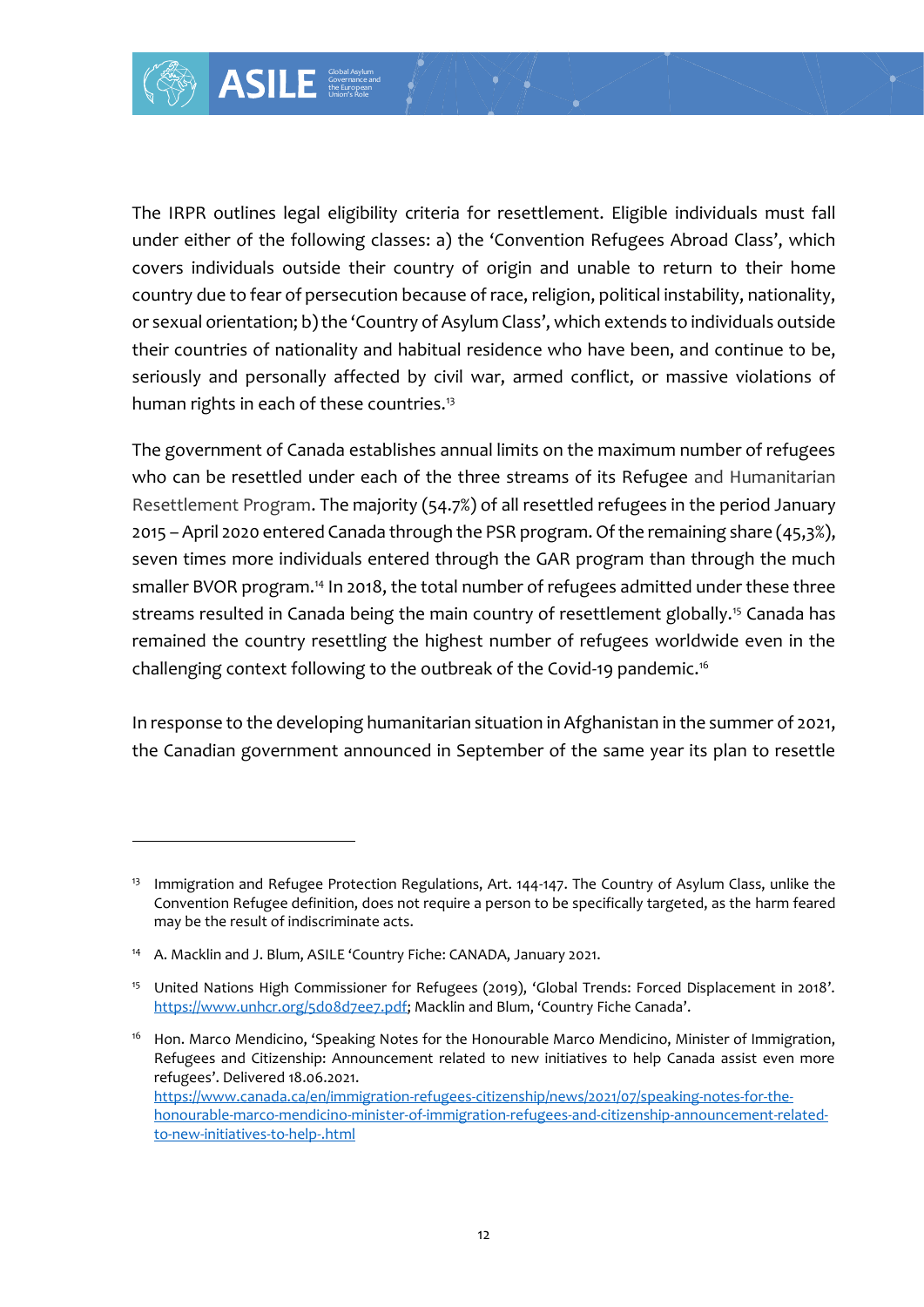

40,000 Afghan refugees.<sup>17</sup> That target is to be achieved through two programs. The first program focuses on individuals who worked in support of Canadian forces in Afghanistan and who are still in or recently left the country. The second program focuses on women leaders, human rights advocates, persecuted religious or ethnic minorities, LGBTI individuals, and journalists, who fled Afghanistan and are currently living in a third country without a durable solution.<sup>18</sup> At the time of writing, however, the government has not yet specified how many Afghans will enter through the GAR stream and how many will be supported through the PSR program.<sup>19</sup>

A key aspect contributing to the creation of a favourable environment for the proliferation of Canada's resettlement program is the self-perceived identify of Canada as a 'country of immigration'.<sup>20</sup> This image, which is shared by a substantial part of the Canadian public, has resulted over the years in a durable interest by Canadian civil society organizations and private citizens in sponsoring refugees.<sup>21</sup>

Canada's relative geographic insulation has also exerted a profound impact on its refugee and asylum policies. Canada is surrounded by 'cold seas' and shares its only land border with the United States. The two countries signed a Safe Third Country Agreement (STCA), which entered into force in 2004, barring refugee claimants entering through the United States (subject to narrow exceptions for families and unaccompanied minors) from seeking protection at official border crossing points on the Canada-US border.<sup>22</sup>

<sup>21</sup> Interview CAN4-7, 04.06.2021.

<sup>17</sup> R. Gladstone & I. Austen, 'Canada Doubles its Afghan Refugee Resettlement Target to 40,000 people', *The New York Times*, 27 September 2021, [https://www.nytimes.com/2021/09/27/world/americas/canada](https://www.nytimes.com/2021/09/27/world/americas/canada-afghanistan-refugees.html)[afghanistan-refugees.html](https://www.nytimes.com/2021/09/27/world/americas/canada-afghanistan-refugees.html)

<sup>&</sup>lt;sup>18</sup> See Governemnt of Canada, Canada's response to the situation in Afghanistan, <https://www.canada.ca/en/immigration-refugees-citizenship/services/refugees/afghanistan.html>

<sup>19</sup> See 'Canada promised to take in 20,000-40,000 Afghan refugees. Where are they?', National Post, 25 October 2021, [https://nationalpost.com/news/canada/canada-promised-to-take-in-20000-40000-afghan](https://nationalpost.com/news/canada/canada-promised-to-take-in-20000-40000-afghan-refugees-where-are-they)[refugees-where-are-they](https://nationalpost.com/news/canada/canada-promised-to-take-in-20000-40000-afghan-refugees-where-are-they)

<sup>&</sup>lt;sup>20</sup> Interview CAN4-5, 29.04.2021 (Quoted); Interview CAN4-7, 04.06.2021.

<sup>&</sup>lt;sup>22</sup> Macklin and Blum, ASILE Country Fiche, p. 4. See also R. Cortinovis, ASILE Country Note Canada, section 3.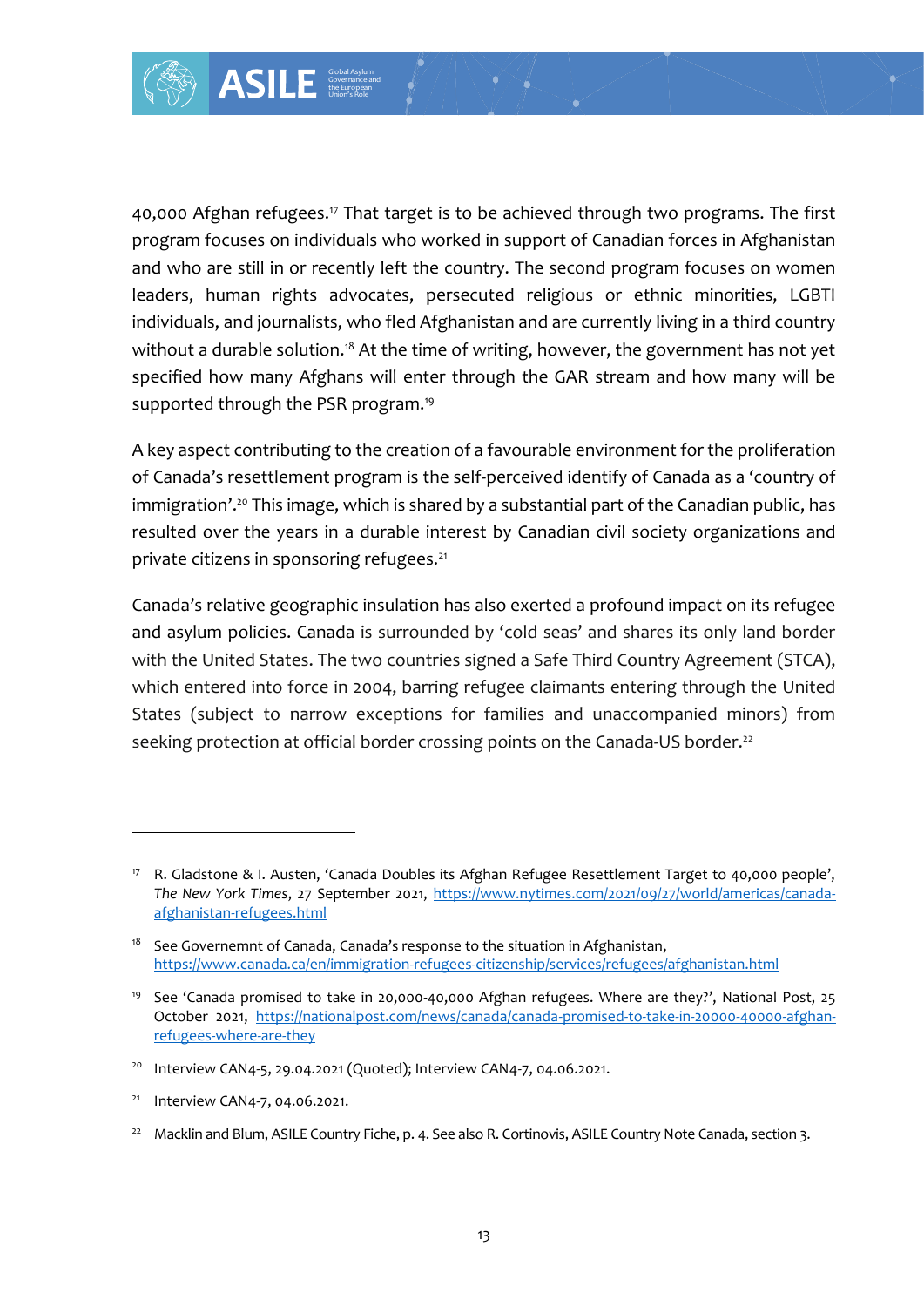As underlined by Macklin and Blum, the STCA is only the most visible deterrence measure among those adopted by Canada to prevent spontaneous asylum claimants from entering into its territory. Canada maintains a strict visa policy and relies on 'safe country rules', in order to deny access to full refugee determination to asylum seekers who had previously applied for asylum in the United Kingdom, Australia and New Zealand.<sup>23</sup> The effective implementation of restrictive policies limiting spontaneous asylum applications in the country, coupled with its relative geographical isolation, have contributed to making refugee resettlement 'more palatable' for policymakers.<sup>24</sup> It should be noted in this regard how the generally positive attitude of Canadian public opinion towards refugees arriving on the territory through regulated means contrasts with strong public reactions and policy responses towards asylum seekers arriving spontaneously in Canada by sea or land.<sup>25</sup>

The tension between Canadian's restrictive approach towards spontaneous arrivals and the role of the country as a recognized 'champion' of refugee resettlement is aptly described by Macklin and Blum in the following terms:

Canada's low visibility, extraterritorial bordering apparatus is effective and attracts little public scrutiny and opprobrium. It enables Canada to present itself as the benign face of sovereignty: a human rights compliant state that chooses to resettle a handful of refugees while also avoiding receiving more than a trickle of the world's asylum seekers […] But it is critical to recognize how the combination of relative geographic insulation and extraterritorial bordering operate in tandem to overwhelmingly keep refugees out of earshot and out of sight.<sup>26</sup>

<sup>26</sup> Macklin and Blum, p. 5.

<sup>&</sup>lt;sup>23</sup> Macklin and Blum, p. 18.

<sup>&</sup>lt;sup>24</sup> J. Hyndman, W. Payne, S. Jimenez, 'The State of Private Refugee Sponsorship in Canada: Trends, Issues, and Impacts, RRN/CRS Policy Brief Submitted to the Government of Canada'. January 20, 2017, p. 11.

<sup>&</sup>lt;sup>25</sup> In 2009 and 2010, when two boats carrying a total of 568 refugee claimants from Sri Lanka arrived on the shores of Western Canada, Canadian politicians labeled these individuals as 'suspected human smugglers and terrorists' and new legislation was introduced to allow for their protracted detention and denial of rights, despite concerned arrivals only constituting 1% of refugee claim during that period. Akin to the boat arrivals, unauthorised border crossings at Roxham Road (located on the Canada-U.S. border) attracted high visibility and media attention and elicited a negative public response. Interview CAN4-3; see also Canadian Council for Refugees, 'Sun Sea: Five year later', 2015 [https://ccrweb.ca/sites/ccrweb.ca/files/sun](https://ccrweb.ca/sites/ccrweb.ca/files/sun-sea-five-years-later.pdf)[sea-five-years-later.pdf](https://ccrweb.ca/sites/ccrweb.ca/files/sun-sea-five-years-later.pdf)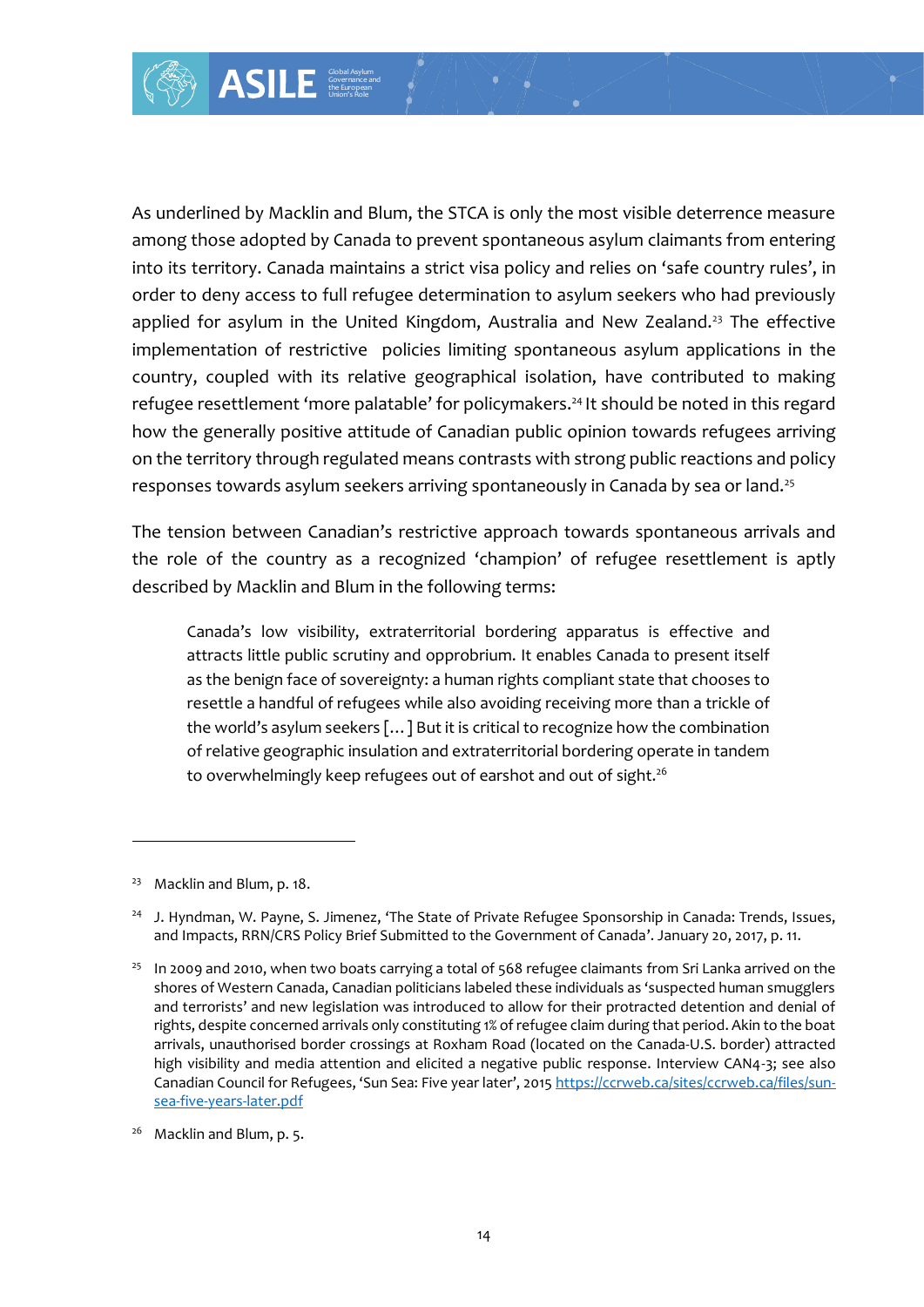## **3. The role of "complementary pathways" in refugee protection and human rights**

The GCR includes a commitment to expand third country solutions, including by increasing the availability and predictability of complementary pathways for refugees. The latter should be made available on a more systematic, organised, sustainable and genderresponsive basis, and contain appropriate protection safeguards.<sup>27</sup>

The 2019 UNHCR 'Three-Year Strategy on Resettlement and Complementary Pathways' calls for a sustainable and predictable growth in complementary pathways, with the goal of expanding access to those pathways to two million people by the end of 2028, a figure that double the target of one million set for resettlement places over the same period.<sup>28</sup>

While the GCR does not provide a definition of complementary pathways, UNHCR describes them as:

safe and regulated avenues for refugees that complement resettlement by providing lawful stay in a third country where their international protection needs are met. They are additional to resettlement and do not substitute the protection afforded to refugees under the international protection regime. Complementary pathways include existing admission avenues that refugees may be eligible to apply to, but which may require operational adjustments to facilitate refugee access.<sup>29</sup>

<sup>27</sup> Global Compact on Refugees, p. 94. The GCR objective intersects with the Global Compact on Migration's (GCM) objective of enhancing the availability and flexibility of pathways for regular migration". In particular, Article 21(g) GCM includes a commitment to take actions to: "Develop or build on existing national and regional practices for admission and stay of appropriate duration based on compassionate, humanitarian or other considerations for migrants compelled to leave their countries of origin, due to sudden-onset natural disasters and other precarious situations, such as by providing humanitarian visas, private sponsorships, access to education for children, and temporary work permits, while adaptation in or return to their country of origin is not possible". See Global Compact for Safe, Orderly and Regular Migration, Resolution adopted by the General Assembly on 19 December 2018, A/RES/73/195.

<sup>&</sup>lt;sup>28</sup> UNHCR, 'The Three-Year Strategy (2019-2021) on Resettlement and Complementary Pathways', June 2019, p. 6.

<sup>&</sup>lt;sup>29</sup> UNHCR, 'Complementary pathways for admission of refugees to third countries. Key considerations', April 2019.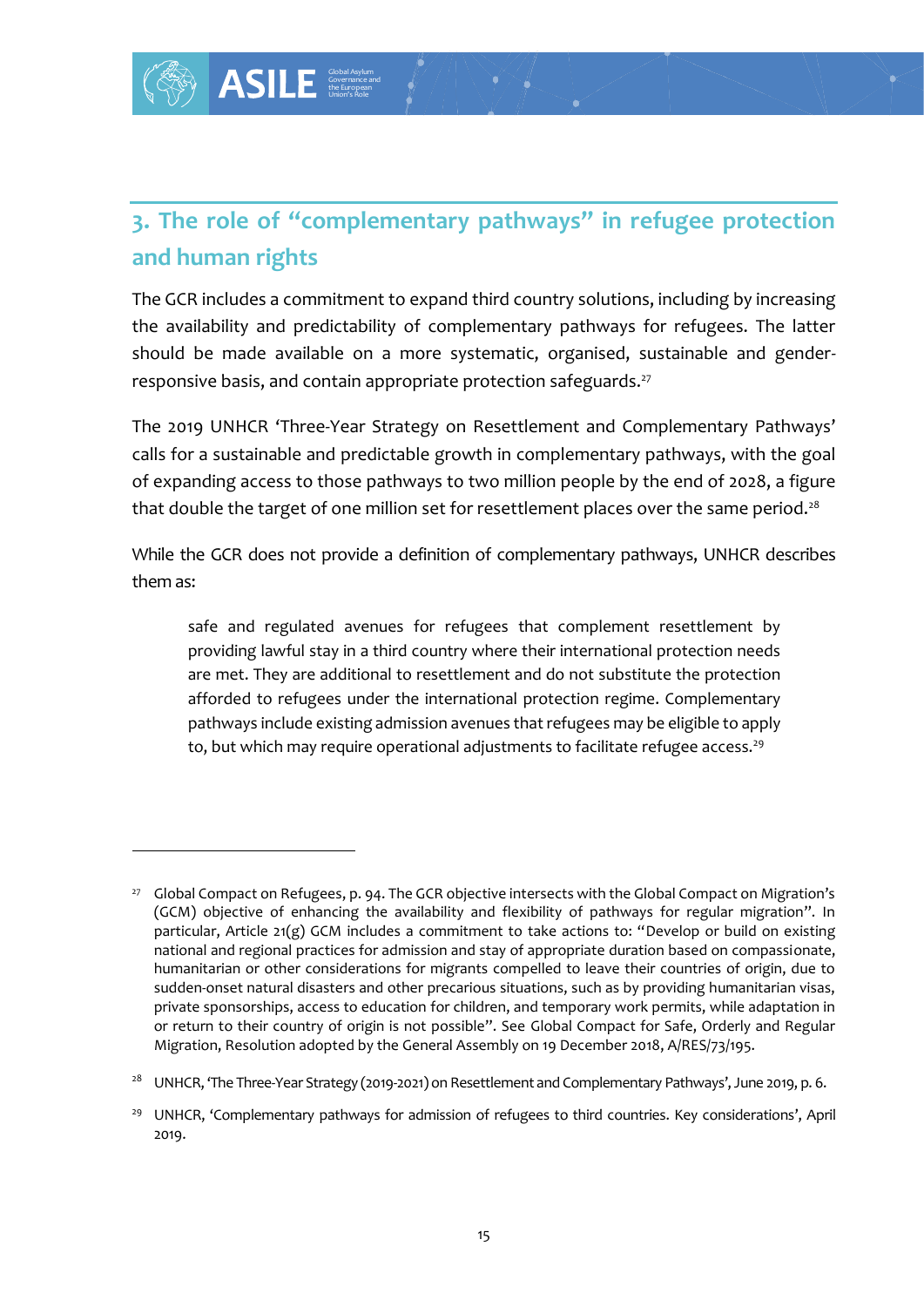complementary path<br>
and the objectives. Some<br>
on the synchronomy of a mechanism for r<br>
on the synchronomy of a mechanism for r<br>
or a sa a complementa<br>
to UNHCR, community of a dimission" where<br>
the synchronomy pathways<br>
ge UNHCR underlines how complementary pathways are "diverse in nature" and may be designed to fulfil different objectives. Some 'pathways', such as humanitarian admission, private or community sponsorship programs, or humanitarian visas are usually designed as a tool for protection and a mechanism for responsibility-sharing. The categorization of community sponsorship<sup>30</sup> as a complementary pathway for admission deserves further clarification. According to UNHCR, community sponsorship may be considered as a "complementary pathway for admission" when it allows "sponsors to support the entry and stay of nominated refugees in third countries". This is different from the use of community sponsorship schemes as a "tool to support refugees admitted through other pathways", for instance state-led resettlement programmes.<sup>31</sup>

A second group of 'complementary pathways' rely on entry or migration avenues that are expected to benefit refugees who have certain skills and knowledge, or family links in a third country. This group includes pathways based on family reunification, education and labour opportunities.<sup>32</sup>

While the previous distinction is useful to differentiate between distinct groups of instruments, 'complementary pathways' instruments may simultaneously pursue multiple objectives and goals, both humanitarian and non-humanitarian. They may combine international protection with other considerations, such as the economic or 'integration potential' of beneficiaries or their family links in the country of destination. The flexibility to pursue multiple policy objectives and adapt to the specificities of different legal

<sup>&</sup>lt;sup>30</sup> According to UNHCR: "Community sponsorship of refugees allows individuals, groups of individuals or organizations to come together to provide financial, emotional and practical support for the reception and integration of refugees admitted to third countries". UNHCR, "Key considerations", p. 8.

<sup>&</sup>lt;sup>31</sup> UNHCR, Key considerations, p. 8. As further explained by Feith Tan, conceptually, community sponsorship may be understood as both a form of resettlement and a complementary pathway. However, when community sponsorship involves the entry and protection of 'named' refugees, an additional pathway for specific individuals is created independently and in addition to other channels to admission, including state-run resettlement programs. This Report aligns with this conceptualization by locating the Canadian PSR program discussed in Section 4, and specifically the 'named' component of the program, within the category of complementary pathways. See N. Feith Tan, 'Community Sponsorship in Europe: Taking Stock, Policy Transfer and What the Future Might Hold', *Frontiers in Human Dynamics*, 3, 2021.

<sup>&</sup>lt;sup>32</sup> UNHCR, Key considerations, p. 5.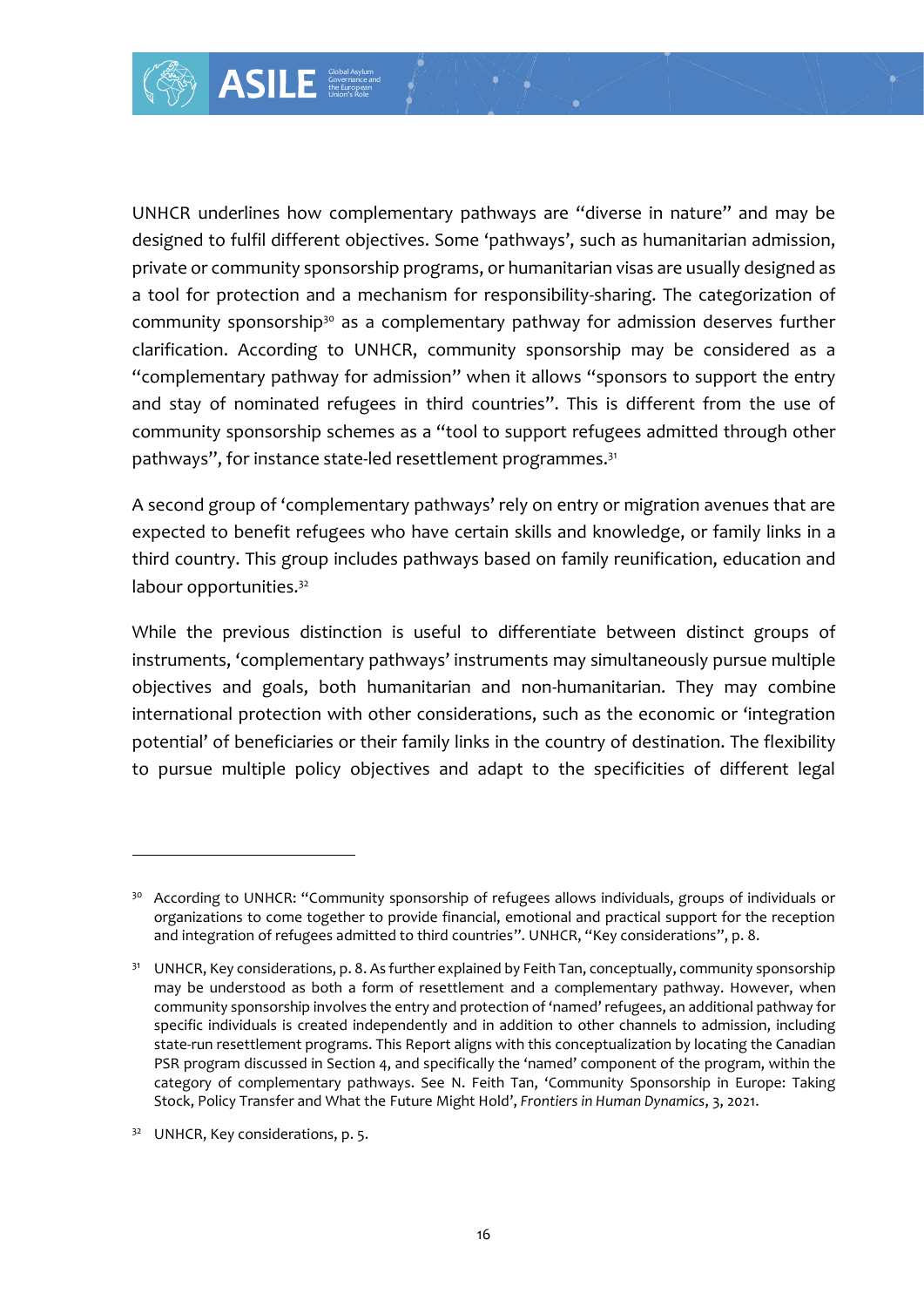

frameworks presents both risks and opportunities in terms of the scope and quality of protection offered to refugees.<sup>33</sup>

The remaining of this section discusses some of the main normative and policy issues raised by complementary pathways, as identified in the academic literature on these instruments. This short review will focus on aspects related the three dimensions covered in the Report: selection process and eligibility criteria, refugee vulnerability, and access to decent work. This discussion lays the ground for the following analysis of the two cases studies under consideration in this Report: Canada's PSR program and the EMPP.

#### *a) Selection process and eligibility criteria*

Instruments falling under the umbrella of 'complementary pathways' are usually associated with a high level of discretion for state authorities, and in some cases private actors, to select candidates in line with their own criteria and priorities. This implies that governmental actors, such as visa officers, civil society organisations and other private actors involved in the selection process, may end up conducting *quasi* refugee status determination procedures to assess the eligibility of applicants, raising concerns about the quality of decision making and the level of procedural safeguards applied throughout these procedures.<sup>34</sup>

In the case of 'pathways' linked to states' legal migration channels, scholars underlined the importance of applying transparent and principled eligibility criteria to ensure that selection procedures align with states' international commitments in the field of refugee

<sup>&</sup>lt;sup>33</sup> T. Wood, 'The role of 'complementary pathways' in refugee protection', Kaldor Centre for International Refugee Law, 2020; N. Feith Tan, 'Community Sponsorship in Europe: Taking Stock, Policy Transfer and What the Future Might Hold', *Frontiers In Human Dynamics*, 3, 2021; L. Leboeuf,' Legal Pathways to Protection: Towards a Common and Comprehensive Approach?' EU Immigration and Asylum Law and Policy, 3 December 2020 Blog, [https://eumigrationlawblog.eu/legal-pathways-to-protection-towards-a](https://eumigrationlawblog.eu/legal-pathways-to-protection-towards-a-common-and-comprehensive-approach/)[common-and-comprehensive-approach/](https://eumigrationlawblog.eu/legal-pathways-to-protection-towards-a-common-and-comprehensive-approach/); S. Carrera and R. Cortinovis, 'The EU role in implementing the UN Global Compact on Refugees', CEPS Paper in Liberty and Security in Europe, 2019, <https://www.ceps.eu/ceps-publications/eus-role-implementing-un-global-compact-refugees/>

<sup>34</sup> Wood, op. cit., p. 26.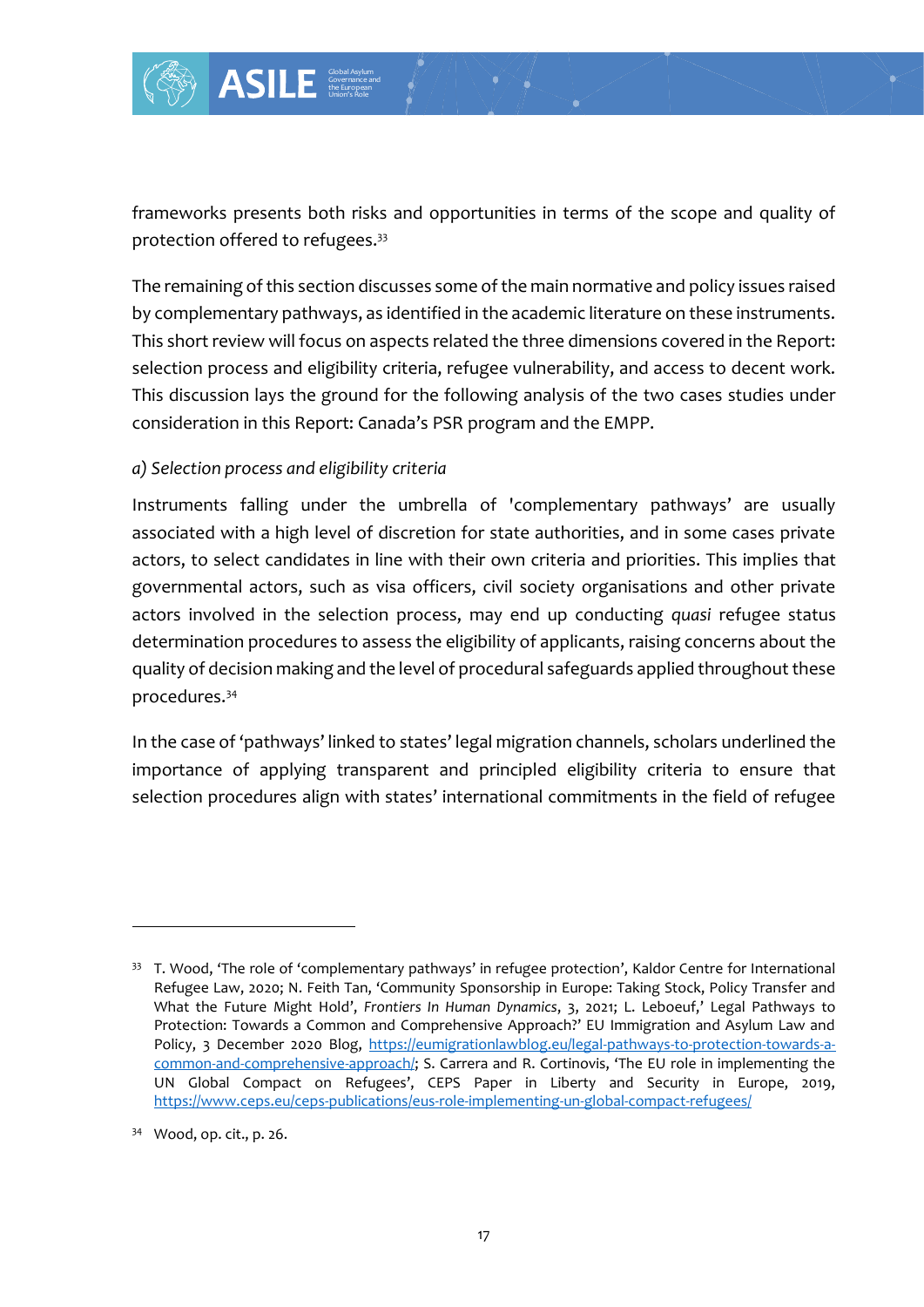

protection. These include, notably, the objectives and guiding principles laid down in the UNHCR Three-Year strategy on resettlement and complementary pathways.<sup>35</sup>

The role played by private actors – including employers, educational institutions, churches, and community groups – deserves specific attention. Wood stresses in this regard the importance of establishing adequate accountability mechanisms to avoid the application of discriminatory grounds – such as ethnic or religious belonging – when selecting refugees for admission. 36

#### *b) Vulnerability*

While resettlement programs claim to target 'particularly vulnerable' refugees',<sup>37</sup> instruments categorised as complementary pathways diverge widely as to the role assigned to vulnerability criteria at the selection stage. Some instruments, such as humanitarian visas and admission programmes, assign a priority to 'vulnerable' individuals, while other instruments, e.g. community sponsorship or pathways based on education and labour channels, usually do not have a specific focus on 'vulnerability'.

Example the object of the object of the object of actors – including endead of the object of actors – including endead account of a sethnic or represent to a sethnic or represent of a sethnic or represent of the sether of Normative considerations concerning the role that complementary pathways should play in facilitating the admission of 'vulnerable refugees' are strictly linked with the principle that opportunities available through complementary pathways should be 'additional' to those provided under state-led resettlement programs.<sup>38</sup> Respect of the principle of additionality is key in ensuring that places provided under complementary pathways do not substitute states' commitment to contribute to the already scarce pool of resettlement places available for the most vulnerable refugees. Despite formal commitments taken by states to ensure additionality, existing research underlines how some national governments are effectively substituting their resettlement pledges with pledges in the

<sup>35</sup> Ibid.

<sup>36</sup> Ibid.

<sup>&</sup>lt;sup>37</sup> For a review of exiting scholarly literature on the notion of 'vulnerability' and its role in the context of resettlement practices see Costello et al., 'Refugee recognition and resettlement', ASILE Working Paper (forthcoming?. See also N. Welfens and Y. Bekyol, 'The Politics of Vulnerability in Refugee Admissions Under the EU-Turkey Statement', *Frontiers in Political Science*, Volume 3, April 2021, pp. 1- 7.

<sup>38</sup> See UNHCR, 'Key considerations', p. 5.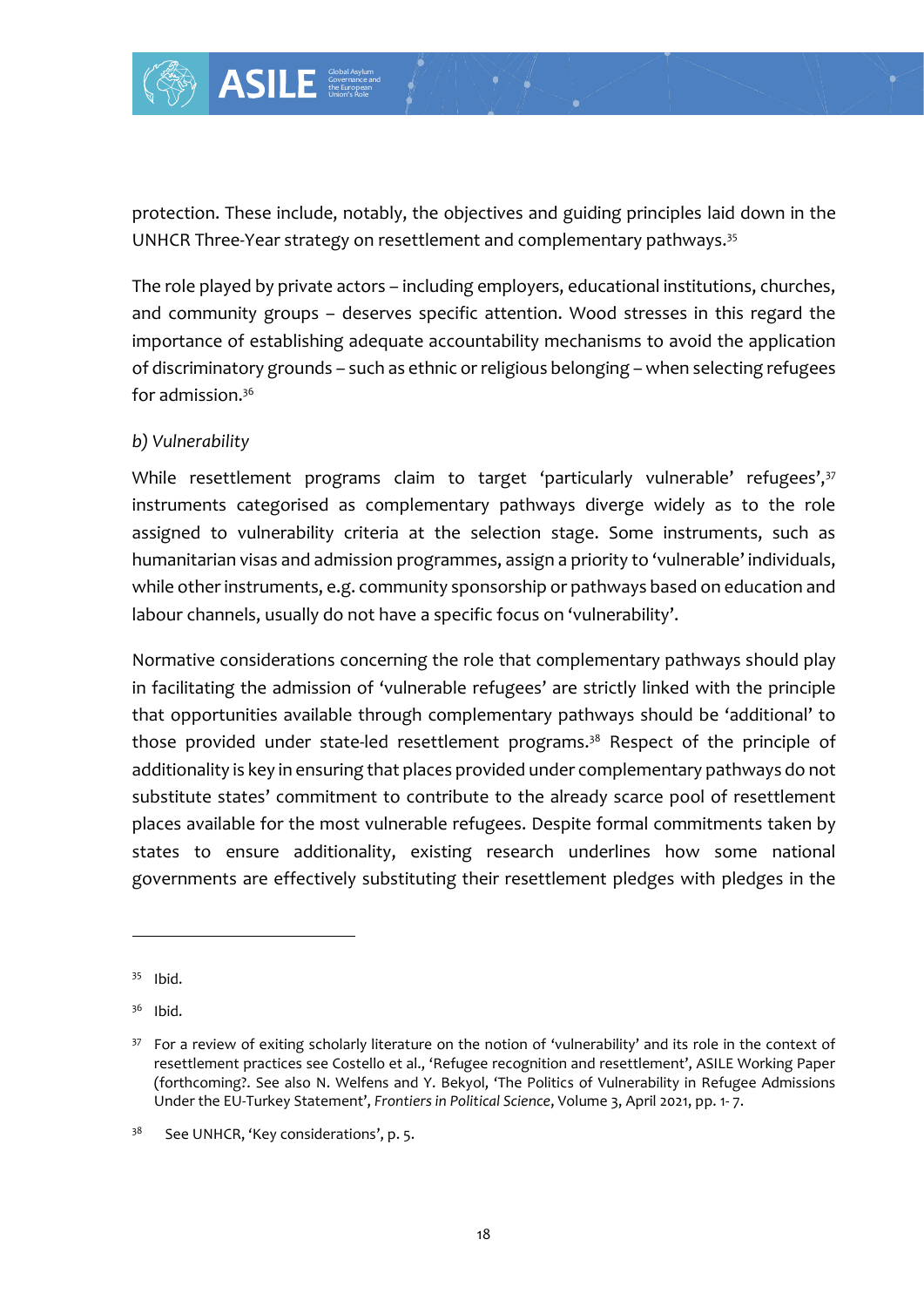

area of complementary pathways, making the distinction between the two categories increasingly 'blurred'.<sup>39</sup>

The 'flexible' and discretionary nature of 'complementary pathways' may also contribute to co-creating what scholars have referred to as 'structural vulnerability'.<sup>40</sup> In particular, a lack of procedural fairness at the selection stage may limit access to vulnerable or disadvantaged individuals. This may be particularly the case if effective procedural mechanisms are not in place to anticipate the specific constraints faced by specific groups or categories of applicants.<sup>41</sup> Furthermore, the discretionary nature of complementary pathways implies that often effective remedies for rejected applicants are not available, precluding individuals from contesting decisions they believe were incorrectly adjudicated.

Once refugees are admitted to their country of destination, they may also face situations of vulnerability which, besides being linked to their past experience of displacement, risk being 'co-created' by the of legal and policy environment they experience upon arrival. Insufficient reception conditions and support services, as well as the absence of procedures in place for monitoring and identifying factors of risk, may put refugees in a precarious legal or social condition and increase their vulnerability.

<sup>41</sup> T. C. Farrow, 'What is Access to Justice?' *Osgoode Hall Law School of York University*, 51(3), 2014, pp. 957 – 987.

<sup>39</sup> Wood, op. cit., p. 25.

<sup>40</sup> Traditional understandings of 'vulnerability' in relation to human rights protection rely on the idea that certain individuals or subsets of the broader population are 'vulnerable' due to their unique or distinguishing characteristics, such as membership in a certain ethnic or sexual minority. Yet, labelling specific populations as 'vulnerable' can also lead to stigmatization of the populations identified as 'vulnerable', fixing their position in the eyes of the public and the state into one of perpetual victimhood. Contrasting with an understanding of vulnerability as attached to individuals or groups, the notion of 'structural vulnerability' understands the drivers of vulnerability as 'socio-contextual', that is as emerging from societal processes rather than individual characteristics. The proponents of structural vulnerability focus on the social conditions that exacerbate individuals or group vulnerability, holding the view that governments must reflexively analyse the ways in which vulnerability is impacted by migration laws and practices. See, in particular: H. E. Morawa, 'Vulnerability as a Concept of International Human Rights Law' (2003). *Journal of International Relations and Development*, 6(2); M. A, Fineman, 'The Vulnerable Subject: Anchoring Equality in the Human Condition' (2008). *Yale Journal of Law & Feminism*, 20(1), pp. 1-23; Butler, Judith, *Frames of War: When is Life Grievable? (2009)*. Verso, London; Peroni and A. Timmer, 'Vulnerable groups: The promise of an emerging concept in European Human Rights Convention law' (2013). *International Journal of Constitutional Law*, 11(4); Gilson, E. C., 2014. *The Ethics of Vulnerability: A Feminist Analysis of Social Life and Practice*, London and New York: Routledge.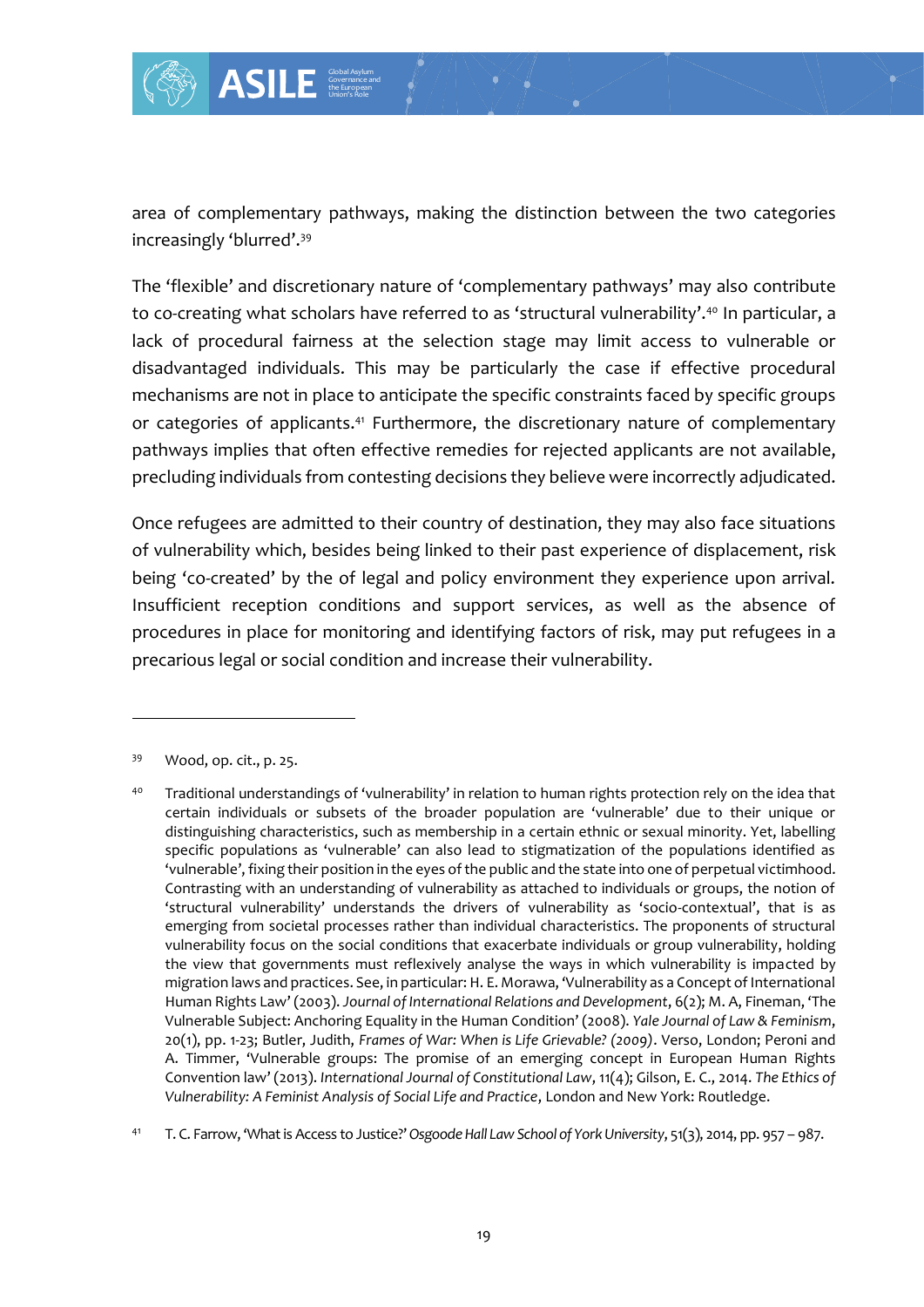#### *c) Right to work*

One of the objectives of complementary pathways is to provide a sustainable and lasting solution for refugees.<sup>42</sup> Some instruments – particularly those relying on existing labour opportunities – aim specifically at fostering refugee agency and autonomy, including by independently deciding where to work and how to support themselves.

The availability of sustainable paths towards 'self-reliance' by means of access to decent work<sup>43</sup> crucially depends on the design of complementary pathways and on the specific legal and socio-economic context of the country of destination. Some experts have warned against the risk that 'pathways' providing access to existing regular migration channels do not afford adequate rights and create opportunities for exploitation. Instruments based on labour migration channels may be designed in ways that restrict the rights of individuals to work outside a specific job sector or with a different employer or limit their access to social security for them and their families. Instruments designed in such a way end up exacerbating rather than reducing protection risks – for example, by exposing them to exploitative labour migration programs.<sup>44</sup>

To mitigate those risks, the UNHCR recommends that refugees admitted through complementary pathways have access to institutional mechanisms and procedures that provide access to justice, fair employment practices, freedom from discrimination and exploitation and from other risks associated with third-country mobility, irrespective of their legal status.<sup>45</sup>

<sup>42</sup> UNHCR, 'Key considerations', p. 7.

<sup>43</sup> Costello and O'Cinnéide define decent work as 'composite right' to reflect both its "diverse and distinct aspects, and their interactions with a range of binding international legal sources" and "its concerns with the freedom, effective accessibility and quality of work". See C. Costello and C. O'Cinnéide, 'The Right to Work of Asylum Seekers and Refugees', ASILE Working Paper, p. 5, [https://www.asileproject.eu/wp](https://www.asileproject.eu/wp-content/uploads/2021/07/CostelloOCinneide_RightToWorkASILE_10May2021.pdf)[content/uploads/2021/07/CostelloOCinneide\\_RightToWorkASILE\\_10May2021.pdf](https://www.asileproject.eu/wp-content/uploads/2021/07/CostelloOCinneide_RightToWorkASILE_10May2021.pdf)

<sup>44</sup> M. Bradley, 'Resolving Refugee Situations: Seeking Solutions Worthy of the Name', World Refugee Council Research Paper No. 9 – March 2019, p. 7.

<sup>45</sup> UNHCR, 'Key considerations', p. 12. See also ILO, 'Guiding principles Access of refugees and other forcibly displaced persons to the labour market', 2016. The ILO Guidelines states that national policies and action plans should be formulated in conformity with international labour standards, decent work principles, humanitarian principles, obligations under international law, including human rights law and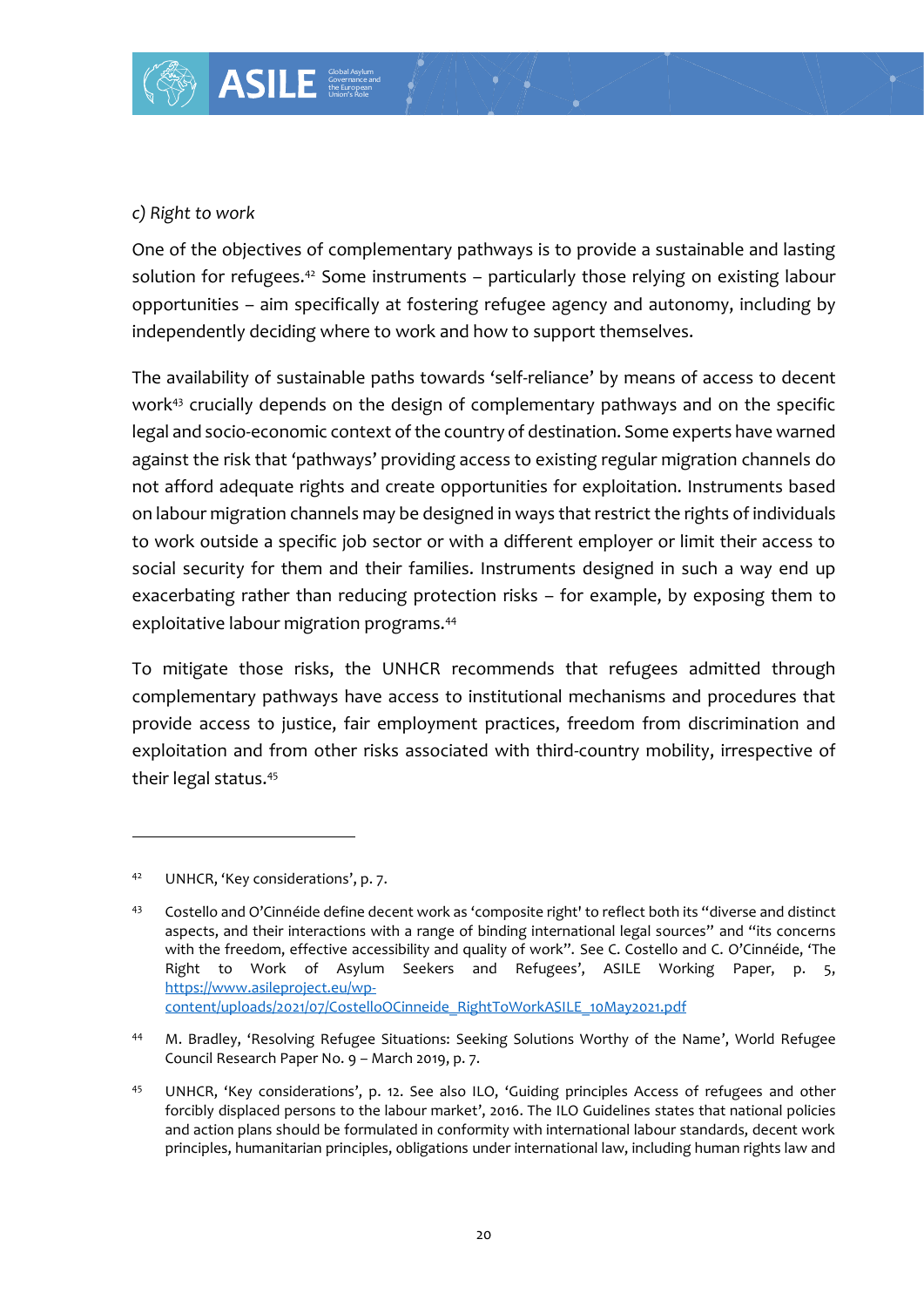

In spite of the fact that states may grant refugees a formal right to work under national law, access to work in practice often remains difficult or impossible.<sup>46</sup> The adoption of strategies to support refugee inclusion in the labour market, such as access to education opportunities, life-long learning, recognition and accreditation of acquired skills and competencies have been identified as key to ensure the right to decent work is enjoyed by refugees in practice.<sup>47</sup>

refugee law, as applicable and in consultation with labour ministries as well as representative employers' and workers' organisations.

<sup>&</sup>lt;sup>46</sup> C. Costello and C. O'Cinnéide, 'The Right to Work of Asylum Seekers and Refugees', p. 8.

<sup>47</sup> ILO, 'Guidelines', p. 10.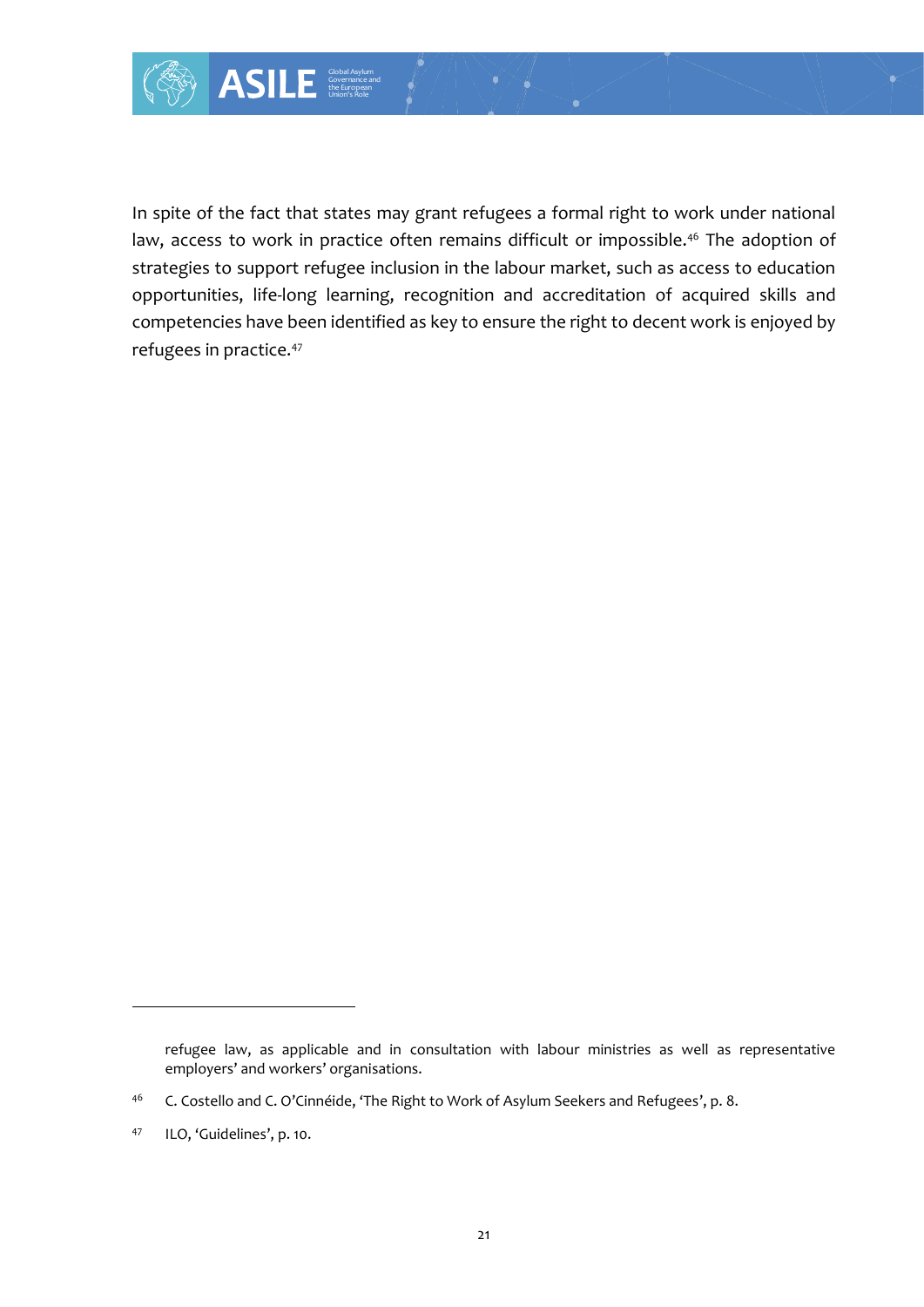## **4. Private Sponsorship of Refugees (PSR) Program**

Private groups of Canadian citizens have sponsored refugees for more than forty years,<sup>48</sup> leading to the resettlement of around 327,000 refugees over that period. Two major movements of refugees have defined private sponsorship in Canada: the arrival of Vietnamese, Cambodian and Laotian refugees in the late 1970s and early 1980s, and the more recent arrival of Syrian refugees.<sup>49</sup> Statistics show how annual resettlement numbers have fluctuated significantly over time, with the proportion of privately sponsored refugees matching or exceeding government assisted refugees during 'peak' periods.<sup>50</sup>

The legal architecture of private sponsorship first laid down in the 1976 Immigration Act (IA) has remained relatively consistent until today. The sponsorship model permits sponsors to either 'name' an individual they wish to sponsor (sponsor-referred cases) or accept a referral of a refugee from a visa officer (visa office-referred cases). Sponsored refugees receive financial and social support for one year by their sponsor, and have access to a range of government-funded settlement services.<sup>51</sup>

Individuals and groups can sponsor refugees' resettlement to Canada by forming one of three types of eligible private sponsor groups: Sponsorship Agreement Holders (SAHs), 'Groups of Five', and Community Sponsors. Most refugees are sponsored by SAHs: these are usually faith-based, cultural or humanitarian organisations that have an ongoing agreement with the Government of Canada allowing them to make several sponsorships each year. Large SAHs usually sponsor refugees through subordinate groups, referred to

 $48$  Bond defines community sponsorship as: "programs that empower groups of ordinary individuals—as opposed to governments or professionalised agencies—to lead in welcoming, supporting, and integrating refugees. See J. Bond, 'The power of politics: exploring the true potential of community sponsorship programmes', in C. Dauvergne (ed.) *Research Handbook on the Law and Politics of Migration,*  Chelthenam: Edward Elgar, pp. 155-170.

<sup>49</sup> J. Hyndman, W. Payne, S. Jimenez, 'The State of Refugee Sponsorship in Canada', p. 4.

<sup>50</sup> A. Macklin and J. Blum, 'ASILE Country Fiche Canada', p. 21. Between January 2015 and April 2020, out of 154,510 refugees resettled to Canada, 84,520 persons came through private sponsorship, 61,320 were resettled as government assisted refugees, and 8,670 through the blended public-private program.

<sup>51</sup> Macklin and Blum, 'ASILE Country Fiche Canada', p. 20.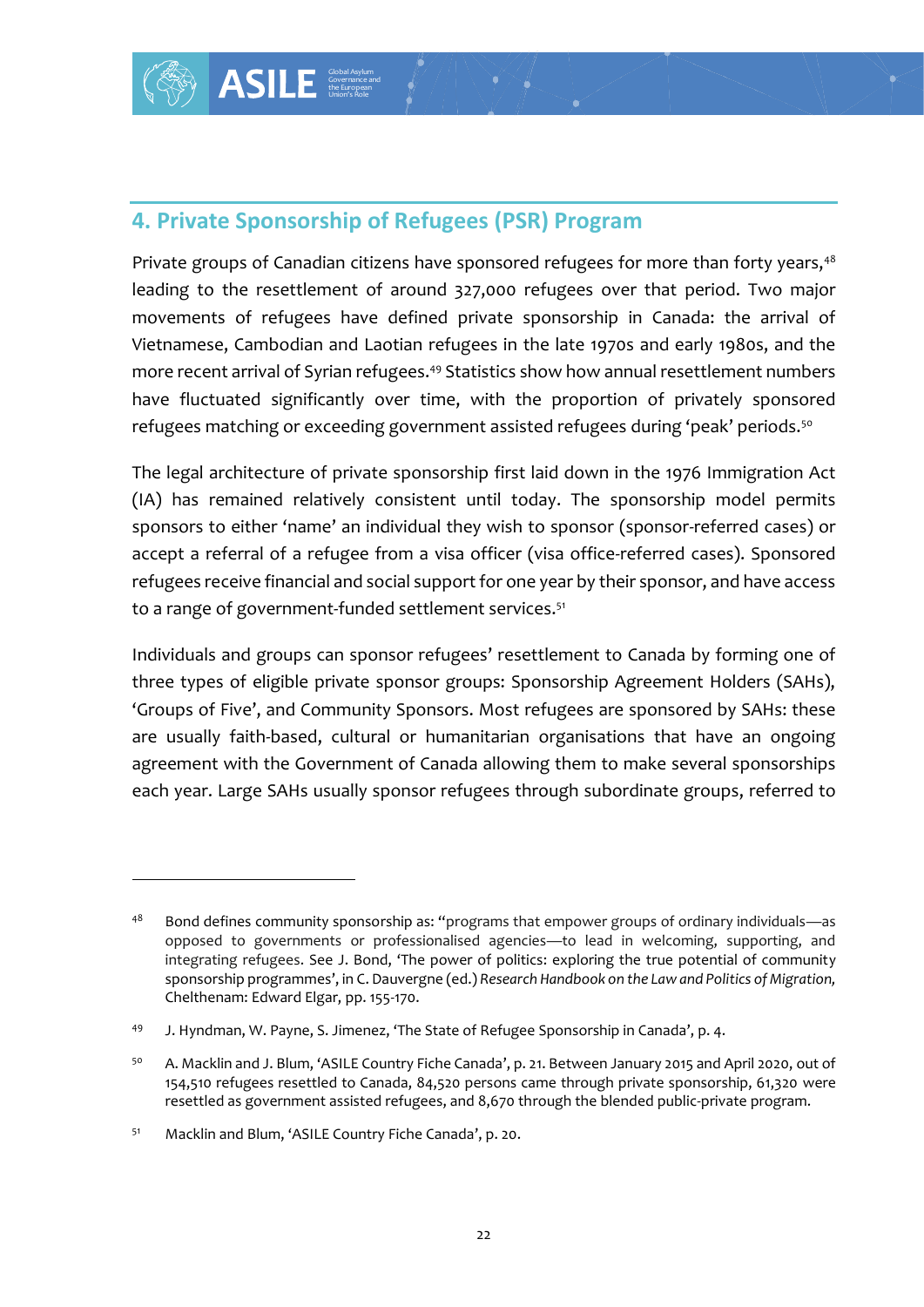

as Constituent Groups (CGs), or in partnership with individuals, known as 'co-sponsors'.<sup>52</sup> A Group of Five is comprised of five Canadian citizens or permanent residents who come together to sponsor a refugee. A Community Sponsor can be an organization, corporation or association that must demonstrate the financial and settlement capacity to fulfil the sponsorship undertaking and which must be located in the community where the refugee is expected to settle.

In 2013, the government of Canada introduced a new resettlement category, known as Blended Visa Office Referral (BVOR) program. Under the BVOR, private sponsors are 'matched' with UNHCR-referred refugees from targeted regions or groups identified by the Canadian government.<sup>53</sup> The sponsor and the government equally share the costs of financial support for one year.<sup>54</sup> While the BVOR program offer sponsors the benefits of less financial costs and faster admission procedures, it withdraws the principle of 'naming', one of the key features of the Canadian model. The BVOR stated intention is to help bolster the Canadian government's fulfilment of its international protection commitments. The program, however, has received criticism for 'blurring' the principle of additionality, with some scholars criticizing it as an unstated attempt by the government to 'offload' its international resettlement responsibilities to the private sector.<sup>55</sup>

As described by Bond, the Canadian sponsorship ecosystem has developed significantly over time, currently counting on more than 100 entities registered as SAHs, a dedicated SAH Council, a well-established sponsor training body, and hundreds of thousands of

<sup>52</sup> GRSI, Guidebook, 'What are the Types of Eligible Sponsor Groups (Individuals, Organizations, Community Groups, Businesses, etc.)?' [https://refugeesponsorship.org/guidebook?chapter=2&area=2&section=3&consideration=2;](https://refugeesponsorship.org/guidebook?chapter=2&area=2§ion=3&consideration=2) Refugee Sponsorship Training Program, 'Sponsorship Agreement Holders', <https://www.rstp.ca/en/refugee-sponsorship/sponsorship-agreement-holders/>

<sup>53</sup> UNHCR resettlement submissions fall into one of the following seven categories: refugees with legal and physical protection needs; survivors of torture and violence; refugees with medical needs; women and girls at risk; refugees in need of family reunification; children and adolescent at risk; and refugees who lack a foreseeable alternative durable solution. See 'UNHCR Resettlement Handbook', Ch. 6.

<sup>54</sup> S. Labman and M. Pearlman, 'Blending, Bargaining, and Burden-Sharing: Canada's Resettlement Programs', *Journal of International Migration and Integration*, 19, 2018, pp. 439–449.

<sup>55</sup> Ibid.; J. Hyndman, W. Payne, & S. Jimenez, 'The State of Private Refugee Sponsorship in Canada: Trends, Issues, and Impacts', p. 5.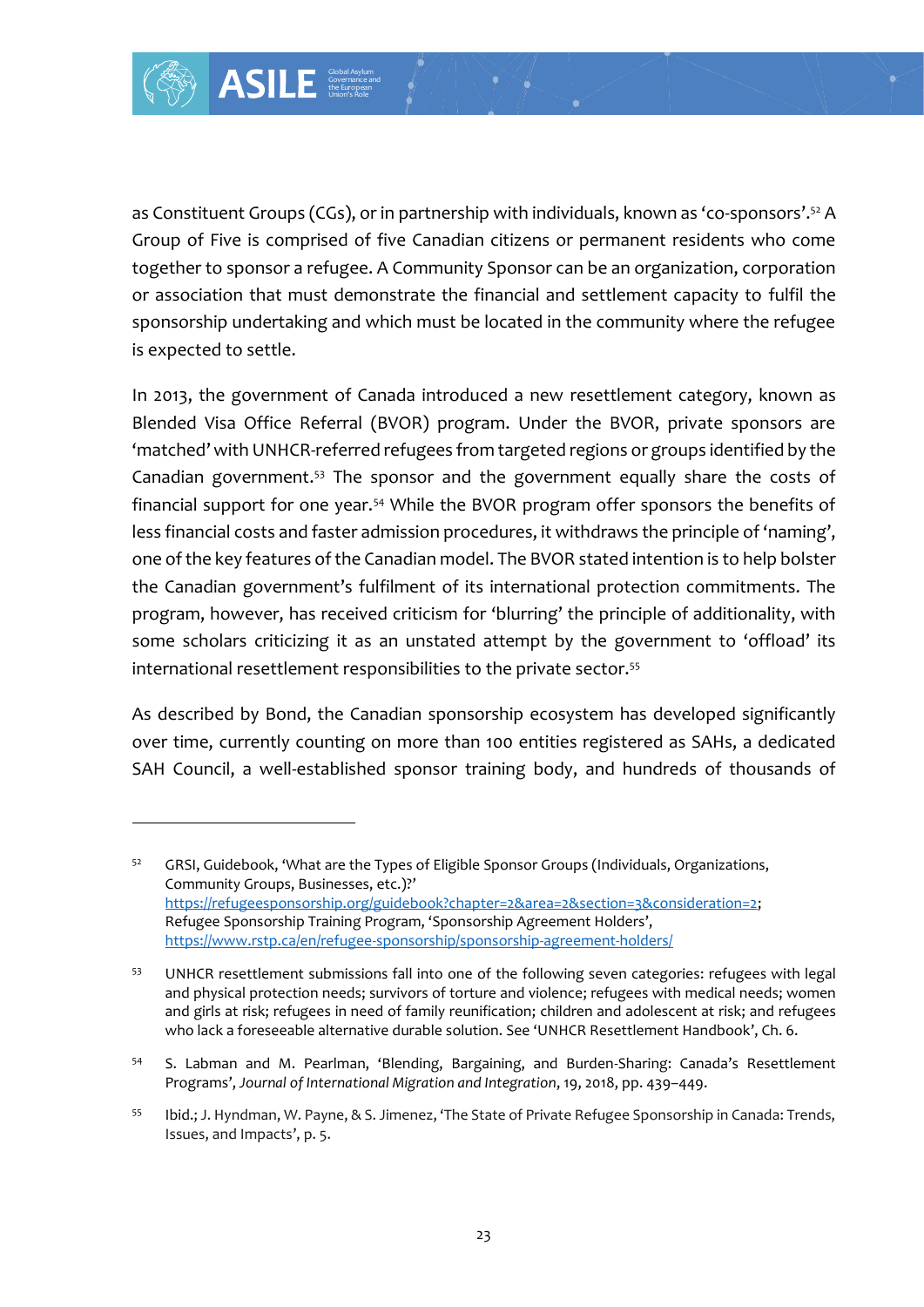

repeat sponsors. In December 2016, the Government of Canada, UNHCR, Open Society Foundations, Giustra Foundation, and University of Ottawa jointly launched the Global Refugee Sponsorship Initiative (GRSI), a partnership devoted to supporting the development and growth of community sponsorship programmes around the world based on the Canadian model.<sup>56</sup>

Existing evidence lend support to the conclusion that privately sponsored refugees display higher levels of socio-economic inclusion compared to other categories of resettled refugees, especially in the first years after arrival.<sup>57</sup> Positive integration outcomes of sponsored refugees are associated with the personal attention, care, and social networks that sponsors provide.<sup>58</sup> Community sponsorships are also praised for bringing several benefits to local communities alike, increasing their resourcefulness and fostering a more positive approach towards refugees and migrants.<sup>59</sup>

In parallel, several challenges have marked the implementation of the PSR program over time. Sponsor organisations have consistently lamented inefficiencies in the management of the program by Canadian authorities, including lengthy processing times, inconsistent decision-making, high refusal rates and lack of effective remedies in case of negative decisions.<sup>60</sup> As described in the following part, the implementation of the PSR program raises specific normative and policy issues, most notably concerning how to guarantee that

<sup>56</sup> See the GRSI website at: <https://refugeesponsorship.org/>

<sup>57</sup> Mackling and Blum, 'ASILE Country Note, Canada', p. 23.

 $58$  J. Bond, 'The power of politics: exploring the true potential of community sponsorship programmes', p. 159.

<sup>&</sup>lt;sup>59</sup> Macklin et al. argue that refugee sponsorship promotes active citizenship for both sponsors and refugees, since it requires people "to commit time, energy and resources to a cooperative undertaking of public and civic value: the enrolment of newcomers into substantive, identarian and, ultimately, legal citizenship". See A. Macklin, et al. 'A preliminary investigation into private refugee sponsors', *Canadian Ethnic Studies*, 50(2), 2018, pp. 35–57.

<sup>60</sup> Treviramus and Casasola, 'Canada's Private Sponsorship of Refugee Program', *Journal of International Migration and Integration,* 4(2), p. 187.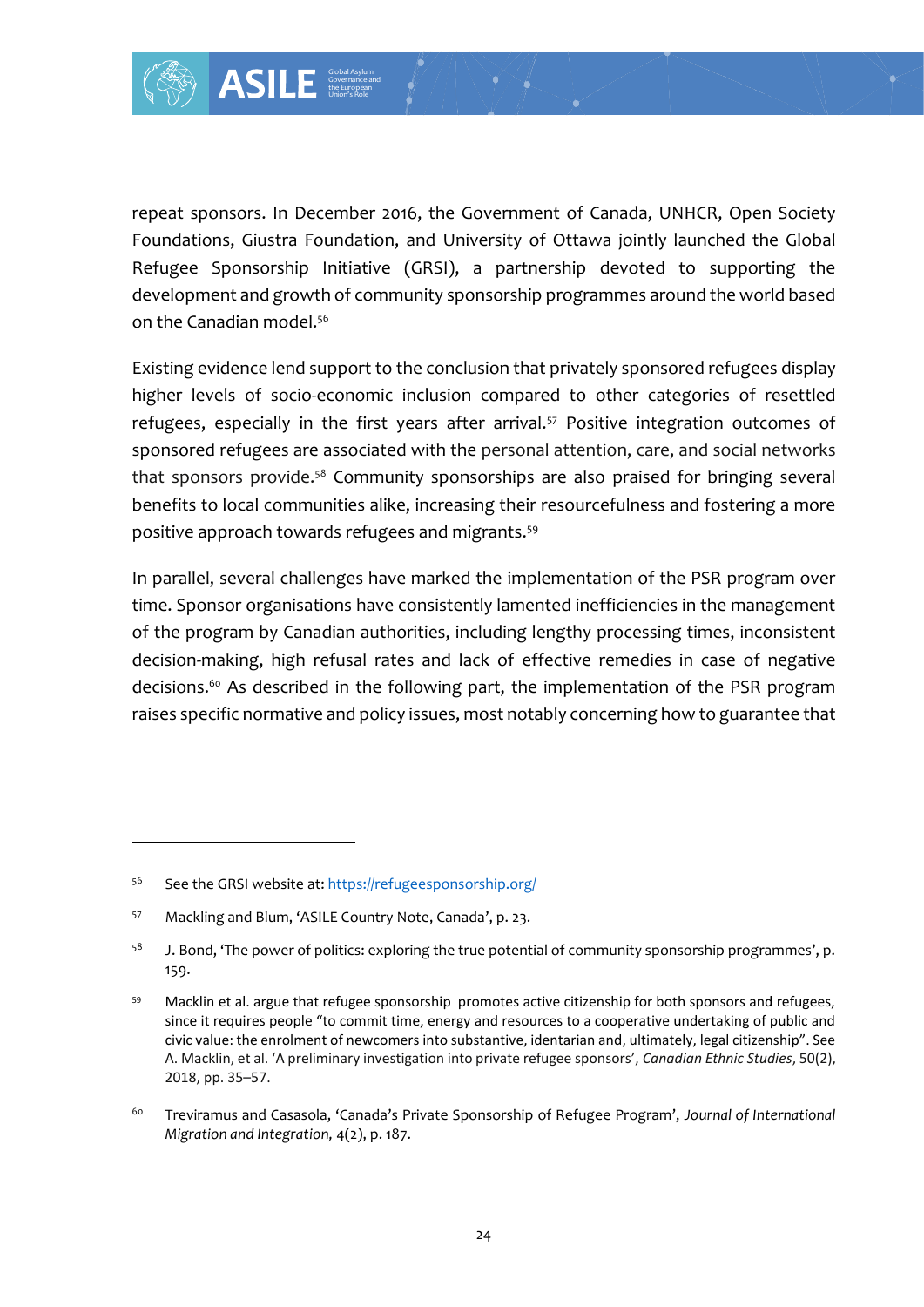

PSR admissions remains additional to government-assisted resettlement, rather than substitute for it.<sup>61</sup>

#### **4.1. Selection process and eligibility criteria**

Global Asylum Governance and the European Union's Role

Differently from the Government-Assisted resettlement (GAR) program, where refugees are selected by a recognised organisation, usually the UNHCR, the PSR program allows sponsor groups to 'name' a specific refugee they wish to bring to Canada. A government office in Canada is tasked with ensuring that the application meet the requirements for sponsorship, including adequate financial capacity of the sponsor. If approved, the file is then sent to the relevant overseas office for processing. Visa officers conduct an interview with the refugee and decide on his/her eligibility for permanent residence status in Canada.

The possibility to 'name' refugees is a key feature of the PSR model, and one that has contributed to ensure widespread participation of Canadian civil society in the program.<sup>62</sup> One interviewee argued in this regard that "naming has made the Canadian program what it is".<sup>63</sup> Another interviewee added that the system of private sponsorship is essentially harnessing the energy existing within the Canadian society, "creating forums by which people can mobilise to assist refugees around the world, and giving them a model to achieve that aim".<sup>64</sup>

However, scholarly research has also underlined a set of potential negative aspects associated with the practice of 'naming'. A first critique is that 'naming' shifts the focus away from resettling the most vulnerable refugees, essentially transforming the PSR program into an extended family reunification avenue, or a channel to reunite individuals with pre-existing ethnic or cultural connections in Canada.<sup>65</sup> This observation is particularly

<sup>61</sup> Macklin and Blum, 'ASILE Country Fiche Canada', p. 21.

<sup>&</sup>lt;sup>62</sup> Interview CAN4-5.

<sup>&</sup>lt;sup>63</sup> Interview CAN4-15.

<sup>&</sup>lt;sup>64</sup> Interview CAN4-4.

<sup>&</sup>lt;sup>65</sup> Interview CAN4-16. According to Lehr and Dick: "As Canada's example shows, named refugees are predominantly those related to persons already established in Canada". They add that: "Private sponsorship program expand refugee family reunion, making it possible for relatives beyond the nuclear family to be resettled". See S. Lehr and B. Dyck, '"Naming" Refugees in the Canadian Private Sponsorship of Refugees Program: Diverse Intentions and Consequences', In S. Labman and G. Cameron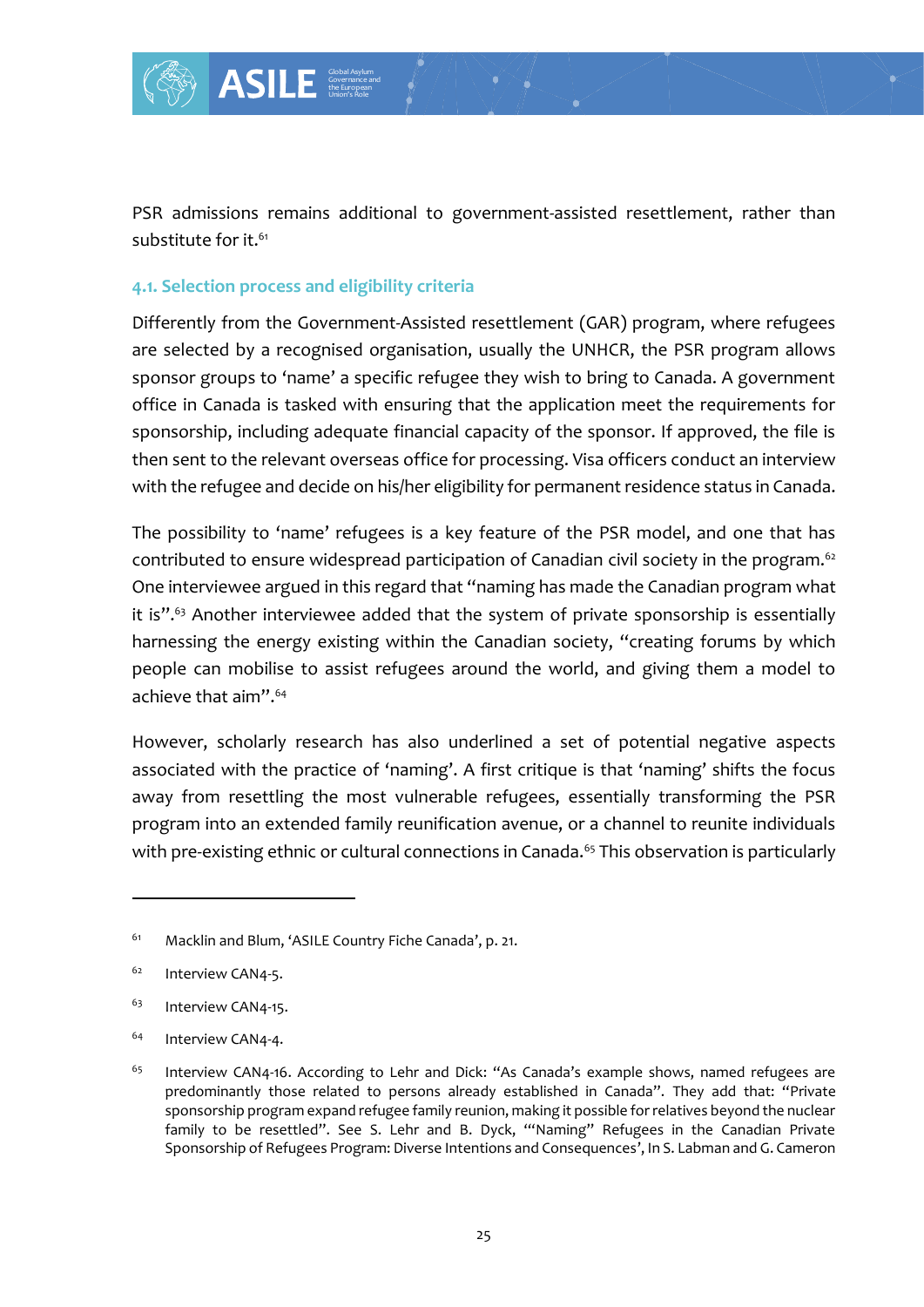

Governance and the European Union's Role

relevant considering that, since 2017, refugees admitted yearly through the PSR program have doubled those admitted through the GAR program.<sup>66</sup> In addition, 'naming' raises a fairness issue to the extent that it makes access to private sponsorship dependent on individuals' personal connections in Canada who are able to mobilise substantial financial resources.<sup>67</sup>

26 Global Asylon Since 2017, refugee<br>
26 and that it makes actions in Canada w<br>
26 and that it makes actions in Canada w<br>
26 and that it makes actions in Canadia<br>
4 Global Asylum and Biggains the introduct<br>
26 and a Submit Beyond the inadmissibility criteria foreseen in the IRPA described in Section 2, a set of additional requirements limit the discretion of private groups to sponsor refugees for resettlement. Beginning in 2012, the Canadian government capped the total number of applications that each SAH can submit in a given year. Organisations supporting refugees raised strong criticisms against the introduction of this cap, arguing that a limit to the number of yearly applications should only reflect the degree of civil society engagement and their availability or resources to sponsor refugees.<sup>68</sup>

Eligibility requirements for the PSR program vary depending on the typology of sponsor which is submitting an application. SAHs can submit sponsorship applications for anyone they believe would qualify under the PSR program (e.g. individuals falling with the 'Convention Refugees Abroad Class' or the 'Country of asylum Class'). In contrast, since 2012, 'Groups of Fives' and 'Community Sponsors' need to provide proof that any applicant has been formally recognised as refugee by UNHCR or a foreign state.<sup>69</sup>

Canadian sponsorship organisations have argued that this measure disadvantages some groups of refugees over others. In fact, many displaced people around the world do not have access to UNHCR or a state RSD procedure in their countries of first asylum, as is the

<sup>(</sup>eds.) *Strangers to Neighbours Refugee Sponsorship in Context*, Montreal & Kingston: McGillQueen's University Press, pp. 42-60.

<sup>&</sup>lt;sup>66</sup> See Macklin and Blum, 'ASILE Country Fiche Canada', p. 21.

 $67$  S. Lehr and B. Dyck, "Naming" Refugees in the Canadian Private Sponsorship of Refugees Program: Diverse Intentions and Consequences", pp. 42-60.

 $68$  Ibid., p. 3.

<sup>&</sup>lt;sup>69</sup> Interview CAN4-15. See also I. Van Haren, 'Canada's Private Sponsorship Model Represents a Complementary Pathway for Refugee Resettlement', Migration Policy Institute, 2021, <https://www.migrationpolicy.org/article/canada-private-sponsorship-model-refugee-resettlement>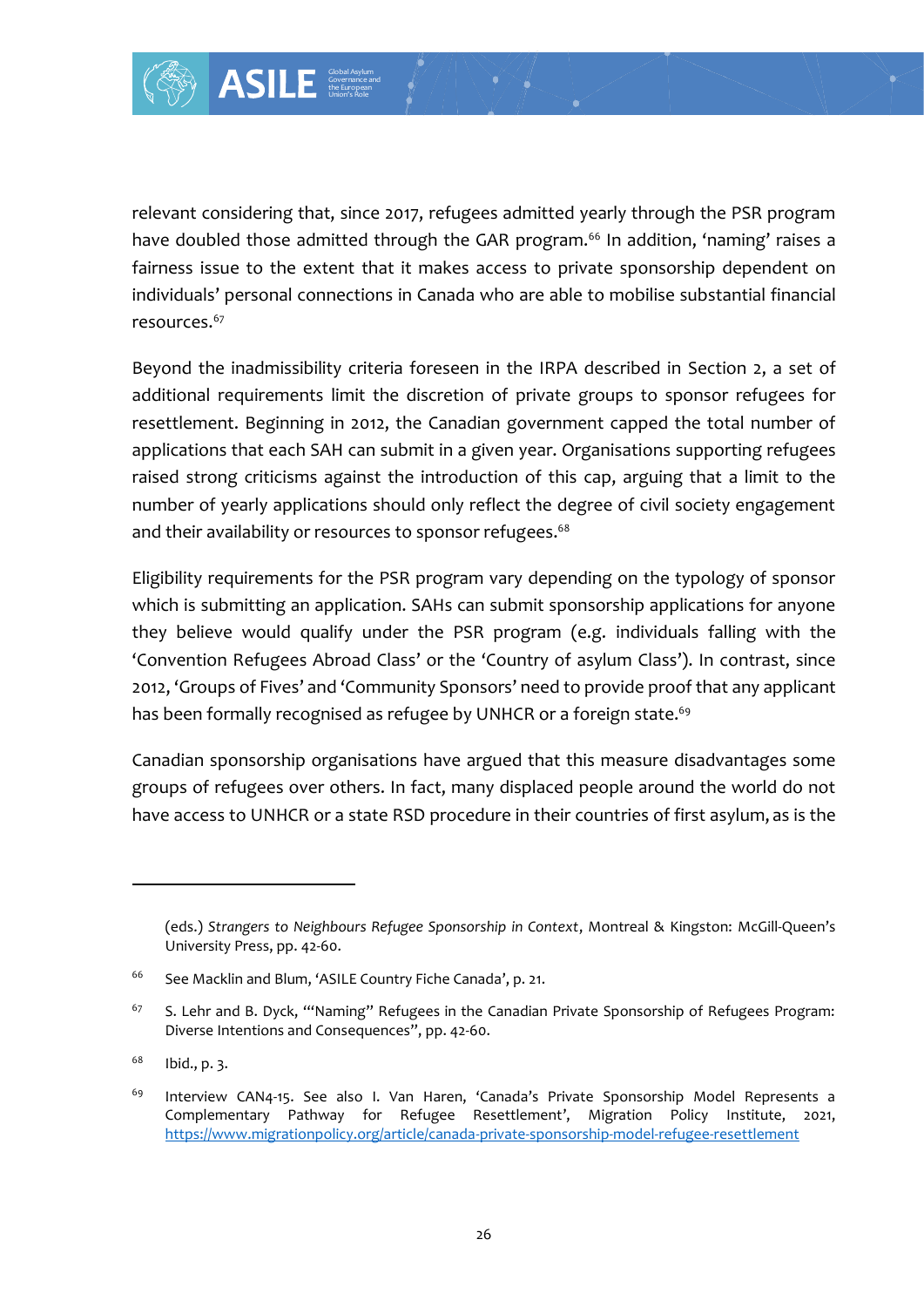

case for example of many Syrians residing in Turkey, Lebanon and Jordan.<sup>70</sup> Refugees are also provided different kind of documents attesting refugee recognition depending on the countries in which they reside, which may not be equally recognised by Canadian authorities as a proof of refugee status.<sup>71</sup>

From 2015 to 2017, the Canadian government temporarily waived the RSD requirement for Groups of Five and Community Sponsors willing to sponsor Syrian and Iraqi refugees, in an attempt to meet the government resettlement targets for those years.<sup>72</sup> The Canadian Council of Refugees, as well as several organisations involved in sponsorships, asked the government to consider removing that requirement permanently.<sup>73</sup>

The eligibility determination process for sponsored refugees includes an interview of the principal applicant and her/his family members with a Canadian visa officer in their current country of residence. The applicant has the onus to satisfy the visa officer that she or he meets all the criteria for resettlement. Even applicants who have been previously gone through the UNHCR Refugee Status Determination (RSD) process must satisfy the visa officer that they qualify as refugees, and the visa officer is not bound by the previous decision.<sup>74</sup>

Canadian law also foresees additional criteria that need to be fulfilled by an applicant to be considered eligible. First, an applicant should not have any prospect of achieving a 'durable solution' within a reasonable period of time in a country other than Canada.<sup>75</sup> Second, visa

<sup>70</sup> See P. Thériault, 'Settling The Law: An Empirical Assessment of Decision-Making and Judicial Review In Canada's Refugee Resettlement System', PHD Dissertation Graduate Programme in Law Osgoode Hall Law School, 2021, p. 133.

<sup>71</sup> Interview CAN4-15.

<sup>&</sup>lt;sup>72</sup> See RSTP, 'Refugees from Syria & Iraq: Changes to documentation needed for Groups of Five & Community Sponsors', September 19, 2015, [https://www.rstp.ca/en/refugee-sponsorship/latest-policy](https://www.rstp.ca/en/refugee-sponsorship/latest-policy-program-update/changes-for-sponsoring-syrian-iraqi-refugees/)[program-update/changes-for-sponsoring-syrian-iraqi-refugees/](https://www.rstp.ca/en/refugee-sponsorship/latest-policy-program-update/changes-for-sponsoring-syrian-iraqi-refugees/)

<sup>73</sup> J.Hyndman, W. Payne, & S. Jimenez, 'The State of Private Refugee Sponsorship in Canada: Trends, Issues, and Impacts', p. 9.

<sup>74</sup> P. Thériault, 'Judicial Review in Canada's Refugee Resettlement Program', In S. Labman and G. Cameron (eds.) *Strangers to Neighbours. Refugee Sponsorship in Context*, Montreal & Kingston: McGill-Queen's, pp. 227-246.

 $75$  IRPR, 139(1)(d).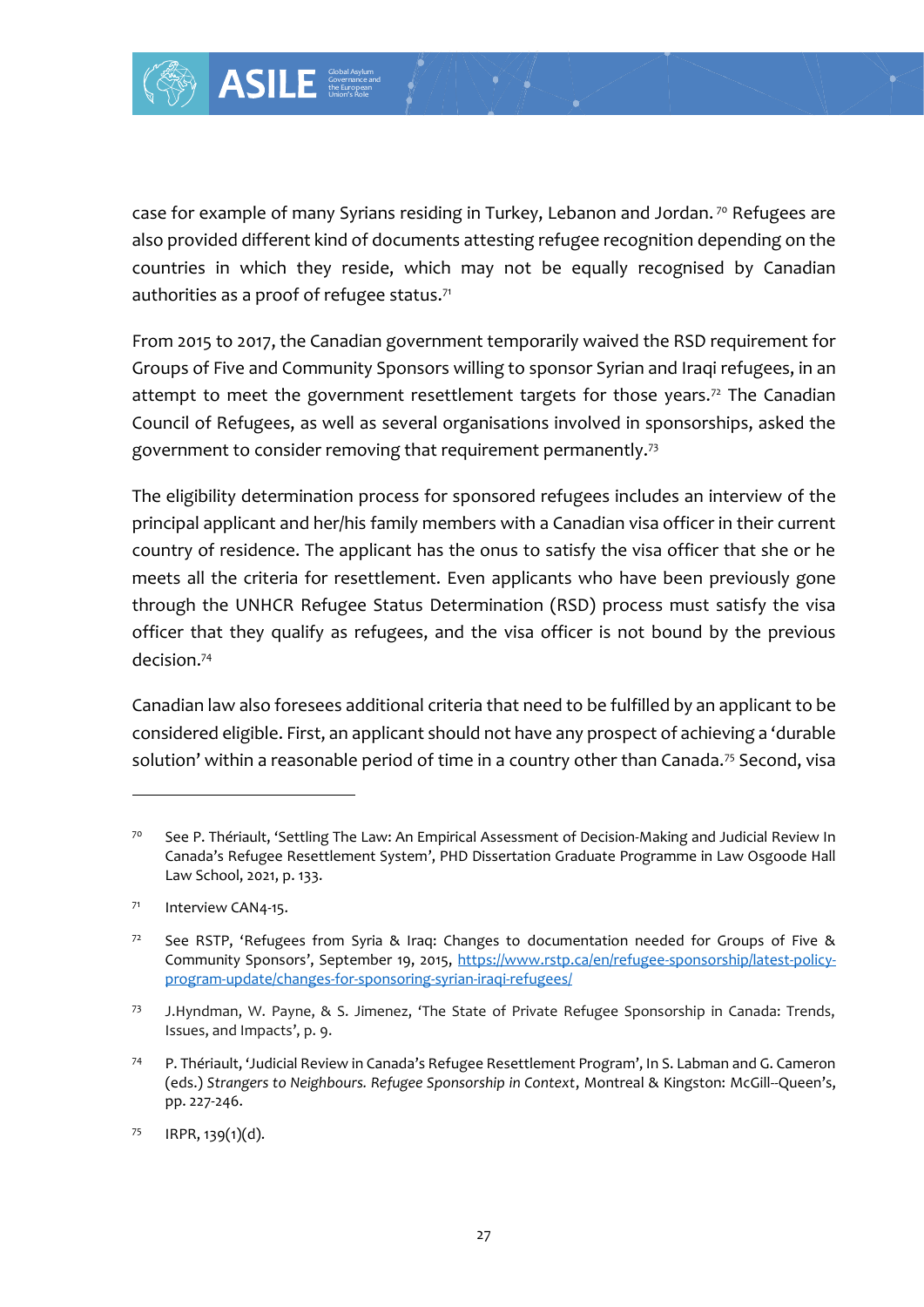

Governance and the European Union's Role

officers need to be satisfied that an applicant fulfils the requirement of 'successful establishment' in Canada, which is assessed on the basis of a set of social factors. Despite widespread criticisms raised over the years by scholars and civil society organisations, successful establishment remains among the criteria formally in place for overseas selection, thought little is known about how it is currently applied in practice.<sup>76</sup>

Even if a refugee applicant has been found to be eligible for protection in Canada, she/he still must pass the admissibility criteria based on medical, serious criminality and security grounds. Interviewees reported that only limited information of security checks is provided to refugees and sponsor organisations during the application process. In addition, it was reported that when security concerns are identified by the authorities, applications can get stuck in the system for lengthy periods of time without any decision being taken.<sup>77</sup>

Sisted that an application<br>
Sisted dover the years<br>
termains among the states of the state of the state of the state<br>
termains among the state of the state of the state of the state of<br>
the state of the origins during<br>
tiv Refugees have limited access to avenues for review in the case of a negative decision on their application. Unlike inland refugee claimants receiving a negative determination – who have the right to appeal to the Refugee Appeal Division (RAD) – rejected resettlement applicants do not have access to an appeal procedure on the merits. While a request for reconsideration of a negative decision can be make directly to the responsible visa officer, the latter enjoy a high level of discretion when assessing such request. The only formal recourse available to applicants is judicial review before the Federal Court of Canada. Judges at the Federal Court do not have the authority to overturn a decision on the merits; however, they can quash the decision based on different grounds, including procedural fairness issues, and send the case back to the visa officer for redetermination.<sup>78</sup>

Research has shown that access to judicial review before the Federal Court of Justice is substantially limited by legal barriers, most notably the leave requirement applying in immigration and refugee matters. In addition, applicants and their sponsors often lack the information and financial resources necessary to pursue an application for judicial review.<sup>79</sup>

<sup>&</sup>lt;sup>76</sup> See P. Thériault, 'Settling The Law', p. 129.

<sup>77</sup> Interview CAN4-15.

 $78$  For a detailed analysis of the role of judicial review in the context of Canada's resettlement system see P. Thériault, 'Settling The Law: An Empirical Assessment of Decision-Making and Judicial Review In Canada's Refugee Resettlement System', p. 139.

<sup>79</sup> Ibid., p. 140.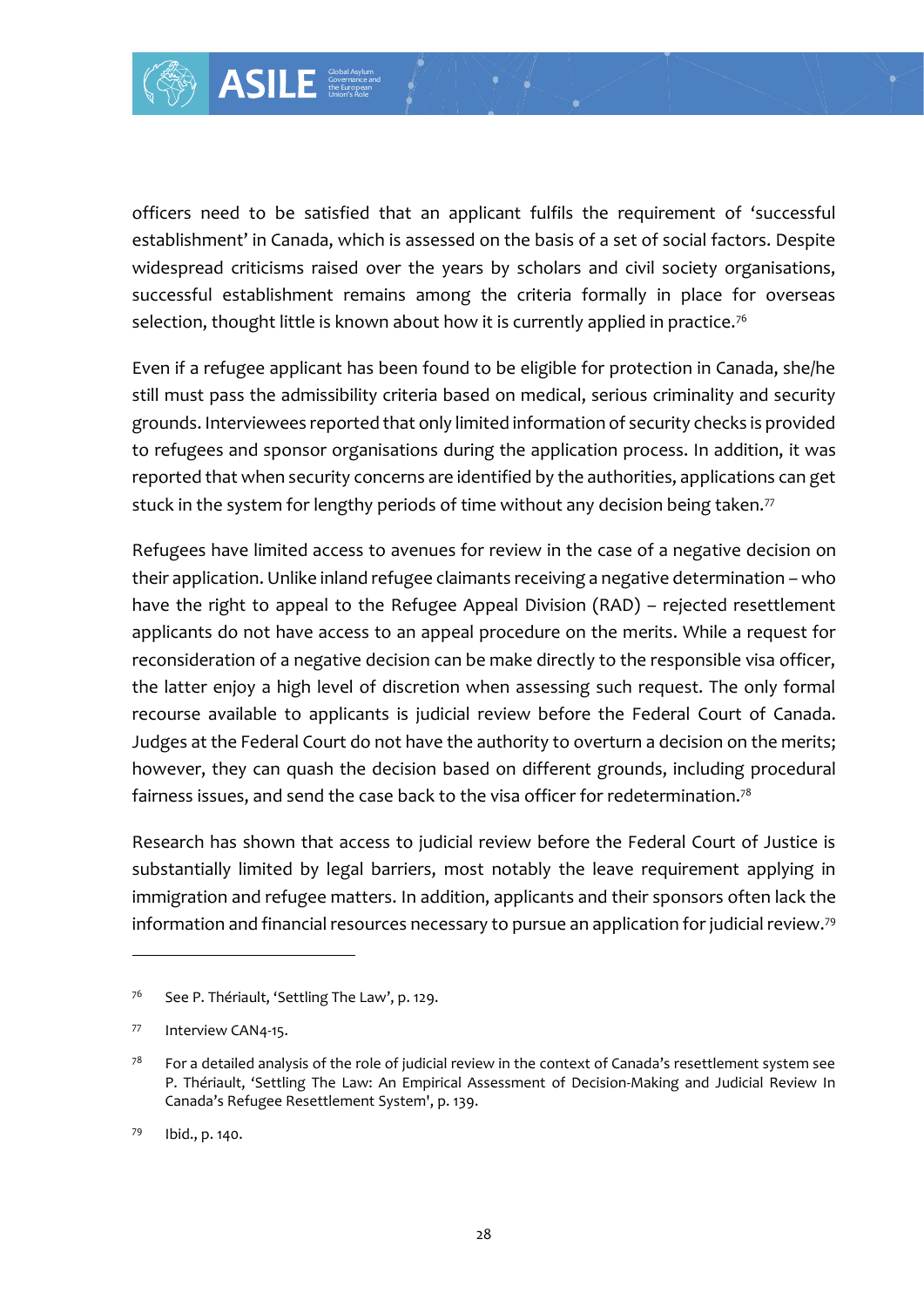

Overall, the possibility of filing a case with the Court is strictly dependent on sponsoring groups' availability to financially sustain the associated legal expenses.<sup>80</sup>

#### **4.2. Vulnerability**

The fact that the PSR program does not give specific priority to the selection of the most vulnerable refugees should not in principle be considered as an issue, given the availability of a specific channel, i.e. state-supported resettlement, operating on the basis of criteria linked to vulnerability. As previously mentioned, however, over the last five years the commitment by the government of Canada to respecting the principle of additionality has been called into question, with admissions of privately sponsored refugees outnumbering those of state-supported refugees by a ratio of  $2:1.^{81}$ 

Scholars and practitioners alike underline how a commitment from the Canadian government to respect the principle of additionality is key to preserve the specificity of the PSR program.<sup>82</sup> Over the years, private sponsorship organisations have indeed repeatedly warned against the negative consequences associated with a model of 'privatizatised resettlement'. They stressed that the key role played by private sponsors within the Canadian resettlement system should not relieve the government from assuming its role and upholding its commitments to resettle the 'most vulnerable refugees'.<sup>83</sup>

Already in the early 1990s, the federal government expressed concerns that private sponsorship was turning into a tool for expanded family reunification.<sup>84</sup> As resettled refugees establish themselves in Canada, many activate private sponsorship as the only available channel to reunite with other displaced family members, a dynamic known as the

<sup>80</sup> Interview CAN4-15.

<sup>81</sup> Interview CAN4-4. Macklin and Blum, p. 21.

<sup>82</sup> S. Labman, 'Private Sponsorship: Complementary or Conflicting Interests?', *Refuge*, 32(2), pp. 67-80.

<sup>83</sup> Interview CAN4-16. Macklin and Blum, 'ASILE Country Fiche'.

<sup>84</sup> S. Labman, 'Private Sponsorship: Complementary or Conflicting Interests?', *Refuge*, 32(2), 2016, pp. 67- 80, p.69.

 $84$  Ibid., p. 73.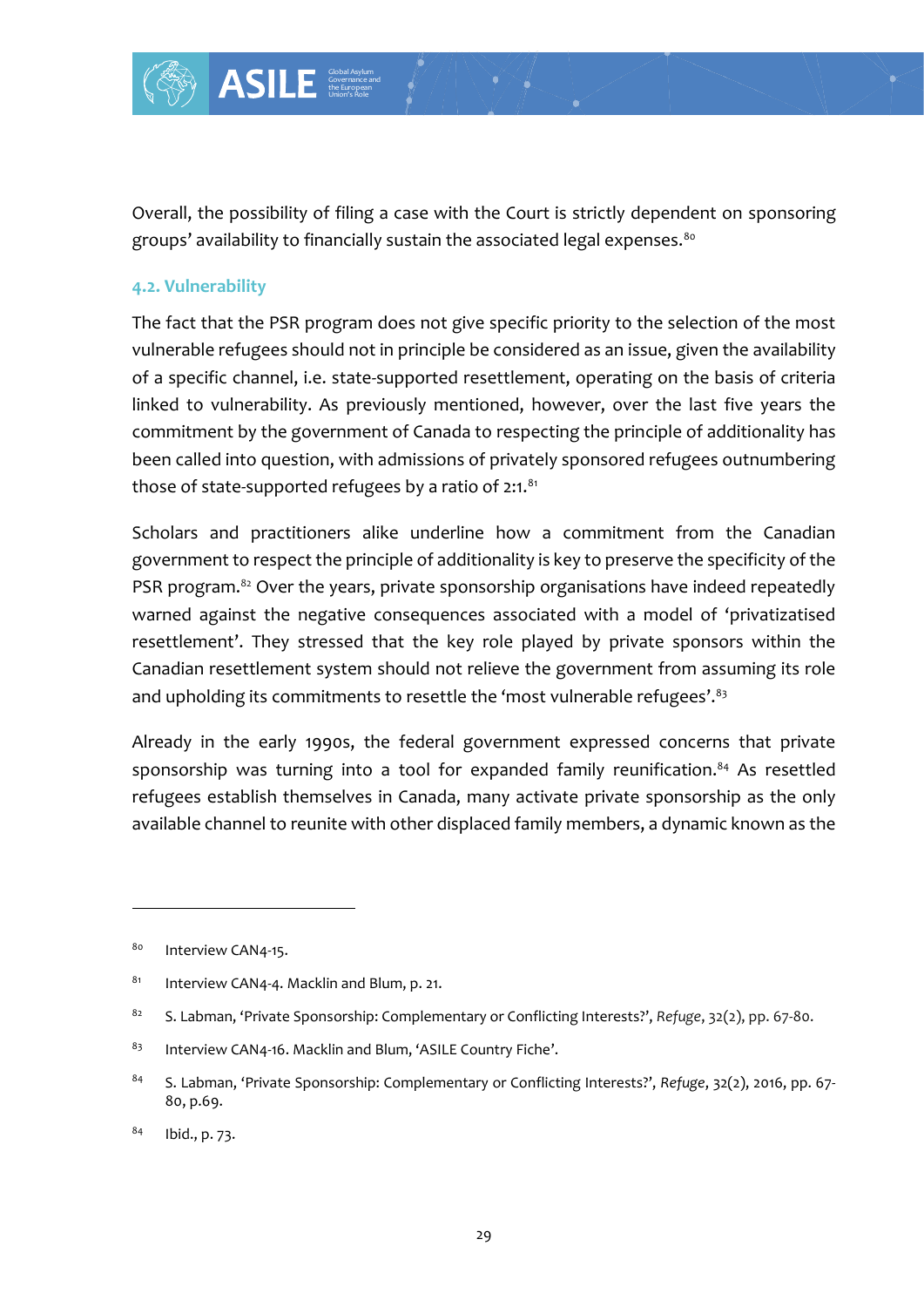

"echo effect."<sup>85</sup> The establishment of the BVOR stream in 2013 should be considered as an attempt by the government to take back control over 'naming'. While the BVOR attracted considerable attention in the aftermath of the 'Syrian crisis', interest among Canadians in welcoming 'unknown' refugees has since subsided, making it difficult for the program to meet the targets established for the following years.<sup>86</sup>

A component of the PSR program that focuses specifically on vulnerability is the Joint Assistance Program (JAS). Under this program, SAHs and their constituent groups commit to support refugees with special needs, including those affected trauma caused by violence or torture, medical disabilities, the effects of systemic discrimination, or having a large number of family members.<sup>87</sup> Participating sponsoring groups, however, cannot nominate refugees under the JAS, but only select cases among a list of profiles referred to by Canadian authorities.<sup>88</sup>

Throughout the years, the Canadian government has also launched a number of 'niche programs' focusing on groups of refugees in a particular vulnerable situation. Among these are the 'Lamp Lifeboat Ladder', which focuses on the resettlement of a certain number of highly vulnerable individuals from Greece, $89$  and the Rainbow Refugee Program, which target refugees persecuted based on sexual orientation, gender identity, gender expression or HIV status.<sup>90</sup> In addition, Operation #NotForgotten was developed in 2019 as

<sup>85</sup> Interview CAN4-16. Macklin and Blum, 'ASILE Country Fiche', p. 23.

<sup>86</sup> Interview CAN-15. See also S. Labman and J. Hyndman, 'BVOR Briefing Note', May 1, 2019, <https://crs.info.yorku.ca/files/2019/04/BVOR-Briefing-2019-May1.pdf?%20x44358>

 $87$  Under a joint assistance sponsorship, the government provides financial assistance for the duration of the sponsorship, usually for a period of 24 months. The private sponsor must agree to provide orientation, significant settlement assistance and emotional support for the same period. See Government of Canada, 'Joint Assistance Program: How to apply', [https://www.canada.ca/en/immigration-refugees-citizenship/services/refugees/help-outside](https://www.canada.ca/en/immigration-refugees-citizenship/services/refugees/help-outside-canada/private-sponsorship-program/joint-assistance-program/apply.html)[canada/private-sponsorship-program/joint-assistance-program/apply.html](https://www.canada.ca/en/immigration-refugees-citizenship/services/refugees/help-outside-canada/private-sponsorship-program/joint-assistance-program/apply.html)

<sup>88</sup> See Refugee Sponsorship Training Program, 'The Joint Assistance Sponsorship (JAS) Program', [https://www.rstp.ca/en/jas/joint-assistance](https://www.rstp.ca/en/jas/joint-assistance-sponsorships/#:~:text=Joint%20Assistance%20Sponsorship%20(JAS)%20refers,in%20Canada%20than%20other%20refugees)[sponsorships/#:~:text=Joint%20Assistance%20Sponsorship%20\(JAS\)%20refers,in%20Canada%20than%20](https://www.rstp.ca/en/jas/joint-assistance-sponsorships/#:~:text=Joint%20Assistance%20Sponsorship%20(JAS)%20refers,in%20Canada%20than%20other%20refugees) [other%20refugees.](https://www.rstp.ca/en/jas/joint-assistance-sponsorships/#:~:text=Joint%20Assistance%20Sponsorship%20(JAS)%20refers,in%20Canada%20than%20other%20refugees)

<sup>89</sup> Interview CAN4-15.

<sup>90</sup> See Rainborefugee program, <https://www.rainbowrefugee.com/>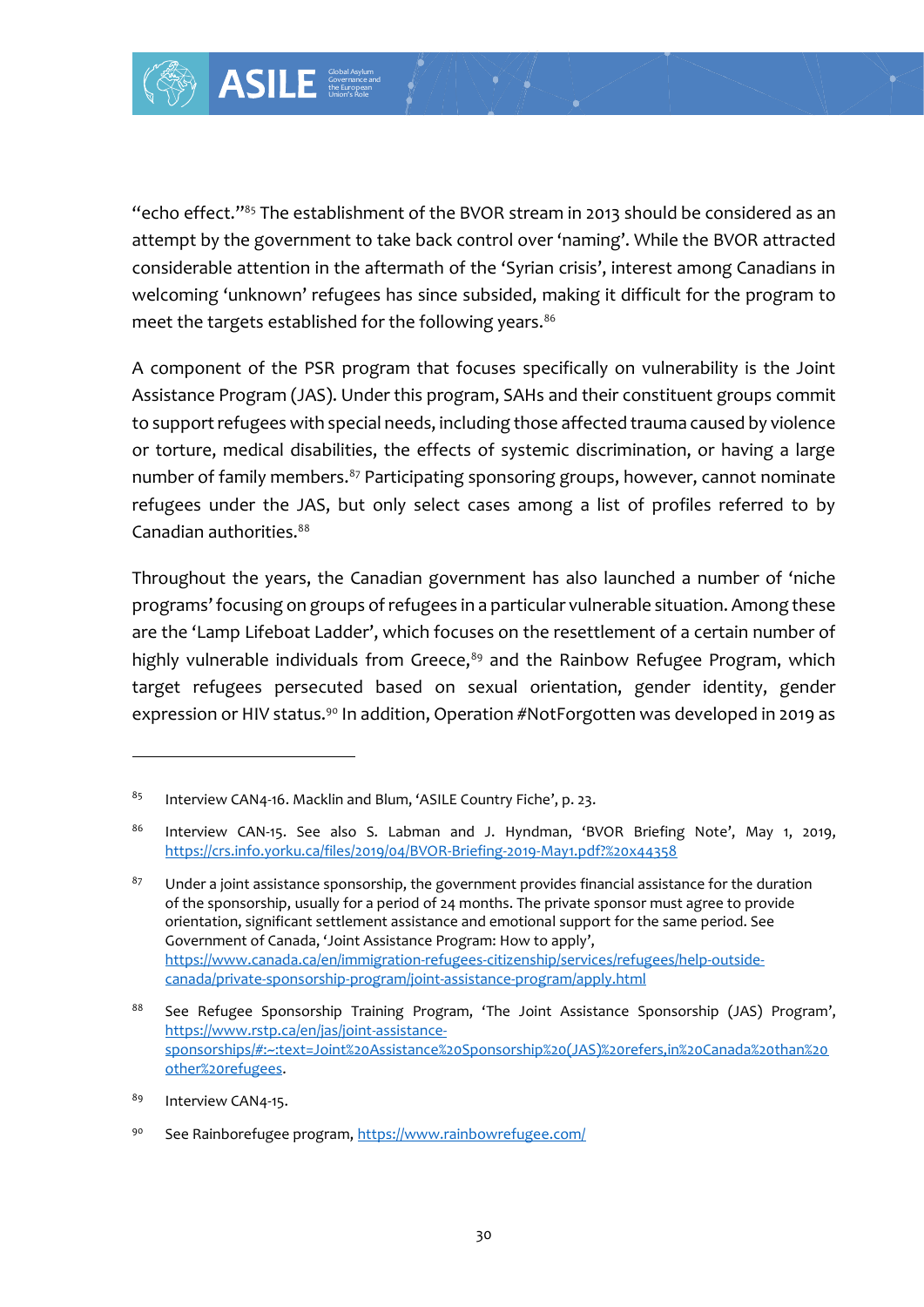

a community-led response for sponsoring refugees stuck in Australia's offshore processing regime in Papua New Guinea, Nauru or in detention in Australia<sup>91</sup> These initiatives, however, currently represent only a small portion of the overall PSR program.

Besides the overarching issue of its additionality to state-supported resettlement, an ongoing debate is taking place within Canada's sponsorship community concerning the role that vulnerability considerations should play in the context private sponsorship, both at the selection stage and once refugees arrive in Canada.

"Vulnerability of the refugee" has been included by some SAHs as one of the criteria they consider when selecting candidates for sponsorship among those that are brought to their attention by co-sponsors.<sup>92</sup> However, a practitioner interviewed for this Report pointed to several practical and conceptual challenges that SAHs face when trying to apply a 'vulnerability lens' in the selection of individuals they prioritise for sponsorship. Notably, SAHs do not have direct contact with refugees overseas but can only rely on the information provided by co-sponsors bringing refugees to their attention. More fundamentally, SAHs willing to incorporate vulnerability considerations in their selection process are confronted with the challenge of defining and assessing vulnerability.<sup>93</sup>

Specific vulnerabilities may also emerge after refugees' arrival in Canada. Interviewees stressed the key role assigned to sponsors in providing psychosocial and practical support to newcomers.<sup>94</sup> Sponsored refugees have also access to a well-established network of government funded settlement and integration agencies, which are expected to work in a complementary fashion with sponsors to provide support and address individuals' specific needs. The recognition of sponsors' key role in addressing emerging vulnerabilities in synergy with state services should not overlook the wide differences in the level of support that

<sup>94</sup> Interview CAN4-7.

<sup>91</sup> See Operation #NotForgotten[, https://www.refugeecouncil.org.au/canada/](https://www.refugeecouncil.org.au/canada/)

 $92$  SAHs may need to find ways to prioritise cases for acceptance if they receive more requests for sponsorship than they have the capacity to handle or if requests exceed their allocated quota. See Global Refugee Sponsorship Initiative, Guidebook and planning tools based on Canada's model, Interview with representative of the Anglican Diocese of Ottawa, [https://refugeesponsorship.org/guidebook?chapter=3&area=6.](https://refugeesponsorship.org/guidebook?chapter=3&area=6)

<sup>93</sup> Interview CAN4-15.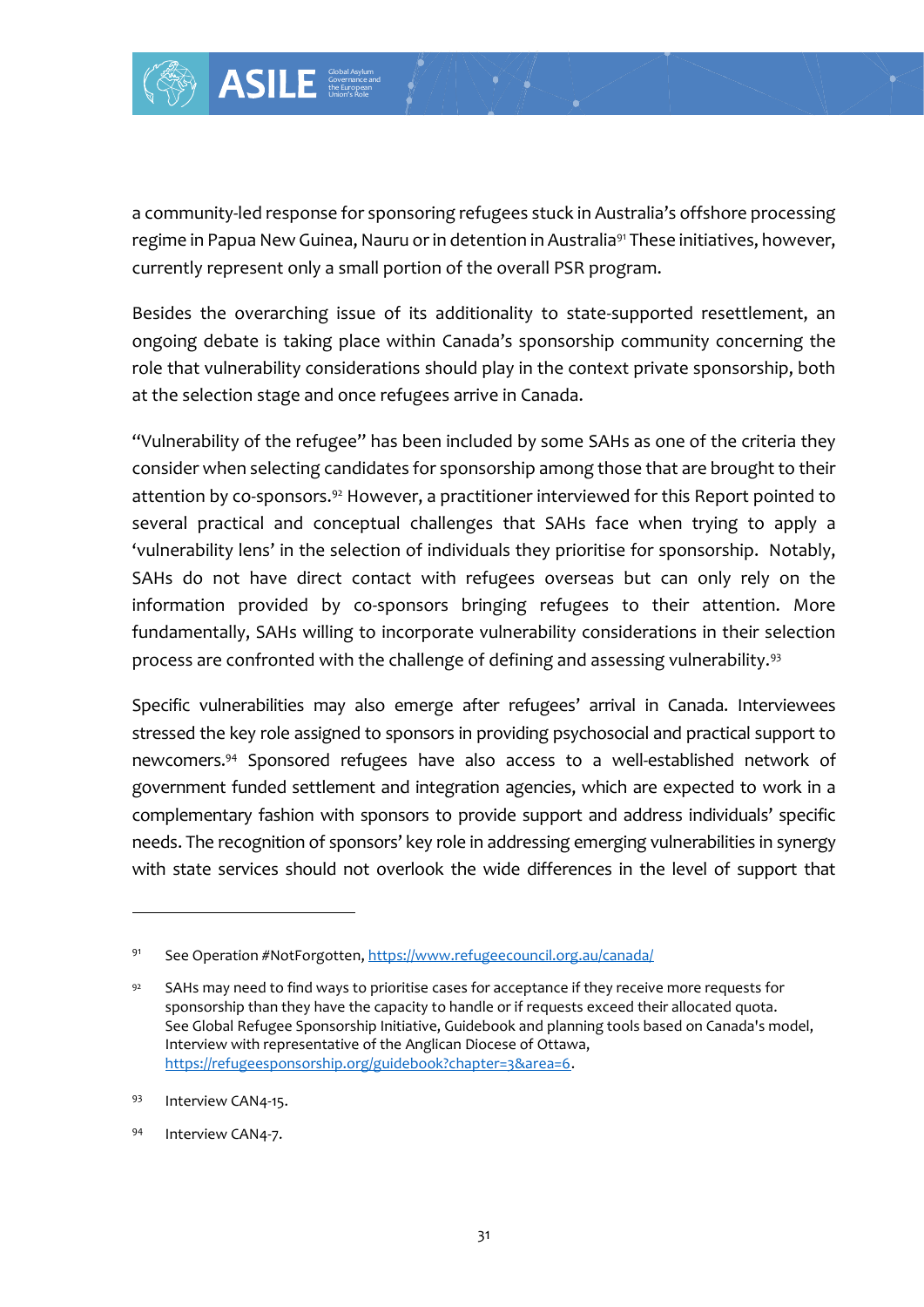

different sponsoring groups are able to provide, with an interviewee adding that sponsors' capacity to address specific needs can vary widely between urban and rural locations.<sup>95</sup>

Specific monitoring tools have been established to ensure that sponsors fulfil their commitments towards refugees. The Refugee Sponsorship Training Program, funded by the Canadian government, develops tools that SAHs can use to ensure that sponsoring groups provide quality settlement assistance.<sup>96</sup> Canadian authorities are also directly involved in monitoring the activities of SAHs through a process named 'routine monitoring', which relies on online questionnaires or telephone interviews with a randomly selected group of refugees to check that adequate supports are being provided and identify potential shortcomings.<sup>97</sup>

In the aftermath of the special resettlement initiative for Syrian refugees over 2015-2016, cases of sponsors providing insufficient support were reported.<sup>98</sup> As a response to the identified shortcomings, Canadian authorities developed the 'Program Integrity Framework', which focuses on pre-arrival monitoring and aims at ensuring that relevant support structures are in place before refugees arrive in Canada. This new mechanism, however, only targets SAHs, while a corresponding monitoring framework is not in place in the case of Groups of Five, which are responsible for a significant share of sponsored resettlements.<sup>99</sup>

Concerning the role played by state agencies, interviewees underlined the need of increasing the level of coordination between different levels of government. While the Federal government has the main authority for immigration, responsibility for the integration and settlement of newcomers fall under the responsibility of provincial and

<sup>95</sup> Interview CAN4-14.

<sup>96</sup> See RSTP, 'SAHs: Best Practices for Monitoring', online: [https://www.rstp.ca/en/sponsorship](https://www.rstp.ca/en/sponsorship-responsibilities/best-practices-for-monitoring-for-sahs/)[responsibilities/best-practices-for-monitoring-for-sahs/](https://www.rstp.ca/en/sponsorship-responsibilities/best-practices-for-monitoring-for-sahs/)

<sup>97</sup> IRCC, 'Private Sponsorship of Refugees Program: Post-arrival Assurance Activities', <https://www.rstp.ca/wp-content/uploads/2021/04/PSR-Post-Arrival-Assurance-Activities-March-2021.pdf>

 $98$  J. Nancarrow Clarke and T. Marlow. 'The cracks in our admired private refugee sponsorship program', Policy Options, 30 January 2020[, https://policyoptions.irpp.org/fr/magazines/january-2020/the-cracks-in](https://policyoptions.irpp.org/fr/magazines/january-2020/the-cracks-in-our-admired-private-refugee-sponsorship-program/)[our-admired-private-refugee-sponsorship-program/](https://policyoptions.irpp.org/fr/magazines/january-2020/the-cracks-in-our-admired-private-refugee-sponsorship-program/)

<sup>99</sup> Interview CAN4-15.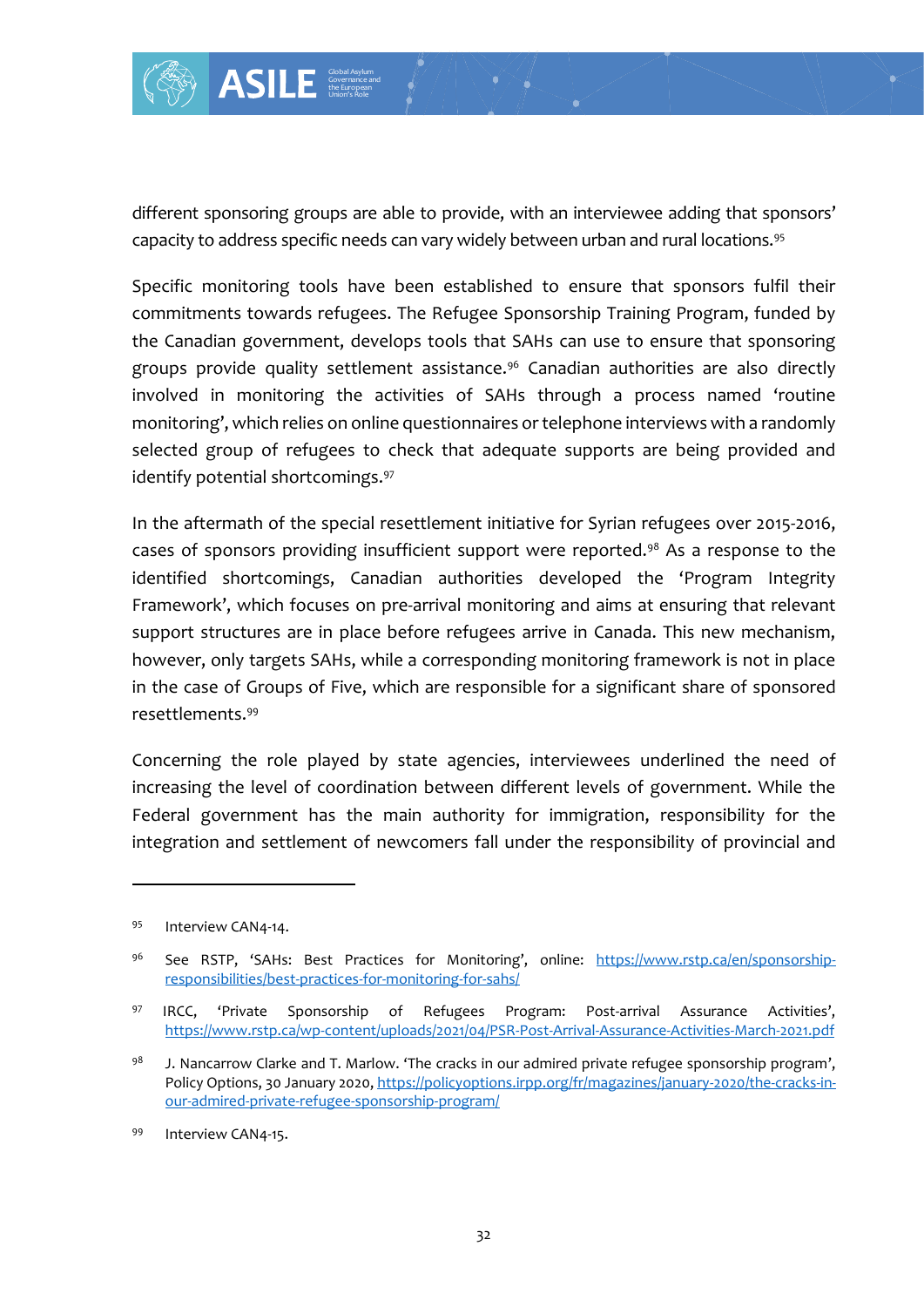

municipal authorities. It was reported that sponsorship groups in specific provinces or cities are struggling to ensure that refugees have access to adequate support, including healthcare.

This circumstance may be particularly challenging for those sponsorship organisations that committed to sponsor refugees with high vulnerabilities. An interviewee pointed to the existence of a 'disconnect' between the ambition of the government to increase the number of sponsored arrivals and the quality of the support system that sponsors can rely upon.<sup>100</sup>

#### **4.3. Right to work**

Refugees resettled under the PSR program are granted permanent residence status upon their arrival in Canada. Among other things, this status gives beneficiaries the right work and move freely anywhere in the country. While formally enjoying the same set of rights, existing evidence seems to support the conclusion that privately sponsored refugees achieve higher levels of inclusion in the Canadian labour market than other categories of resettled refugees. A government study released in early 2020 examines the "economic attainments" of resettled refugees from 1980- 2009. The study concludes that privately sponsored refugees have higher employment rates and earnings than governmentassisted refugees, even when controlling for differences between groups related to education, age, official language ability, and other socio-demographic characteristics.<sup>101</sup> Revising existing evidence, Bond concludes that "community sponsorship programmes enhance integration because refugees benefit directly from the personal attention and networks that sponsors provide".<sup>102</sup>

Other authors, however, have underlined how privately sponsored refugees tend to be named by sponsors based on family or other connections in Canada, while GARs are usually selected

<sup>&</sup>lt;sup>100</sup> Interview CAN4-15.

<sup>&</sup>lt;sup>101</sup> L., Kaida, F. Hou, and M. Stick, 'The Long-term Economic Outcomes of Refugee Private Sponsorship', Ottawa: Statistics Canada, 2020.

<sup>102</sup> J. Bond, 'The power of politics: exploring the true potential of community sponsorship programmes', p. 159.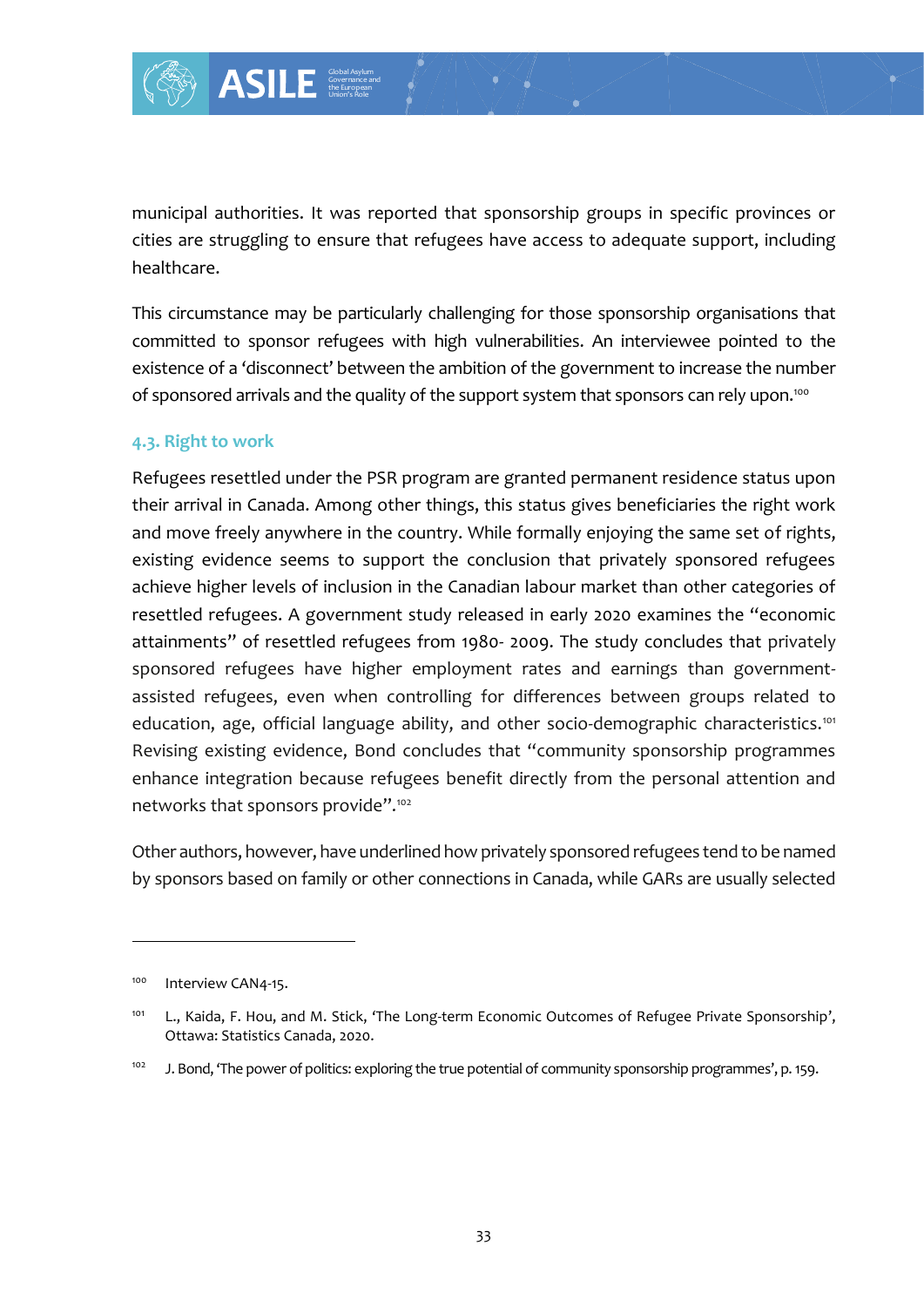

on the basis of UNHCR identified protection needs and vulnerabilities. The latter may thus face specific circumstances limiting their potential inclusion into the labour market.<sup>103</sup>

An interviewee explained that sponsors often "leverage their own networks" to assist in the labour market integration of PSR participants, using both direct connections to employers and guidance and support during the job search process.<sup>104</sup> One interviewee described private sponsorship as "a way in which the state, rather than providing support itself can find people who are eager to put in their expertise, resources and contacts to easing refugee access to the local labour market".<sup>105</sup>

Despite the potential benefits of this approach, one interviewee cautioned that not all private sponsorship organisations, which are more often community or faith based, have specific expertise in the field of labour market inclusion.<sup>106</sup> This circumstance points to the need of strengthening and expanding existing state-funded employment services available to sponsored refugees. 107

<sup>&</sup>lt;sup>103</sup> Interview CAN4-16. See also S. Lehr and B. Dyck, "Naming" Refugees in the Canadian Private Sponsorship of Refugees Program: Diverse Intentions and Consequences", In S. Labman and G. Cameron (eds.) Strangers to Neighbours Refugee Sponsorship in Context, Montreal & Kingston: McGill-Queen's University Press, pp. 42-60.

<sup>&</sup>lt;sup>104</sup> Interview CAN 4-5.

<sup>&</sup>lt;sup>105</sup> Interview CAN 4-4. See also 'The Experience of a Business Sponsoring Refugees', GRSI Guidebook, <https://refugeesponsorship.org/guidebook?chapter=3&area=7>

<sup>106</sup> Interview CAN4-5, 29.04.2021. See Government of Canada, 'Sponsorship Agreement Holders: About the program', [https://www.canada.ca/en/immigration-refugees-citizenship/services/refugees/help-outside](https://www.canada.ca/en/immigration-refugees-citizenship/services/refugees/help-outside-canada/private-sponsorship-program/agreement-holders.html)[canada/private-sponsorship-program/agreement-holders.html](https://www.canada.ca/en/immigration-refugees-citizenship/services/refugees/help-outside-canada/private-sponsorship-program/agreement-holders.html)

<sup>107</sup> On this point see: Suzan Ilcan, Diana Thomaz, and Manuela Jimenez Bueno, 'Private Sponsorship in Canada: The Resettlement of Syrian Refugees in the Kitchener-Waterloo Region', Policy Points, International Migration Research Centre, March 2020, [https://scholars.wlu.ca/cgi/viewcontent.cgi?article=1041&context=imrc;](https://scholars.wlu.ca/cgi/viewcontent.cgi?article=1041&context=imrc) Mehrunnisa Ahmad Ali, 'Towards a Unified Model of Refugee Resettlement', Policy Brief, Canada Excellence Research Chair in Migration & Integration, September 2021, [https://www.ryerson.ca/content/dam/cerc](https://www.ryerson.ca/content/dam/cerc-migration/Policy/CERC_PolicyBrief04_Sept2021.pdf)[migration/Policy/CERC\\_PolicyBrief04\\_Sept2021.pdf;](https://www.ryerson.ca/content/dam/cerc-migration/Policy/CERC_PolicyBrief04_Sept2021.pdf)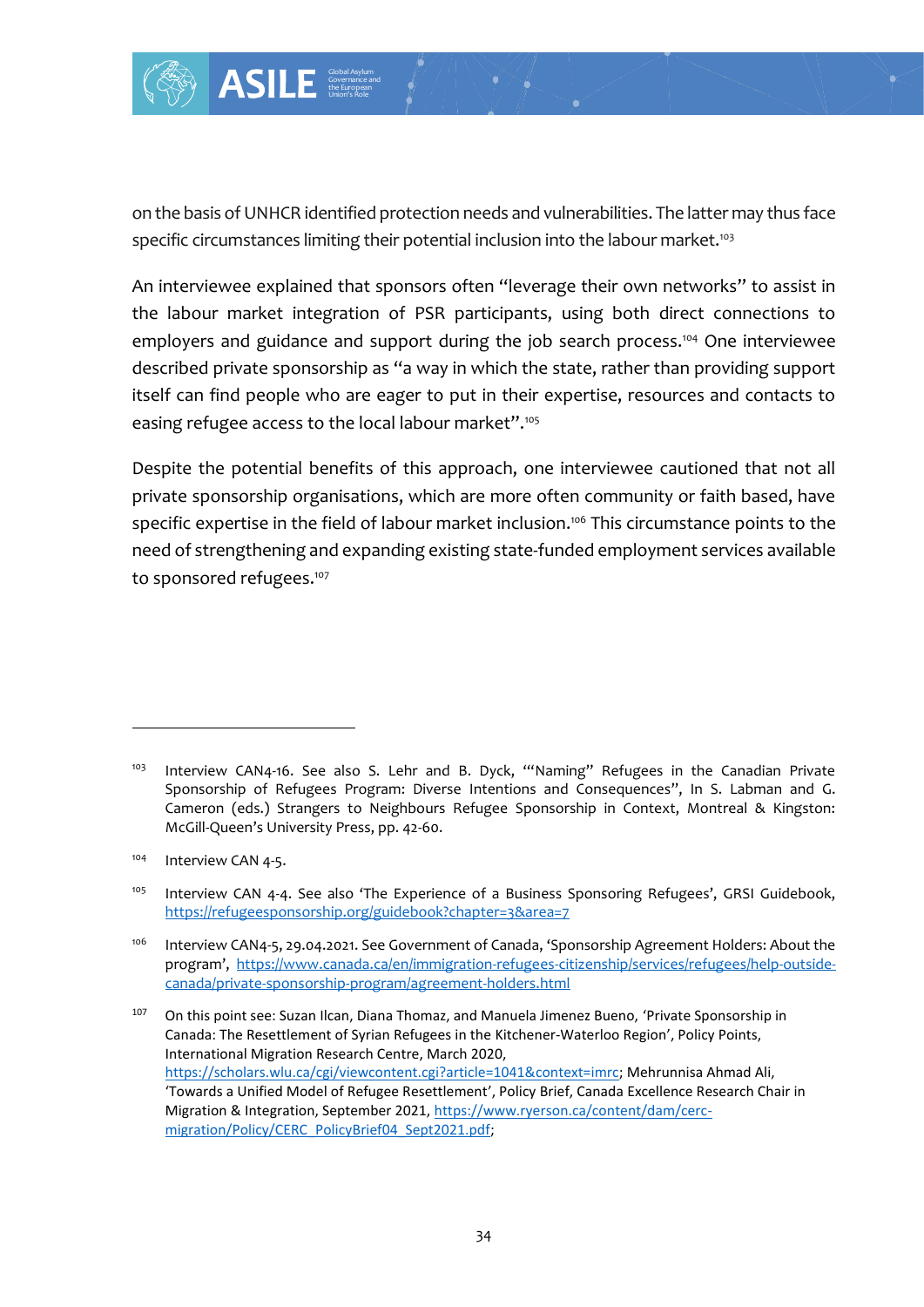As part of the settlement plan to be submitted to the government of Canada,<sup>108</sup> sponsoring groups commit to assist refugees in finding an employment. Sponsors are required to register refugees with local settlement agencies providing employment related services, including networking, mentorship, work placement, and preparation for the credential assessment process. Sponsors can also provide additional assistance to help refugees understand the specificities of the Canadian labour market, including on aspects related to cross-cultural communication and the use of existing qualifications and skills.<sup>109</sup>

A key component of private sponsorship is a commitment by sponsors to provide income assistance to refugees for their first twelve months in Canada. As indicated in the GRSI Guidebook, this period is foreseen to enable refugees to gain important skills (such as language knowledge) that are crucial to entering the job market. While sponsors may sometimes have an incentive to 'push' refugees towards employment, a entering the job market too early may imply that refugees obtain employment in jobs that are not commensurate with their skills and experience. Interviewees underlined that, while supporting refugees in finding a suitable employment, sponsors should respect refugees' dignity and autonomy to make their own employment decisions.<sup>110</sup>

<sup>&</sup>lt;sup>108</sup> Sponsoring groups must submit a settlement plan to the Government of Canada detailing how the group intends to provide settlement assistance, counselling, and support to the resettled refugees during the sponsorship period.

<sup>&</sup>lt;sup>109</sup> GRSI Guidebook, 'How Can sponsors assist refugees to find employment', [https://refugeesponsorship.org/guidebook?chapter=2&area=3&section=3&consideration=3](https://refugeesponsorship.org/guidebook?chapter=2&area=3§ion=3&consideration=3)

<sup>&</sup>lt;sup>110</sup> Interview CAN4-15, GRSI Guidebook, 'Is it mandatory for privately sponsored refugees to find Employment?', [https://refugeesponsorship.org/guidebook?chapter=2&area=3&section=3&consideration=4](https://refugeesponsorship.org/guidebook?chapter=2&area=3§ion=3&consideration=4)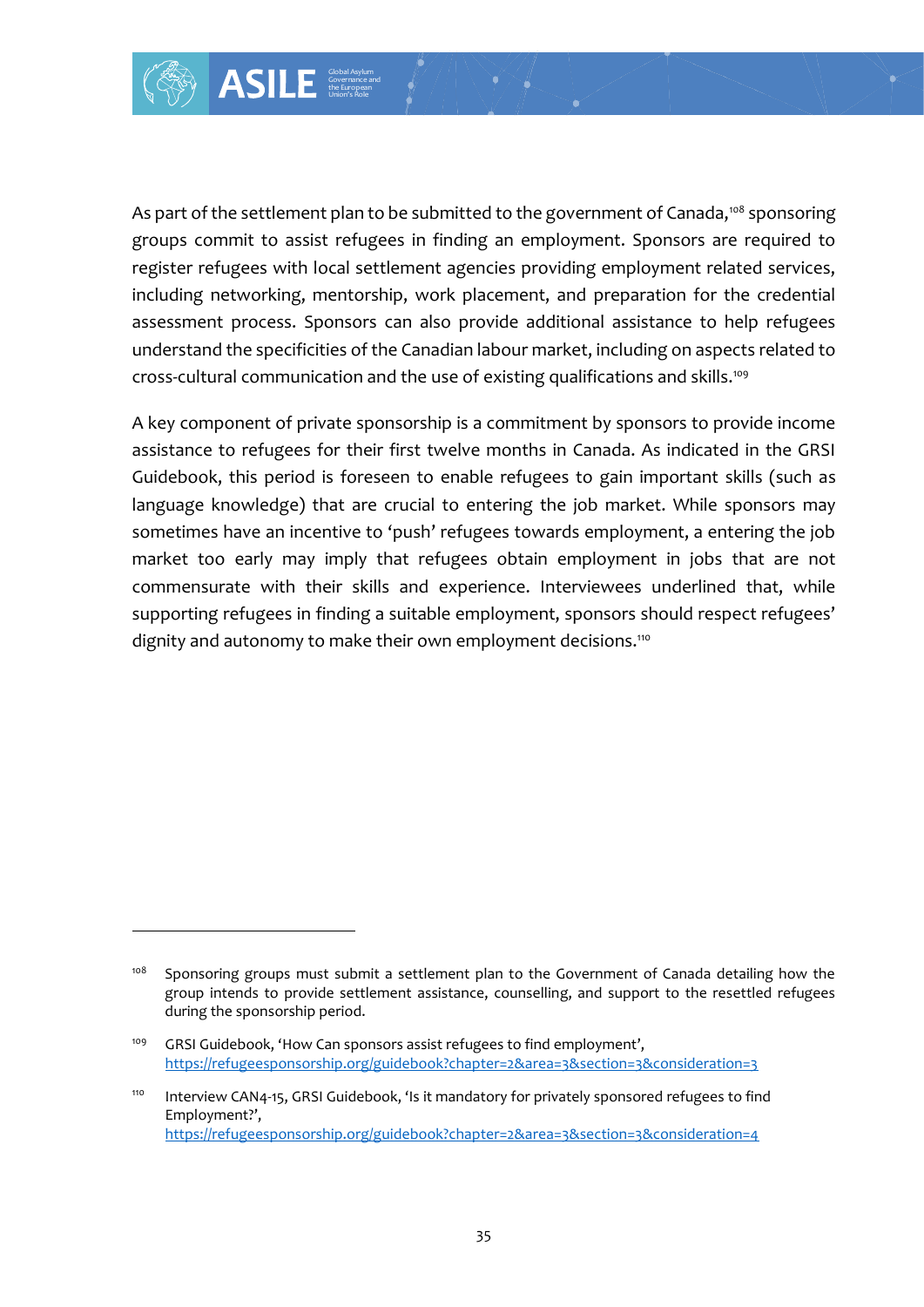## **5. Economic Mobility Pathways Pilot (EMPP)**

Example 1<br>
In the axylon and the axylon and the axylon and the axylon and the axylon and the axylon migration pathway<br>
the circumvent existing the state of entries of the EMPP in access to<br>
d that the EMPP in the EMPP in t The IRCC notes that Canada has around half a million vacant jobs every year, with especially pronounced labour shortages in some regions.<sup>111</sup> These figures create an incentive for the development of new labour migration pathways for refugees. Launched in April 2018, the EMPP enables refugees to circumvent existing barriers preventing them from accessing Canada's permanent resident labour programs. Identified obstacles include lost or expired documentation, limited funds, difficulty in obtaining proof of previous professional experience and limited access to consultants or lawyers who may guide potential applicants through the immigration process.<sup>112</sup>

Interviewees emphasised that the EMPP is perceived by stakeholders involved as "employer-focused".<sup>113</sup> The EMPP aims at allowing employers to tap into the largely unexplored professional talent of refugees, by making "refugees talent pool visible to employers in a way it wasn't before".<sup>114</sup> This approach results in employers viewing the EMPP not mainly as a humanitarian project, but as a workforce development project.<sup>115</sup>

The EMPP aims at bridging gaps between existing policy mechanisms that currently do not interact with each other.<sup>116</sup> It begins by identifying local employers in participating regions of Canada who have specific labour market needs. It then relies on two NGO partners – Talent Beyond Boundaries and RefugePoint – to identify refugees in countries of first asylum with skill profiles that match employers' demonstrated needs. Rather than moving through Canada's resettlement system, the EMPP expands access to existing economic channels to refugees

- $114$  Ibid.
- $115$  Ibid.

<sup>&</sup>lt;sup>111</sup> Government of Canada, 2021, 'Economic Mobility Pathways Pilot'. Immigration, Refugees and Citizenship Canada. [https://www.canada.ca/en/immigration-refugees](https://www.canada.ca/en/immigration-refugees-citizenship/news/2021/06/economic-mobility-pathways-pilot.html)[citizenship/news/2021/06/economic-mobility-pathways-pilot.html](https://www.canada.ca/en/immigration-refugees-citizenship/news/2021/06/economic-mobility-pathways-pilot.html)

<sup>112</sup> Interview CAN4-13; Government of Canada, 2021, 'Economic Mobility Pathways Pilot'; IRCC-UNHCR Partner's Dialogue on the Economic Mobility Pathways Project (EMPP), Outcome Document, July 2019, [https://www.unhcr.ca/wp-content/uploads/2019/07/The-Economic-Mobility-Pathways-Project-Policy-](https://www.unhcr.ca/wp-content/uploads/2019/07/The-Economic-Mobility-Pathways-Project-Policy-Principles-and-Lessons-Learned-June-2019.pdf)[Principles-and-Lessons-Learned-June-2019.pdf](https://www.unhcr.ca/wp-content/uploads/2019/07/The-Economic-Mobility-Pathways-Project-Policy-Principles-and-Lessons-Learned-June-2019.pdf)

<sup>&</sup>lt;sup>113</sup> Interview CAN4-14.

<sup>&</sup>lt;sup>116</sup> Interview CAN4-6.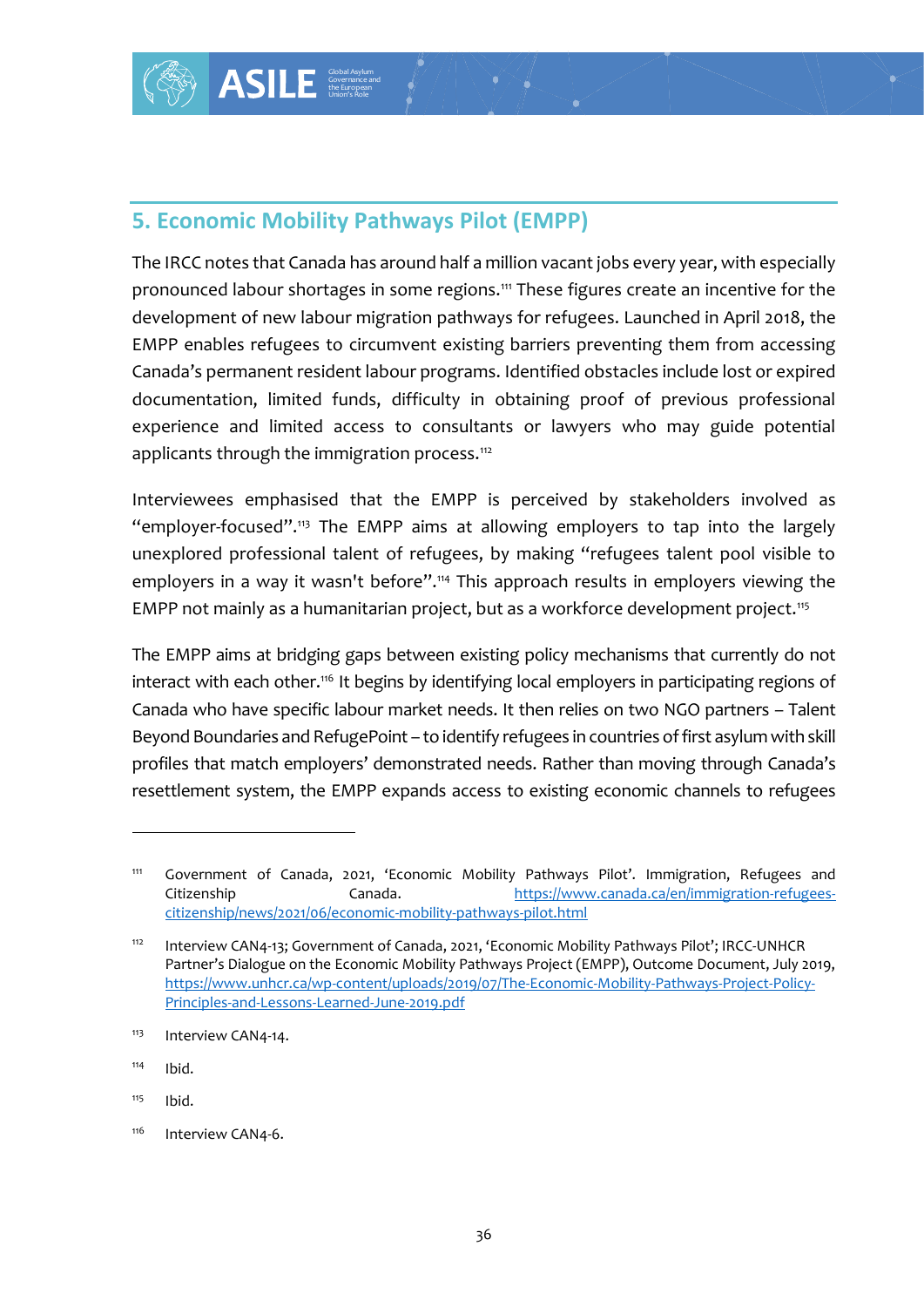

whose skillsets match the needs of local employers. In this way, the EMPP aims at avoiding the administrative hurdles required to create an entirely new migration channel targeted to refugee workers. Upon arrival, participants already have a job contract and share the same support and resources available to other categories of economic migrants with permanent residence in Canada.

A holistic analysis of an initiative such as the EMPP, whose stated aim is that of facilitating refugees' access to the labour market, requires looking beyond the number of additional places made available. The sustainability of the EMPP need to be assessed against several additional criteria, including respect of the principle of family unity, non-discrimination, as well as the quality of working conditions and the long-term social integration of refugees admitted through the program.

The focus of the EMPP on refugees with specific skill profiles risks blurring the line between refugee protection and migration management. As underlined in the following section, prioritizing the admission of highly skilled refugees risk exacerbating the structural situation of disadvantage faced by refugees with lower skill levels, if suitable channels of admissions targeting those groups as well are not established.<sup>117</sup>

#### **5.1. Selection process and eligibility criteria**

IRCC claims that the EMPP was designed respecting a set of core protection principles: a) additionality of admissions to Canada's resettlement quotas; b) provision of a durable solution by granting selected refugees permanent residence in Canada and a clear path to citizenship; c) alignment with international protection priorities, by prioritising refugees from countries applying the Comprehensive Refugee Response Framework or the 3RP strategy, namely Kenya and Lebanon; d) gender equality among the candidates.<sup>118</sup>

Operationally, the EMPP functions by connecting refugees with three pre-existing Canadian labour migration programs: the Provincial Nominee Programs (PNP), the

<sup>&</sup>lt;sup>117</sup> See Craig Damian Smith and Dana Wagner, 'How Canada can address skills shortages by improving access to economic pathways for refugees and displaced people in Latin America', CERC Policy Brief, No. 01 April 2021, [https://www.ryerson.ca/content/dam/cerc](https://www.ryerson.ca/content/dam/cerc-migration/Policy/Final_PB_Smith_Wagner_April19.pdf)[migration/Policy/Final\\_PB\\_Smith\\_Wagner\\_April19.pdf](https://www.ryerson.ca/content/dam/cerc-migration/Policy/Final_PB_Smith_Wagner_April19.pdf)

<sup>&</sup>lt;sup>118</sup> IRCC-UNHCR Partner's Dialogue on the Economic Mobility Pathways Project (EMPP), Outcome Document, 2019.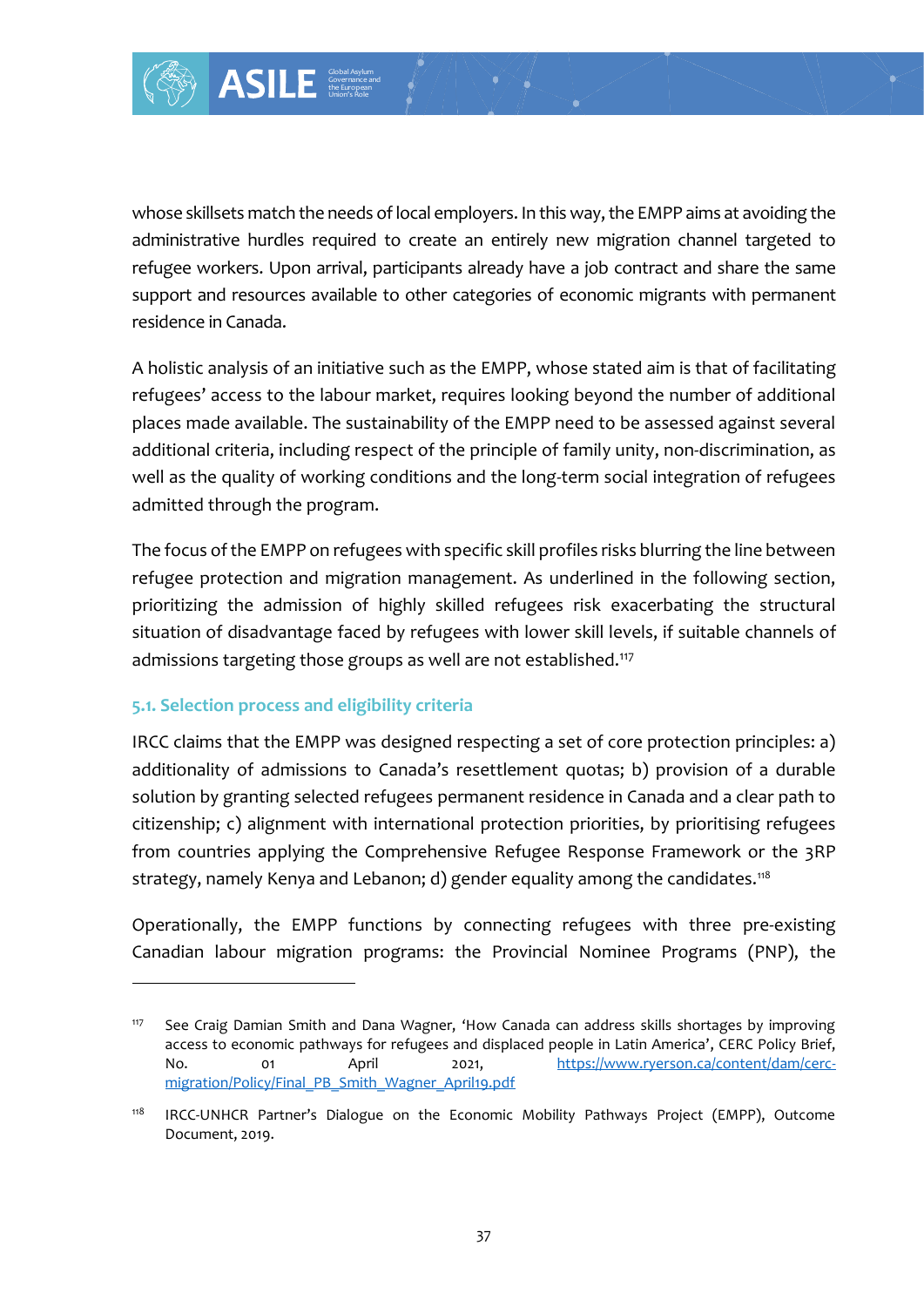federally funded Atlantic Immigration Pilot (AIP), and the recently created Rural and Northern Immigration Pilot (RNIP).<sup>119</sup> While the technical nuances of these three programs differ, their core objective is to facilitate the entry and permanent residence of skilled workers into Canada. Potentially, EMPP participants could also apply through the 'Express Entry' system, which is an electronic system to manage the intake of applications for permanent residence lodged under a set of Canadian economic immigration programs.<sup>120</sup> During Phase 1 of the EMPP's implementation, however, no applicants were able to enter through the 'Express Entry' programs, given these programs' narrower skills profiles and application requirements.<sup>121</sup>

Employers hoping to resettle and hire refugees through the EMPP must first file with their provincial government for approval. Second, following a skills-matching process coordinated by NGO partners in the countries of asylum, RefugePoint and Talent Beyond Boundaries,<sup>122</sup> selected candidates need to apply for economic migration from overseas through existing programs (AIP, PNP, RNIP, or 'Express Entry' mechanisms). As a third

Example 11 State of the state of the state of the state of (RNIP)."9 While the<br>
ve is to facilitate the<br>
entially, EMPP partic<br>
an electronic system<br>
ged under a set of C<br>
PP's implementation<br>
ry' programs, given t<br>
<sup>121</sup><br> <sup>119</sup> The AIP is a special pathway tailored to encourage skilled and semi-skilled migration to the four Canadian provinces of Newfoundland and Labrador, Prince Edward Island, Nova Scotia, and New Brunswick. The PNP is a broad term for the skilled labour migration pathways adopted in eleven of Canada's provinces and territories, with Québec having a separate skilled migration pathway, and Nunavut lacking such a program. See Immigration, Refugees and Citizenship Canada (IRCC), 'The Economic Mobility Pathways Pilot: Exploring labour mobility as a complementary pathway for refugees'. [https://www.canada.ca/en/immigration-refugees-citizenship/corporate/publications](https://www.canada.ca/en/immigration-refugees-citizenship/corporate/publications-manuals/economic-mobility-pathways-project-labour-mobility.html)[manuals/economic-mobility-pathways-project-labour-mobility.html;](https://www.canada.ca/en/immigration-refugees-citizenship/corporate/publications-manuals/economic-mobility-pathways-project-labour-mobility.html) The RNIP is a community-driven program seeking to encourage greater labour migration of qualified workers to specific rural Canadian communities. See 'Public policy to support the Economic Mobility Pathways Pilot (EMPP) – Phase 2'. [https://www.canada.ca/en/immigration-refugees-citizenship/corporate/mandate/policies-operational](https://www.canada.ca/en/immigration-refugees-citizenship/corporate/mandate/policies-operational-instructions-agreements/public-policies/economic-mobility-pathways-pilot-phase-2.html)[instructions-agreements/public-policies/economic-mobility-pathways-pilot-phase-2.html;](https://www.canada.ca/en/immigration-refugees-citizenship/corporate/mandate/policies-operational-instructions-agreements/public-policies/economic-mobility-pathways-pilot-phase-2.html) Rural and Northern Immigration Pilot: about the pilot, [https://www.canada.ca/en/immigration-refugees](https://www.canada.ca/en/immigration-refugees-citizenship/services/immigrate-canada/rural-northern-immigration-pilot.html)[citizenship/services/immigrate-canada/rural-northern-immigration-pilot.html](https://www.canada.ca/en/immigration-refugees-citizenship/services/immigrate-canada/rural-northern-immigration-pilot.html)

<sup>&</sup>lt;sup>120</sup> These include the Federal Skilled Worker Class; Federal Skilled Trades Class; Canadian Experience Class; and Enhanced Nomination Provincial Nominee Class high-skilled streams.

<sup>&</sup>lt;sup>121</sup> Immigration, Refugees and Citizenship Canada (IRCC), 'The Economic Mobility Pathways Project: Exploring labour mobility as a complementary pathway for refugees'. [https://www.canada.ca/content/dam/ircc/documents/pdf/english/corporate/reports](https://www.canada.ca/content/dam/ircc/documents/pdf/english/corporate/reports-statistics/evaluations/the-economic-mobility-pathways-project.pdf)[statistics/evaluations/the-economic-mobility-pathways-project.pdf](https://www.canada.ca/content/dam/ircc/documents/pdf/english/corporate/reports-statistics/evaluations/the-economic-mobility-pathways-project.pdf)

RefugePoint began as a humanitarian organisation responding to refugees' health needs in Kenya but grew to focus on fostering refugee self-reliance in 28 countries. Talent Beyond Boundaries concentrates specifically on assisting refugees to access existing labour mobility pathways.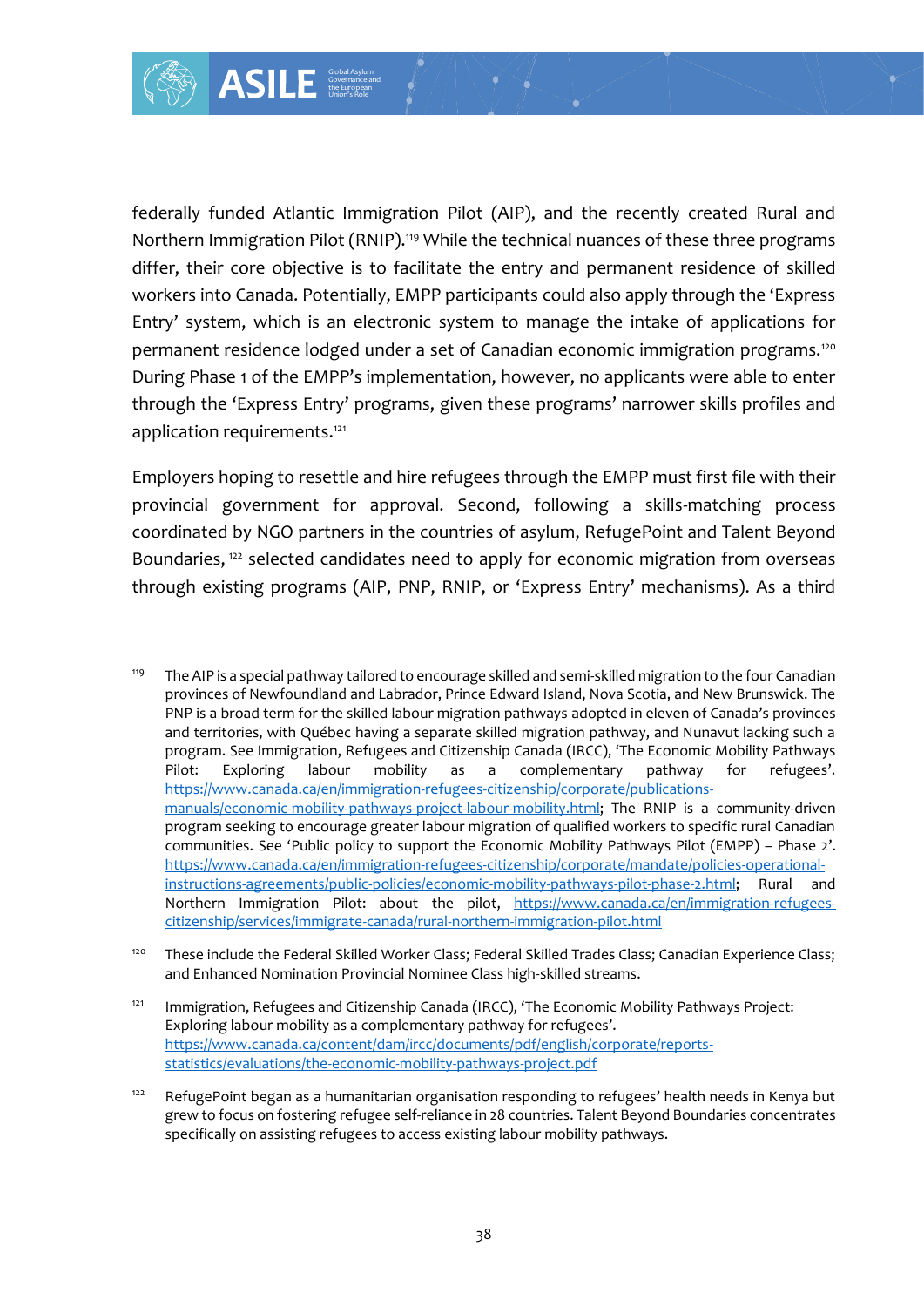

step, employers are requested to notify about their application to the IRCC or the provincial/territorial officials, to ensure the application is processed smoothly.<sup>123</sup>

Phase 1 of the EMPP's implementation lasted from April 2018 until end of 2019. Phase 2 of the project began in early 2020 and will last until the end of 2022. Under Phase 1 of the EMPP 6 principal applicants and 9 family members of applicants were successfully resettled.<sup>124</sup> As of April 2021, 12 principal applicants were resettled under Phase 2 of the project.<sup>125</sup> The Canadian government committed to scaling the original pilot project up to 500 individuals by the end of 2022.<sup>126</sup> While this commitment may face delays related to the ongoing pandemic, an interviewee touted that the EMPP is the "first program in the world to try to do this at scale".<sup>127</sup>

Some interviewees, however, underlined a set of barriers that limited accessibility to the program during Phase 1. Concerning the program's eligibility requirements, one interviewee stated:

Because complementary pathways are new and unfolding around the world, it's an opportunity to try to have some coherence on eligibility. Is it only refugees who've been recognised by the state or UNHCR that would be eligible, or is this meant to capture a bit of a larger pool of people?<sup>128</sup>

Under phase 1 of the EMPP, candidates were required to provide proof of UNHCR or a foreign state registration to participate. This requirement was easily satisfied in the Kenyan context due to the existence of a formal refugee status determination process administered by the Government of Kenya. However, potential applicants in Jordan and Lebanon faced restrictions in accessing UNHCR registration depending on their time of

 $123$  Ibid.

<sup>&</sup>lt;sup>124</sup> Immigration, Refugees and Citizenship Canada (IRCC), 'The Economic Mobility Pathways Project: Exploring labour mobility as a complementary pathway for refugees'.

<sup>&</sup>lt;sup>125</sup> Interview CAN4-5.

<sup>&</sup>lt;sup>126</sup> Immigration, Refugees and Citizenship Canada (IRCC), 'The Economic Mobility Pathways Project: Exploring labour mobility as a complementary pathway for refugees'; Interview CAN4-5.

<sup>&</sup>lt;sup>127</sup> Interview CAN4-8.

<sup>&</sup>lt;sup>128</sup> Interview CAN4-5.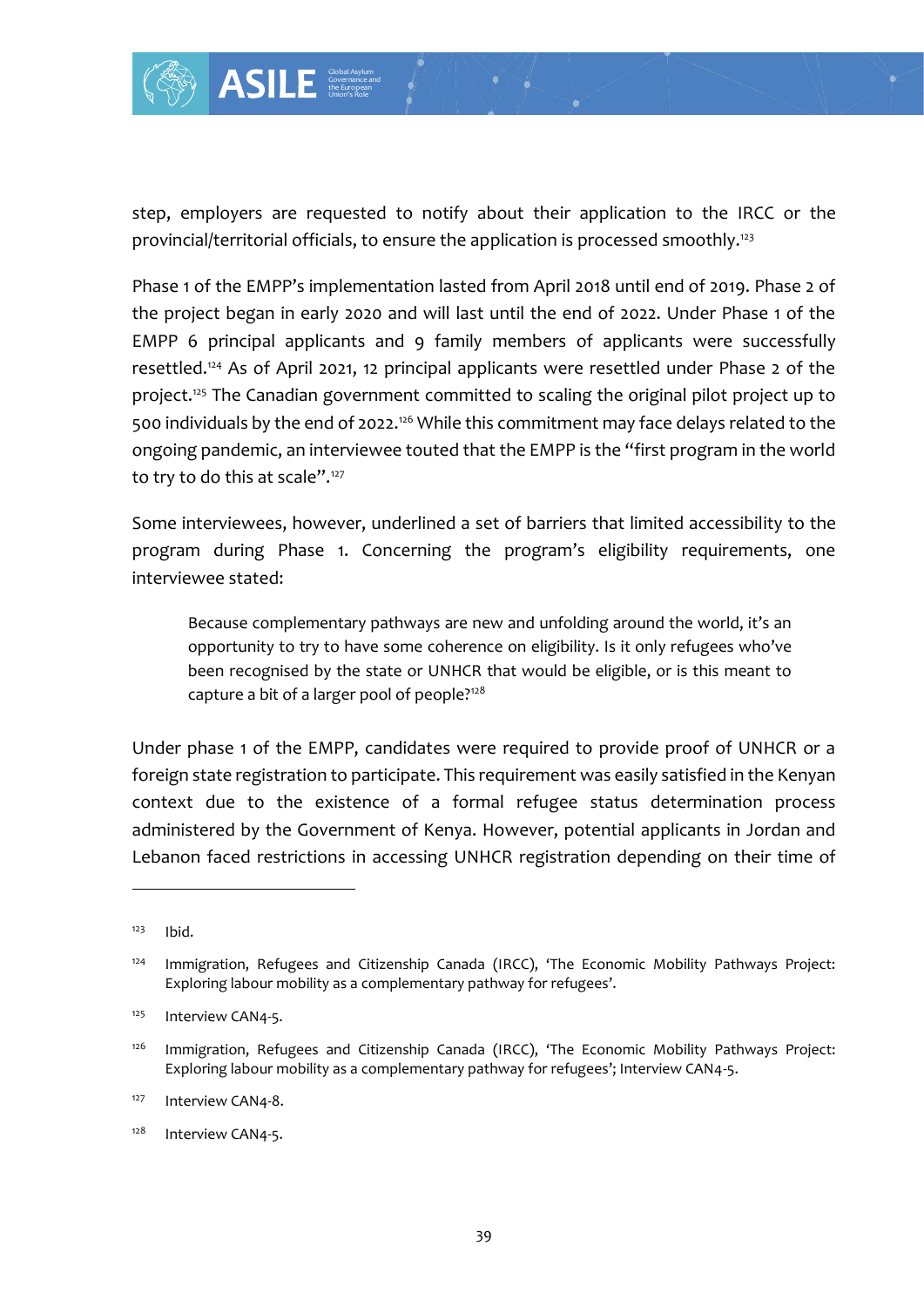

arrival in those countries. In such cases, proof was requested that individual candidates had at least a "recorded" status in the UNHCR database.<sup>129</sup>

The government of Canada clarified eligibility criteria for the EMPP when launching Phase 2 of the pilot. Candidates must be assessed by an IRCC Officer to have a valid, positive Refugee Status Determination (RSD) from either the UNHCR or a refugee-hosting state. As an alternative, a candidate is required to be registered as an asylum seeker abroad (in case the RSD has not been obtained yet) *or* have a "person of concern letter" issued by the UNHCR for the purposes of EMPP. In addition to the previous, candidates will still need to be determined as belonging either to the 'Convention Refugees Abroad Class' or the 'Country of asylum Class' by a Canadian visa officer.<sup>130</sup>

An interviewee explained that the identification of refugees' skills remains an evolving aspect of the program, not least due to the inadequacy of existing data and knowledge on the most effective approaches to identify suitable candidates.<sup>131</sup> The EMPP relies on two NGO partners, RefugePoint and Talent Beyond Boundaries, to identify candidates matching employers' desired profiles. Despite both organisations' demonstrated expertise, one interviewee noted that there were relevant disparities in the capacities and approaches of the two organisations in identifying human capital in different locations.<sup>132</sup>

For example, RefugePoint identifies candidates in Kenya from the pool of individuals previously involved in job training programming carried out by the organisation in Nairobi and in refugee camps. This restricts the number of potential candidates, given that skilled individuals who did not previously participate in RefugePoint training programmes may not be identified. On the other hand, the close relationship between RefugePoint and identified individuals can be considered as a factor fostering successful placements.<sup>133</sup> In

<sup>&</sup>lt;sup>129</sup> Interview CAN4-6. IRCC-UNHCR Partner's Dialogue on the Economic Mobility Pathways Project (EMPP), Outcome Document, 2019.

<sup>&</sup>lt;sup>130</sup> See Government of Canada, 'Immigrate through the Economic Mobility Pathways Pilot: Who is eligible', [https://www.canada.ca/en/immigration-refugees-citizenship/services/refugees/economic-mobility](https://www.canada.ca/en/immigration-refugees-citizenship/services/refugees/economic-mobility-pathways-pilot/immigrate/eligibility.html)[pathways-pilot/immigrate/eligibility.html](https://www.canada.ca/en/immigration-refugees-citizenship/services/refugees/economic-mobility-pathways-pilot/immigrate/eligibility.html)

<sup>&</sup>lt;sup>131</sup> Interview CAN4-5.

<sup>132</sup> Interview CAN4-5.

<sup>&</sup>lt;sup>133</sup> Interview CAN4-14.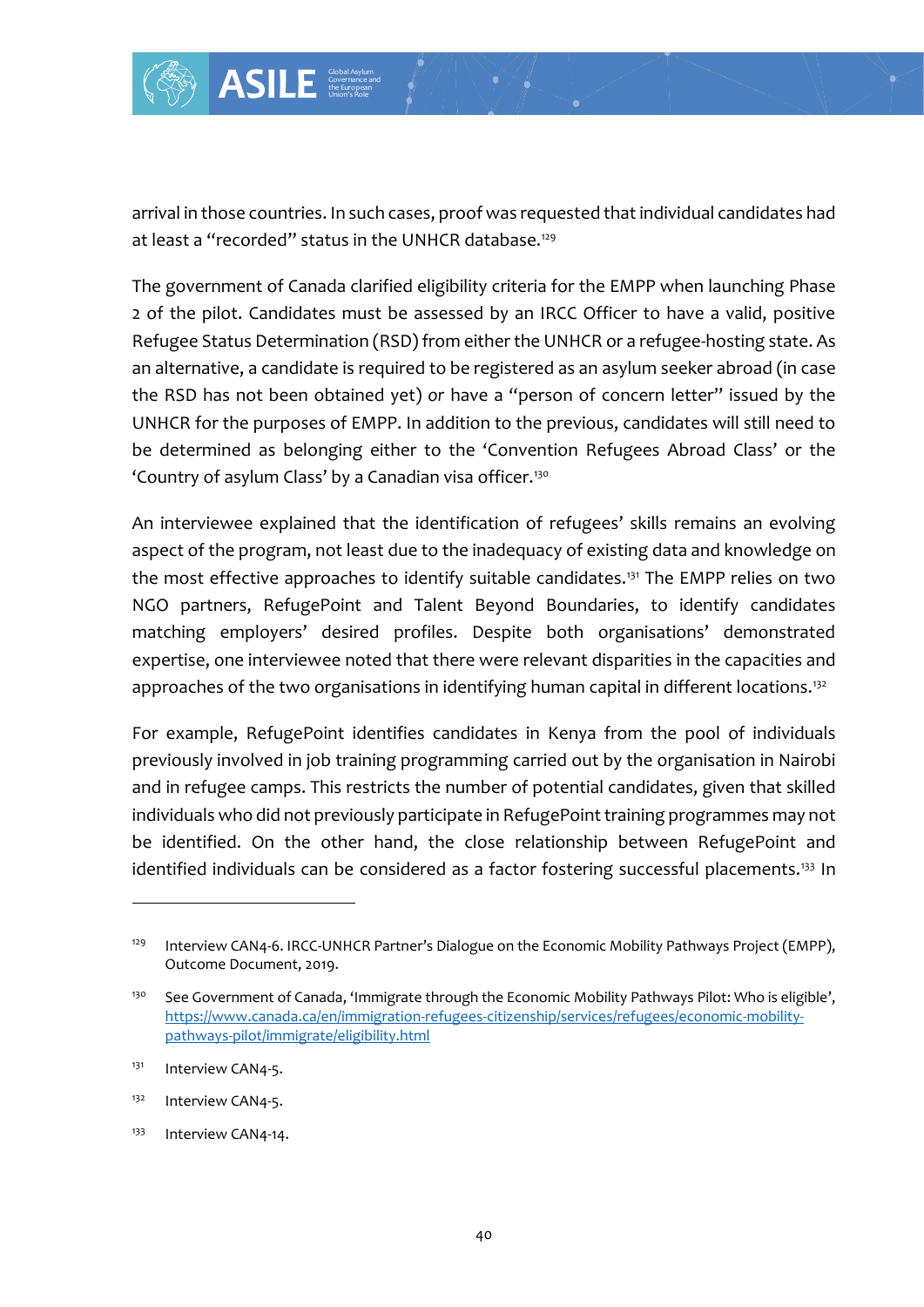

addition, UNHCR keeps data on refugees' participation in education, job training, and scholarship programs, and uses these records to assist RefugePoint in identifying EMPP candidates, specifically in the Kakuma and Dadaab refugee camps.<sup>134</sup>

Talent Beyond Boundaries has been the first organisation in the world to develop and maintain a large database of refugee' skills profiles in Jordan and Lebanon.<sup>135</sup> Upon receiving information concerning employers' needs, this database is used to narrow down and interview potential participants.<sup>136</sup> Talent Beyond Boundaries also receives assistance from the Canada-based refugee-led NGO Jumpstart Refugee Talent on aspects related to participants' labour market integration and relationships with employers.<sup>137</sup>

As the EMPP aims at meeting employers' labour market needs, disparities in access inevitably emerge due to differences in the human capital endowments of potential participants. Scholars have criticised migration channels that rely on a "[…] selection logic focused on only those individuals considered to embody the ideal kind of migrant worker: 'the talented', 'the brightest' or 'the highly skilled'".<sup>138</sup> While EMPP admissions are in principle not intended to replace state-sponsored resettlement, a narrow focus only on applicants possessing specific qualifications replicate barriers to accession that characterise most of the existing Canada's labour admission programs.

Interviewees added that "there are more than 80 immigration programs in Canada, but out of these only the minority focus on lower human capital opportunities," such as some seasonal tourism labour migration programs.<sup>139</sup> As Canada is currently experiencing a nearly 50% spike in vacant jobs, up to an unprecedented 731,905 vacancies during the

<sup>&</sup>lt;sup>134</sup> Interview CAN4-5; Immigration, Refugees and Citizenship Canada (IRCC), 'The Economic Mobility Pathways Project: Exploring labour mobility as a complementary pathway for refugees'.

<sup>&</sup>lt;sup>135</sup> Elgersma et al., 2020, 'Tapping the Potential of Displaced Talent: Lessons Learned'.

<sup>&</sup>lt;sup>136</sup> Interview CAN4-14.

<sup>&</sup>lt;sup>137</sup> Interview CAN4-12; Immigration, Refugees and Citizenship Canada (IRCC), 'The Economic Mobility Pathways Project: Exploring labour mobility as a complementary pathway for refugees'.

<sup>138</sup> Carrera, S., Guild, E., and Eisele, K., *Rethinking the Attractiveness of EU Labour Immigration Policies: Comparative perspectives on the EU, the US, Canada and beyond*, CEPS: Brussels, p. 127.

<sup>&</sup>lt;sup>139</sup> Interview CAN4-5.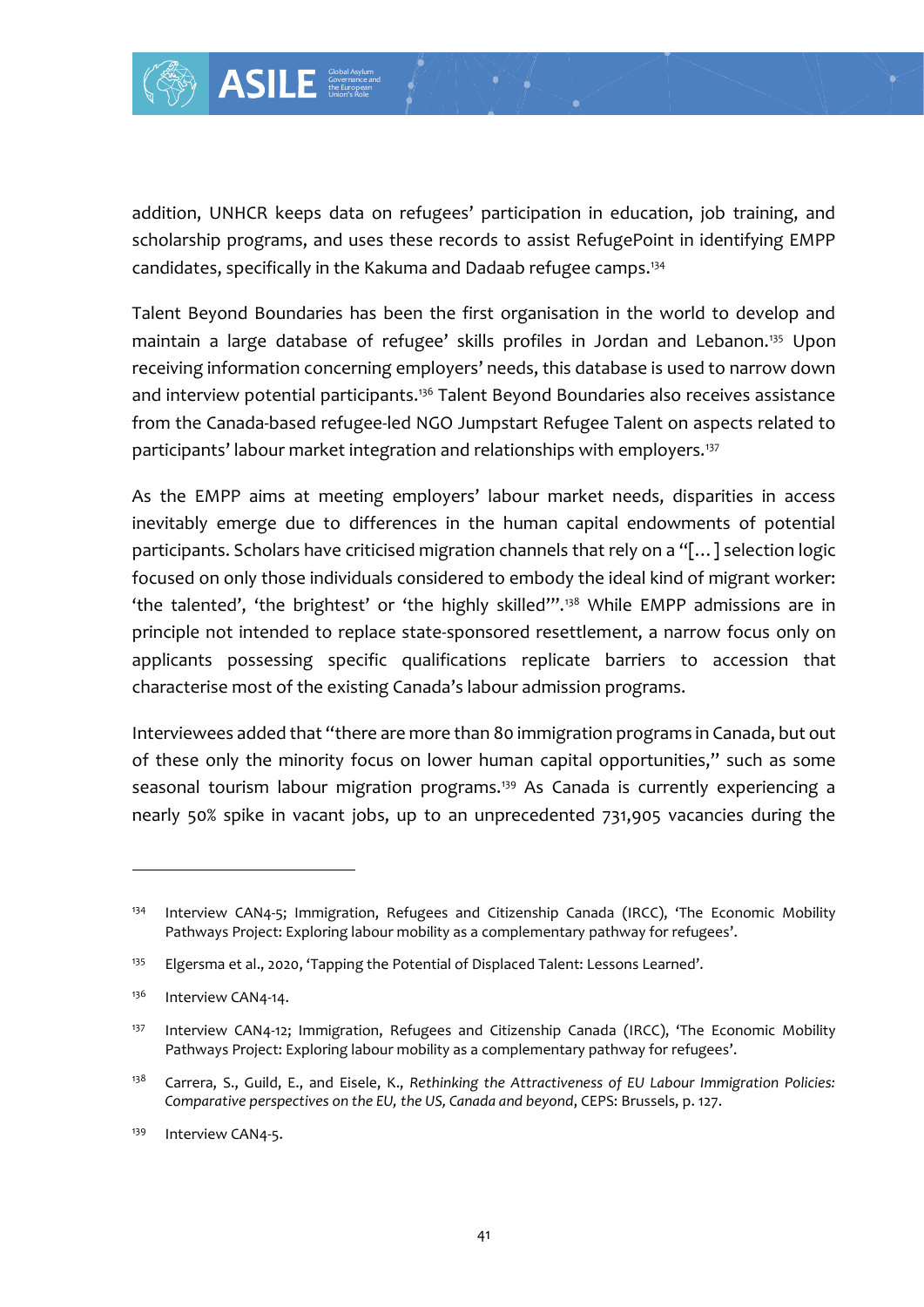

second quarter of 2021,<sup>140</sup> it remains to be seen if Phase 2 of the EMPP will include less highly skilled profiles needed to fill those vacancies. One interviewee mentioned that internal discussions remained open about the possibility of offering eligible candidates vocational training programs to develop their human capital endowments and increase the potential for their successful placement with Canadian employers.<sup>141</sup>

Specific requirements of the AIP, PNP, RNIP, and 'Express Entry' labour migration mechanisms limited accessibility to the EMPP during the initial phase of its implementation. These include application fees, fees related to language and medical testing requirements, travel costs, and legal requirements for proof of funds. The AIP requires that applicants demonstrate the availability of specified amounts of funds, while some PNP pathways require that employers attest applicants' ability to support their settlement (and those of their family members).<sup>142</sup> Providing proof of such funds can be challenging for refugees, who may not have access to the formal banking system.<sup>143</sup> To address these obstacles, interviewees suggested that EMPP participants could be given access to the Immigration Loans Program already available to resettled refugees.<sup>144</sup> One interviewee explained that eligibility requirements of some PNP pathways may limit eligibility of candidates with larger families, as the income level of their prospective jobs in Canada would only be considered sufficient to support one child.<sup>145</sup>

In Phase 2, the EMPP aims not only to expand the number of beneficiaries but also at 'levelling the playing field' by reducing barriers to accession.<sup>146</sup> In June 2021, after most interviews for this Interim Report were conducted, the Minister of Immigration, Refugees and

- 144 Interview CAN4-5; Interview CAN4-14.
- <sup>145</sup> Interview CAN4-5.
- <sup>146</sup> Elgersma et al., 2020, 'Tapping the Potential of Displaced Talent: Lessons Learned'.

<sup>140</sup> Data retrieved from Statistics Canada.

<sup>&</sup>lt;sup>141</sup> Interview CAN4-5.

<sup>&</sup>lt;sup>142</sup> Interview CAN4-14.

<sup>&</sup>lt;sup>143</sup> Elgersma, Sandra, Dyer, Lara, L'Esperance, Jennifer, MacIntosh Wiseman, Sarah, and Wagner, Dana (2020), 'Tapping the Potential of Displaced Talent: Lessons Learned'. In *Beyond 2020: Renewing Canada's Commitment to immigration*. Metropolis eBook. Volume 1. https://www.ciim.ca/img/boutiquePDF/608 metropolis ebook vol1 2020 v10 lr-n3qfp.pdf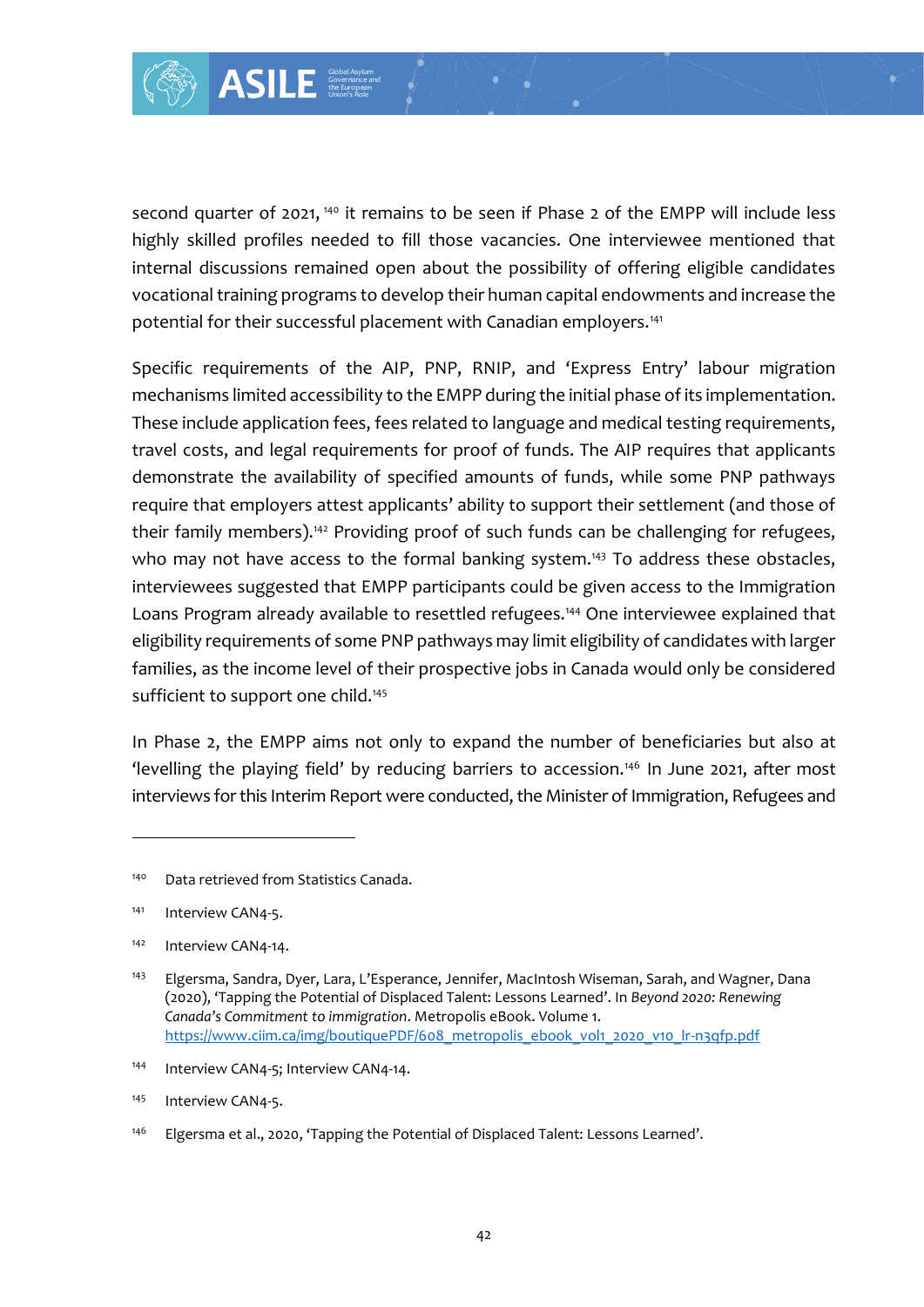

Citizenship announced a package of measures designed to address the main challenges identified in the review of Phase 1.<sup>147</sup>

These measures include an exemption for EMPP participants from the requirement to possess a valid travel document and granting them access to loans already available to other categories of resettled resettlement. The foreseen measures also include the removal of the fees requested to EMPP participants when applying for permanent residence status and streamlined requirements for facilitating the admission of EMPP participants' family members. The IRCC awarded Talent Beyond Boundaries with a CA\$135,000 research grant to develop a model for decreasing the high workload involved in the case-by-case matching of applicants with employers.<sup>148</sup>

#### **5.2. Vulnerability**

Interviewees underlined that the EMPP's priority of matching skilled refugees with employers clearly shifts the focus away from applicants' vulnerabilities by recategorising refugees as "economic migrants".<sup>149</sup> They noted that "vulnerabilities aren't even a criteria for the EMPP", adding that "risk assessments" are not conducted when selecting candidates for the EMPP.<sup>150</sup> An interviewee explained that, as the top goal of the program is to reduce the time between the lodging of an application and the beginning of work, "if there are extra barriers in processing of applications, such as vulnerability assessments, that can render them uncompetitive".<sup>151</sup> According to another interviewee, the EMPP's

<sup>150</sup> Interview CAN4-14; Interview CAN4-5.

<sup>&</sup>lt;sup>147</sup> Immigration, Refugees and Citizenship Canada (IRCC), 'The Economic Mobility Pathways Pilot: Exploring labour mobility as a complementary pathway for refugees'. Government of Canada, 2021; 'Canada announces 3 new initiatives to welcome and support more refugees', 18.06.2021. [https://www.canada.ca/en/immigration-refugees-citizenship/news/2021/06/canada-announces-3-new](https://www.canada.ca/en/immigration-refugees-citizenship/news/2021/06/canada-announces-3-new-initiatives-to-welcome-and-support-more-refugees.html)[initiatives-to-welcome-and-support-more-refugees.html](https://www.canada.ca/en/immigration-refugees-citizenship/news/2021/06/canada-announces-3-new-initiatives-to-welcome-and-support-more-refugees.html)

<sup>148</sup> Ibid.

<sup>&</sup>lt;sup>149</sup> Interview CAN4-16.

<sup>&</sup>lt;sup>151</sup> Interview CAN4-5.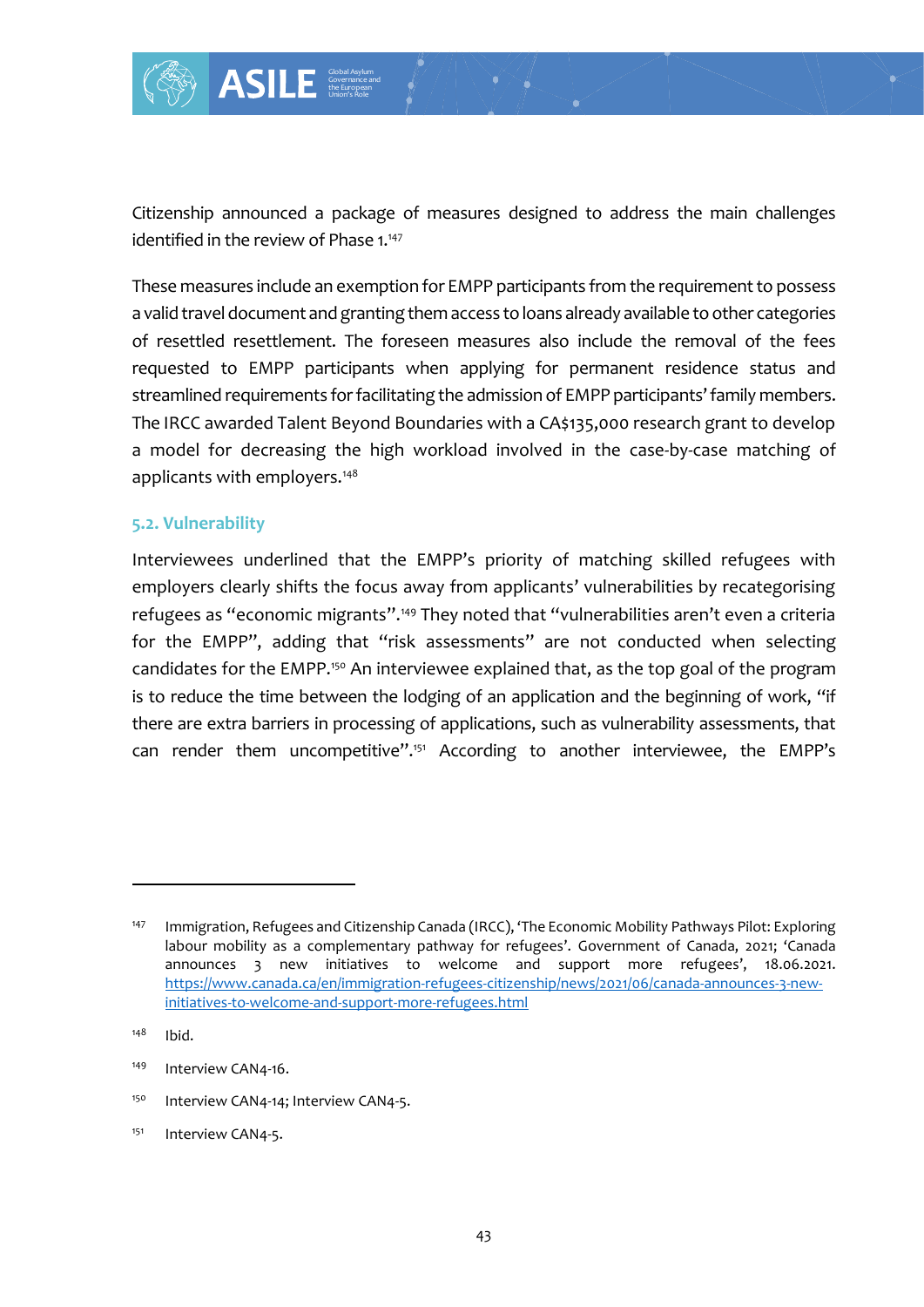

prioritization of employers' needs over other considerations is key in shifting "the employers' perception of participation in the programme from a burden to a benefit".<sup>152</sup>

The lack of a specific focus on vulnerability results from the structure of the legal migration channels facilitating EMPP participants' entry, as "under these programs, immigrants are selected based on their human capital or ability to fill Canadian labour market needs rather than their vulnerability and need for protection".<sup>153</sup>

Partners involved in the project, including state agencies, UNHCR and NGOs, underlined the "tremendous conceptual shift" promoted by the EMPP. Differently from resettlement programs, which are designed to target refugees with high protection risks, the EMPP promotes an understanding of refugees "in terms of their ability to contribute to Canada by way of skills and talents". At the same time, implementing actors recognised an inherent 'tension' between these two modes of admission, as those factors enabling access to labour pathways (skills training, qualifications, and experience) may be considered as decreasing the likelihood of being selected for resettlement.<sup>154</sup>

Interviewees highlighted specific concerns about the level of support provided to EMPP participants once in Canada. As they are considered economic migrants, they do not have access to a range of support services specifically envisaged to address refugees' needs. One interviewee expressed this problem in the following terms:

[EMPP participants] are considered economic immigrants and as such they have access to a suite of services that are not necessarily designed with refugees in mind [...] it's a bit of a question mark: are they getting enough support, especially for family members? Because there are different services supporting resettled refugees that this group are not accessing.<sup>155</sup>

<sup>&</sup>lt;sup>152</sup> Interview CAN4-14.

<sup>&</sup>lt;sup>153</sup> Immigration, Refugees and Citizenship Canada (IRCC), 'The Economic Mobility Pathways Project: Exploring labour mobility as a complementary pathway for refugees'.

<sup>154</sup> IRCC-UNHCR Partner's Dialogue on the Economic Mobility Pathways Project (EMPP), Outcome Document.

<sup>&</sup>lt;sup>155</sup> Interview CAN4-5.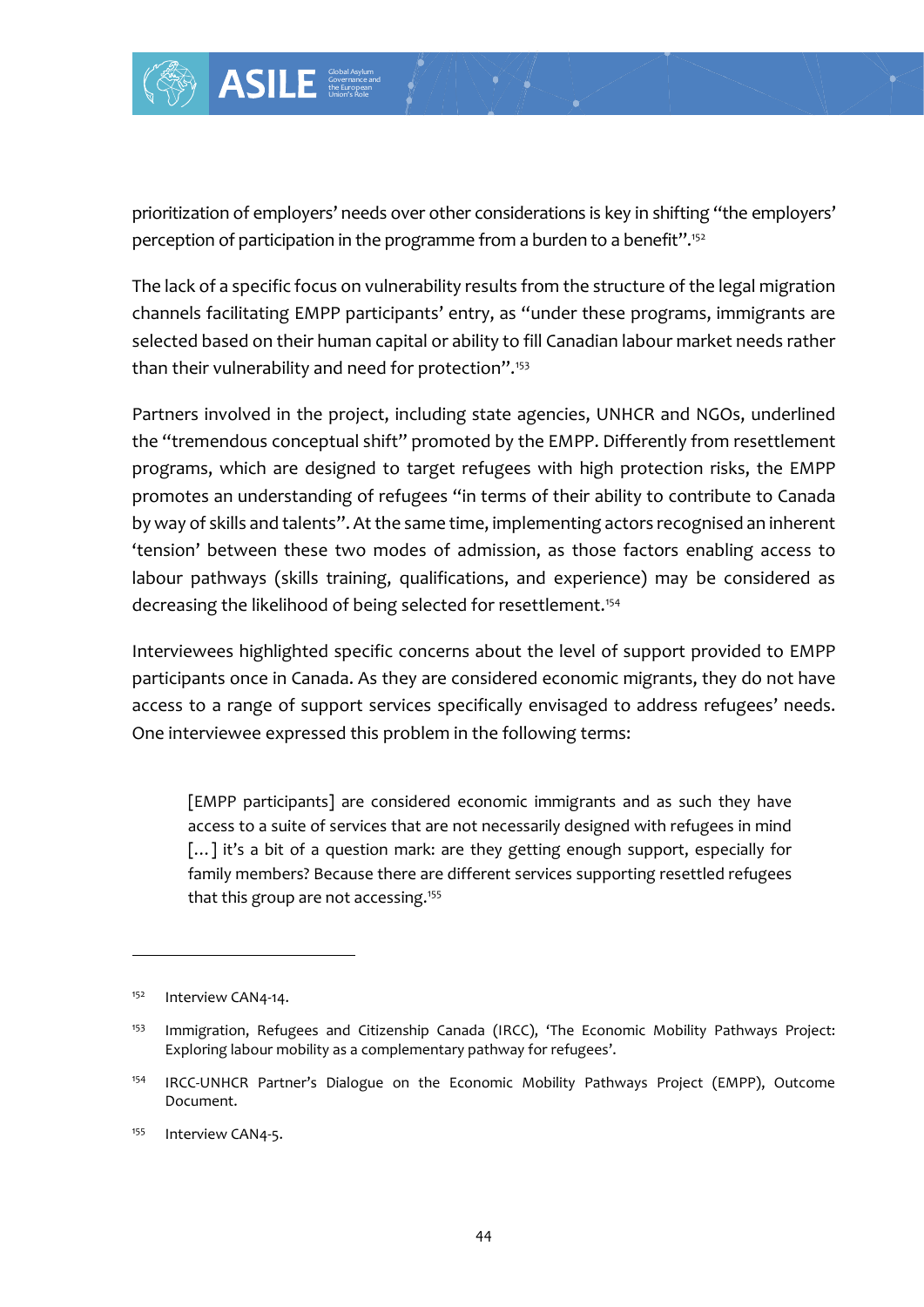

The form of reception and integration support offered to refugees once arrived in Canada relies largely on employers and local implementing partners, creating differences in the level of support received by participants.<sup>156</sup> Furthermore, an interviewee expressed concern that some civil society actors supporting the reception and integration of EMPP participants remain 'siloed' in their approach and not aware of the services already provided by other organisations, government agencies, and participating employers.<sup>157</sup>

An interviewee suggested that the Settlement and Integration Policy Branch of the IRCC could build out the available resources on the ground to better identify and meet the needs of incoming EMPP participants. The same interviewee explained that local communities involved in implementing the EMPP in rural areas (in regions such as Manitoba, Newfoundland and Labrador, Nova Scotia, Ontario, and the Yukon) face additional challenges, as many civil society organisations providing settlement support are concentrated in urban centres. Implementing actors are currently developing a 'Rural Toolkit' to share their lessons learned and assuage some of these concerns.<sup>158</sup>

#### **5.3. Right to work**

The EMPP's focus is on creating opportunities for refugees to access to existing economic migration pathways, yet more data from subsequent phases of implementation is needed to evaluate the EMPP from the perspective of access to 'decent work'. All participants in the program arrive in Canada with a secured job position that matches their skill profiles. The EMPP achieves in this way its core objective of enabling refugees' access to existing economic migration channels. Given their status as permanent residents, the right of EMPP participants to remain in Canada is not contingent on the duration of their job. Furthermore, they are not tied to a specific employer or occupation.<sup>159</sup> All EMPP participants benefit from the employment-related support already in place for other economic migrants. Yet, the ability of these existing support services to adequately address the needs of refugees remains to be examined.

<sup>&</sup>lt;sup>156</sup> Interview CAN4-5.

<sup>&</sup>lt;sup>157</sup> Interview CAN4-5.

<sup>&</sup>lt;sup>158</sup> Interview CAN4-5.

<sup>&</sup>lt;sup>159</sup> Interview CAN4-14.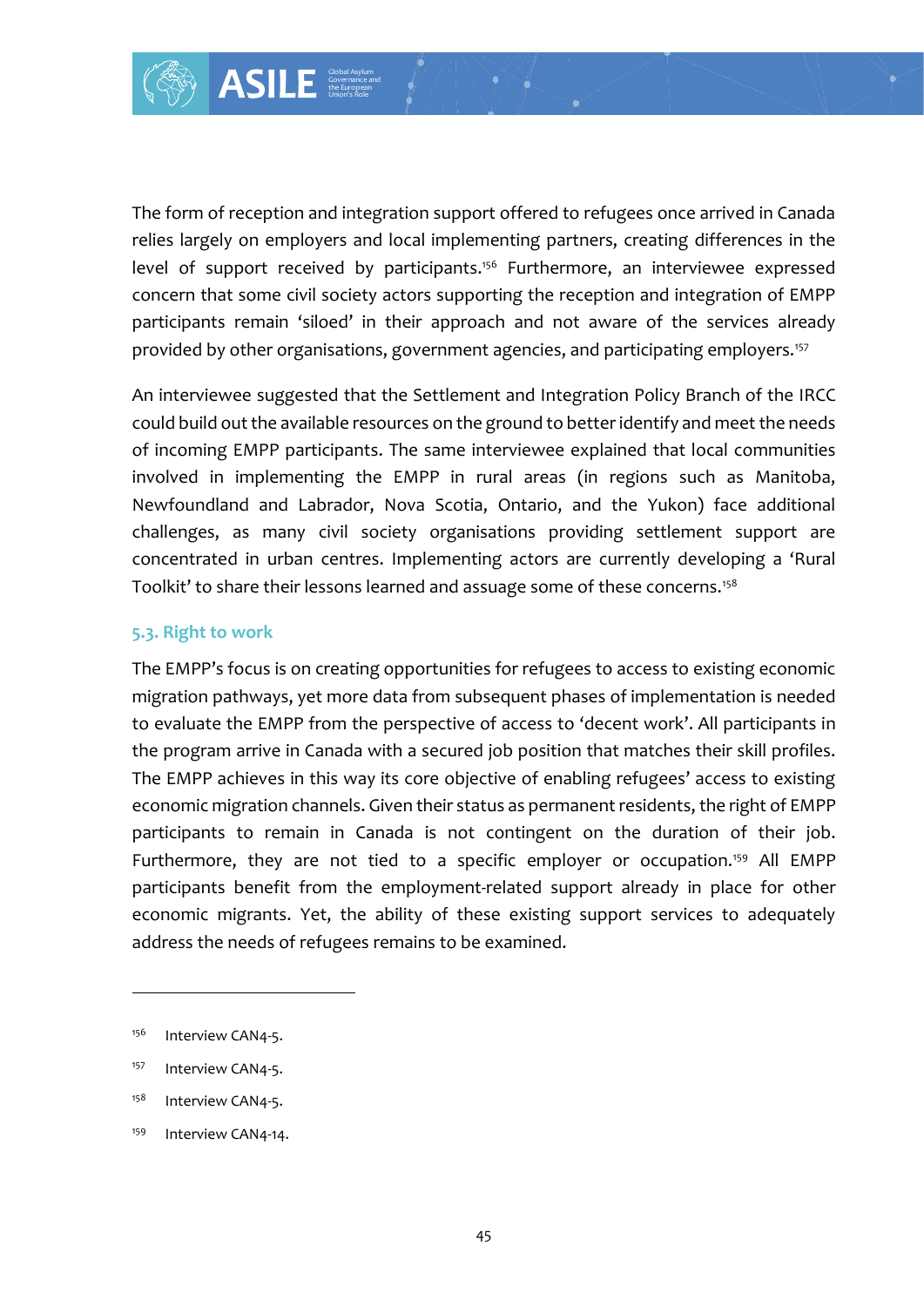

Governance and the European Union's Role

Phase 2 of the EMPP will test two approaches to explore how larger numbers of skilled refugees could access existing immigration program and benefit from settlement support. The first approach relies on a community-driven model, whereby interested local communities coordinate a network of employers and civil society organisations to identify and settle EMPP participants. Funding from the IRCC Settlement and Integration Policy Branch is mobilised to support the activities of the network.<sup>160</sup>

France I<br>
Lest two approaches<br>
Lest two approaches<br>
Lest two approaches<br>
Lest two approaches<br>
a network of employ<br>
annts. Funding from<br>
pport the activities of<br>
Linearly the activities of<br>
Linearly based refugee spo<br>
his p The first community that is testing this model is Pictou County, in Nova Scotia. The local Pictou County Regional Enterprise Network (PCREN), which works to promote local economic development and support local employers, collaborates with the Pictou County Safe Harbour, a community-based refugee sponsorship group, to provide targeted support to EMPP participants.<sup>161</sup> This partnership addresses specific challenges, such as the lack of public transportation in rural communities, and coordinates targeted service provision on aspects such as childcare and language training, which are usually not available to economic migrants.<sup>162</sup>

The second approach that is going to be tested adopt a sector-driven model. Under this model, groups of employers in a similar economic sector work together to identify cohorts of suitable EMPP candidates and organise the settlement process.<sup>163</sup> The sister organisations of TalentBeyond Boundaries, TalentLift, and Jumpstart Refugee Talent, are expected to work with Canadian employers to increase the number of EMPP positions available and monitor refugees' access to adequate working conditions.<sup>164</sup>

The EMPP's small scale and experimental nature means that evidence concerning participants' mobility within the Canadian labour market remains absent. During the first and second phases of the program, officials checked in regularly with both employers and employees to ensure their continued progress.<sup>165</sup> Objective 18 in the UN Global Compact on

<sup>&</sup>lt;sup>160</sup> Interview CAN4-5.

<sup>161</sup> Elgersma et al.. 2020, 'Tapping the Potential of Displaced Talent: Lessons Learned', p. 25.

<sup>&</sup>lt;sup>162</sup> Interview CAN4-14.

<sup>&</sup>lt;sup>163</sup> Elgersma et al., 2020, 'Tapping the Potential of Displaced Talent: Lessons Learned', p. 24.

<sup>164</sup> Interview CAN4-12; Interview CAN4-13.

<sup>&</sup>lt;sup>165</sup> Interview CAN4-5.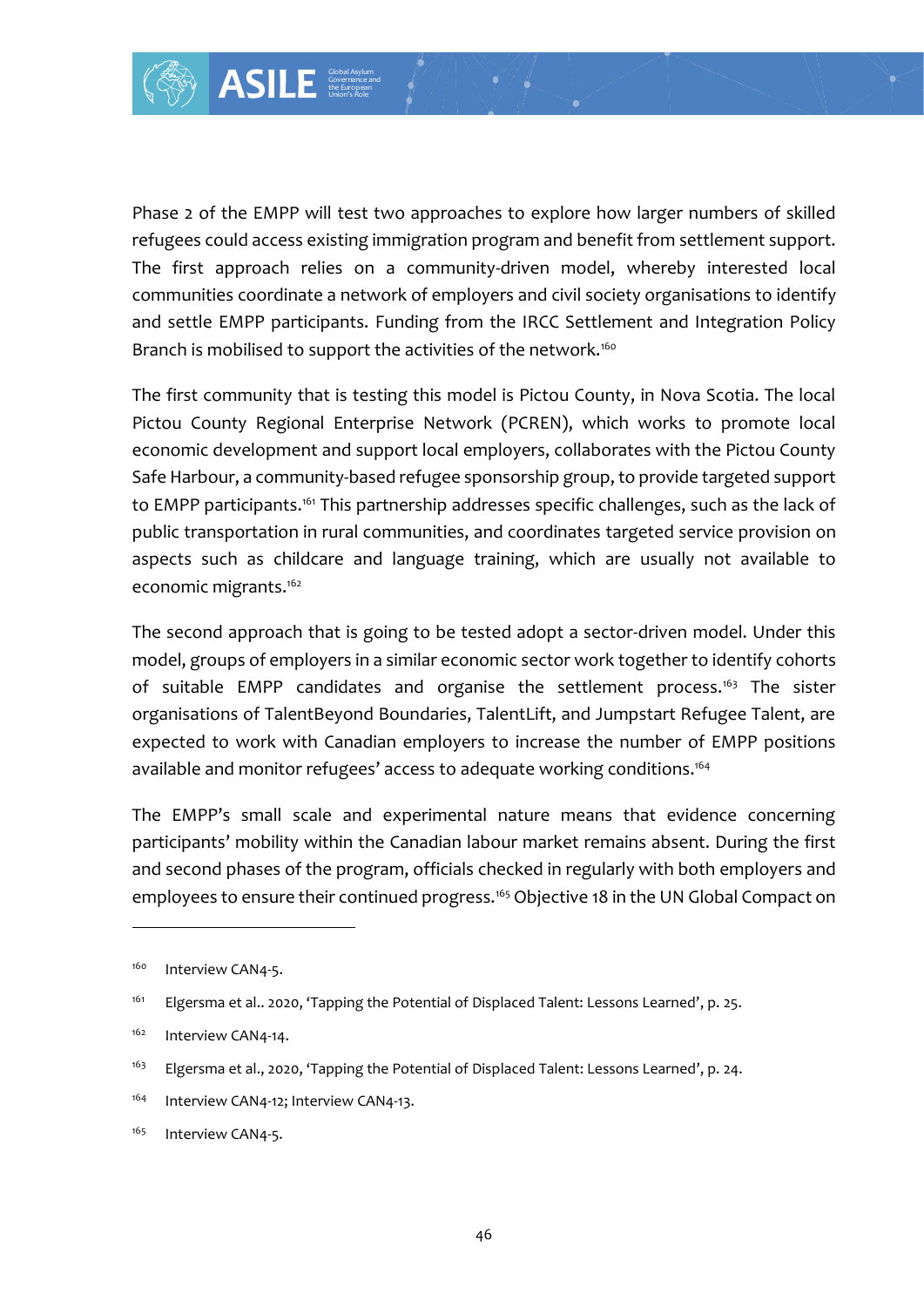Migration calls for enhancing "the ability of migrant workers to transition from one job or employer to another by making available documentation that recognises skills acquired on the job or through training in order to optimise the benefits of upskilling".<sup>166</sup> Additional research is needed to analyse the long-term labour market outcomes of EMPP participants and assess potential issues related to their labour market inclusion.

<sup>166</sup> United Nations, 2018. 'The Global Compact for Safe, Orderly and Regular Migration', (A/RES/73/195).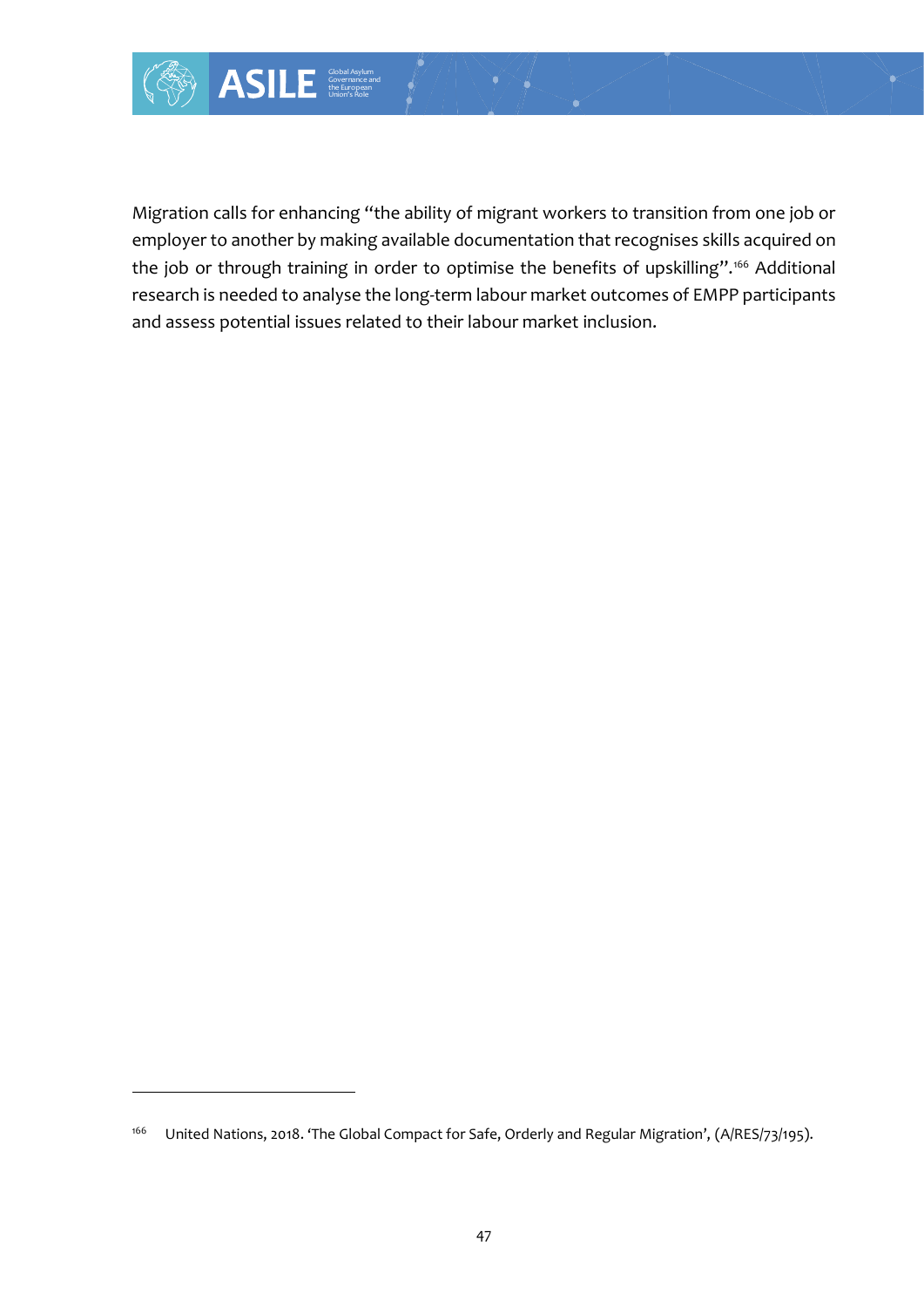## **6. Interim Conclusions**

Both the PSR program and EMPP are, to different degrees, key elements of Canada's contribution towards increasing the availability and predictability of complementary pathways of admission as called for in the GCR. Significantly, those two instruments have been at the core of international initiatives launched by the Canadian government to promote and test the viability of adopting similar initiatives in other countries.

**ONS**<br> **ONS**<br> **ONS**<br> **ONS**<br> **EXECUTE ASSEMPLY ASSEMPLY**<br> **SCALUTE ASSEMPLY**<br> **SCALUTE ASSEMPLY**<br> **SCALUTE ASSEMPLY**<br> **SCALUTE ASSEMPLY**<br> **SCALUTE ASSEMPLY**<br> **ONE-**<br> **ONE-**<br> **ONEXELUTE ASSEMPLY**<br> **EXECUTE ASSEMPLY**<br> **ONEXEL** The fact that the PSR program and the EMPP are both listed as 'complementary pathways' should not lead to underestimate the diversity of the two instruments in terms of their origins, objectives and, crucially, their impact on the level of refugee admissions in Canada. The PSR program is a long-lasting and consolidated initiative which has allowed the successful resettlement of more than three hundred thousand refugees in Canada over the previous forty years. Substantial evidence is available on the program implementation; in addition, a growing academic literature is looking at Canada's private sponsorship model in a multi-disciplinary perspective, examining its key institutional and legal features.

In comparison, the EMPP is a recently launched initiative, which has just moved beyond its pilot phase. Only a small group of refugees (15 people in total) have been admitted under phase one of the project, while Canadian authorities announced the objective of resettling a total of 500 refugees under phase 2 of the project, currently ongoing. At this stage only limited evidence is available on the EMPP operation. The nascent status of this initiative implies that is currently difficult to predict its 'scalability', and its potential to become a structural component of Canada's refugee admission model.

The above underlines the diversity of instruments falling within the broad 'umbrella' of complementary pathways. It also points to the wide range of options available to states and other involved stakeholders when designing and implementing those instruments.

In line with ASILE WP4 Research objectives, this Report has looked at the PSR program and EMPP by focusing on the three main dimensions: selection and eligibility criteria; refugee vulnerability; and refugee access to decent work. The analysis allowed to identify a set of normative and policy issues briefly summarized below.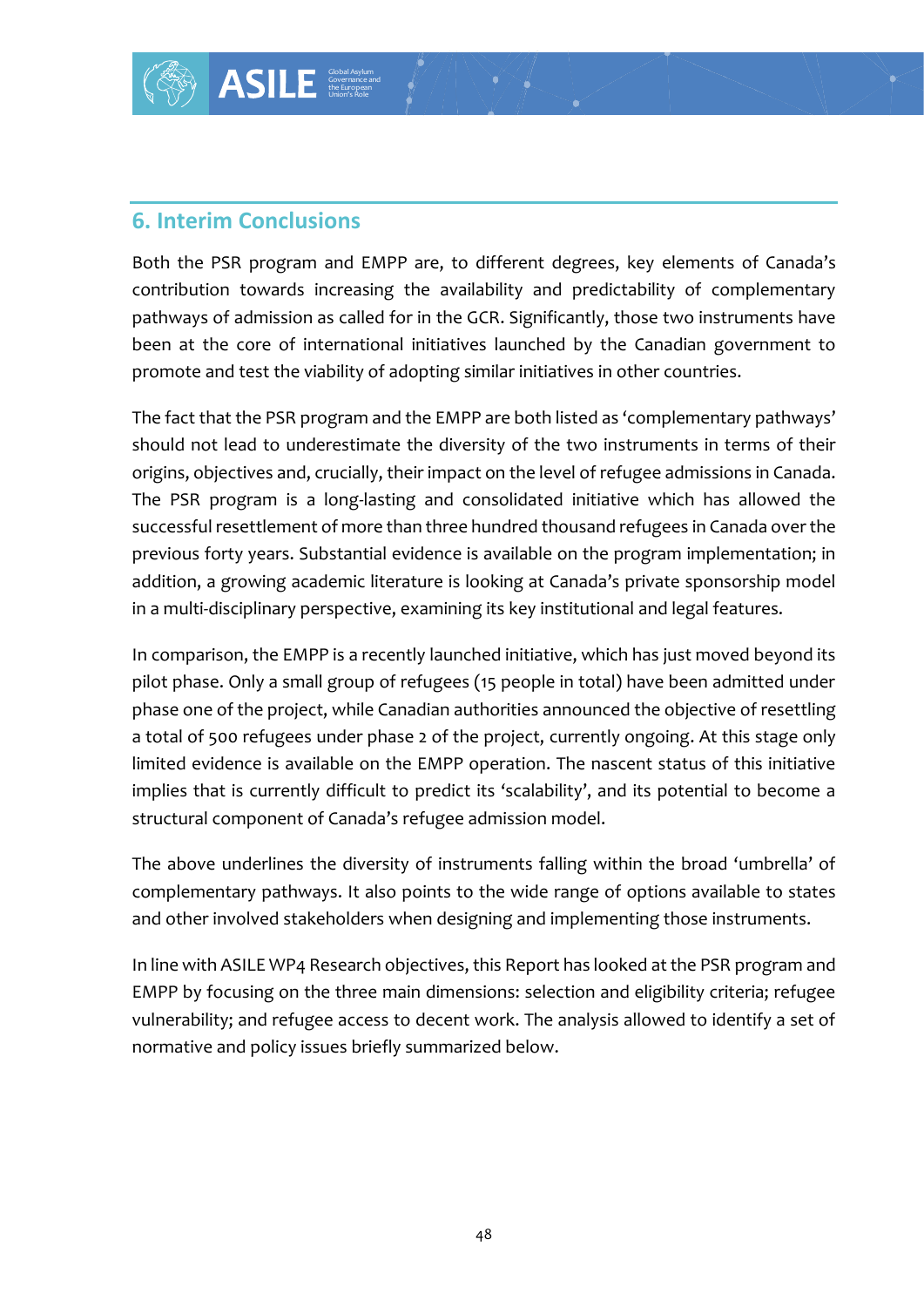

Both the PSR program and the EMPP aim at encouraging the participation of private actors in admitting refugees to Canada, either by giving sponsor organisations the possibility to 'name' refugees for sponsorship, in the case of PSR program, or by identifying profiles matching employers' labour needs in the case of the EMPP. Yet not all diaspora and religious communities control equal resources to invest in sponsorship, while relatively few refugees fulfil the strict requirements of Canada's permanent labour migration programs. This points to the need for broadening the scope of potential beneficiaries by removing or revising application and eligibility requirements that currently limit access only to candidates with a specific background or who are able to mobilise substantial financial or social resources.

Eligibility criteria for the PSR program (even if only for applications submitted by "Groups of Five" and Community Sponsors) include the need of positive refugee status determination by UNHCR or by a foreign state. Access to refugee status determination procedures (and related documentation), however, is not equally available to refugees across different geographical contexts. This circumstance creates disparities in access to the program for different groups of refugees.

This Report highlights how the discretionary character of 'complementary pathways' implies that only limited procedural safeguards and avenues for review are available for rejected applicants. Research has shown how in the case of the PSR program, possibilities to seek judicial review of a negative decision before the Federal Court of Canada are limited by legal, financial and informational barriers. State authorities should invest in improving the quality of selection procedures and strengthening procedural guarantees for applicants, not only to protect the rights of refugees but, more broadly, to guarantee respect of the rule of law principle.

#### *Vulnerability*

The analysis of the two programs illustrates how, at the selection stage, existing family or other privileged links of applicants with individuals or communities in Canada (in the case of the PSR program) or being in possession of specific labour market skills (in the case of the EMPP) take precedence over vulnerability considerations. The PSR program, however, gives SAHs and sponsoring groups a high level of autonomy in selecting candidates based on their own assessment criteria, which may include the vulnerability of an applicant.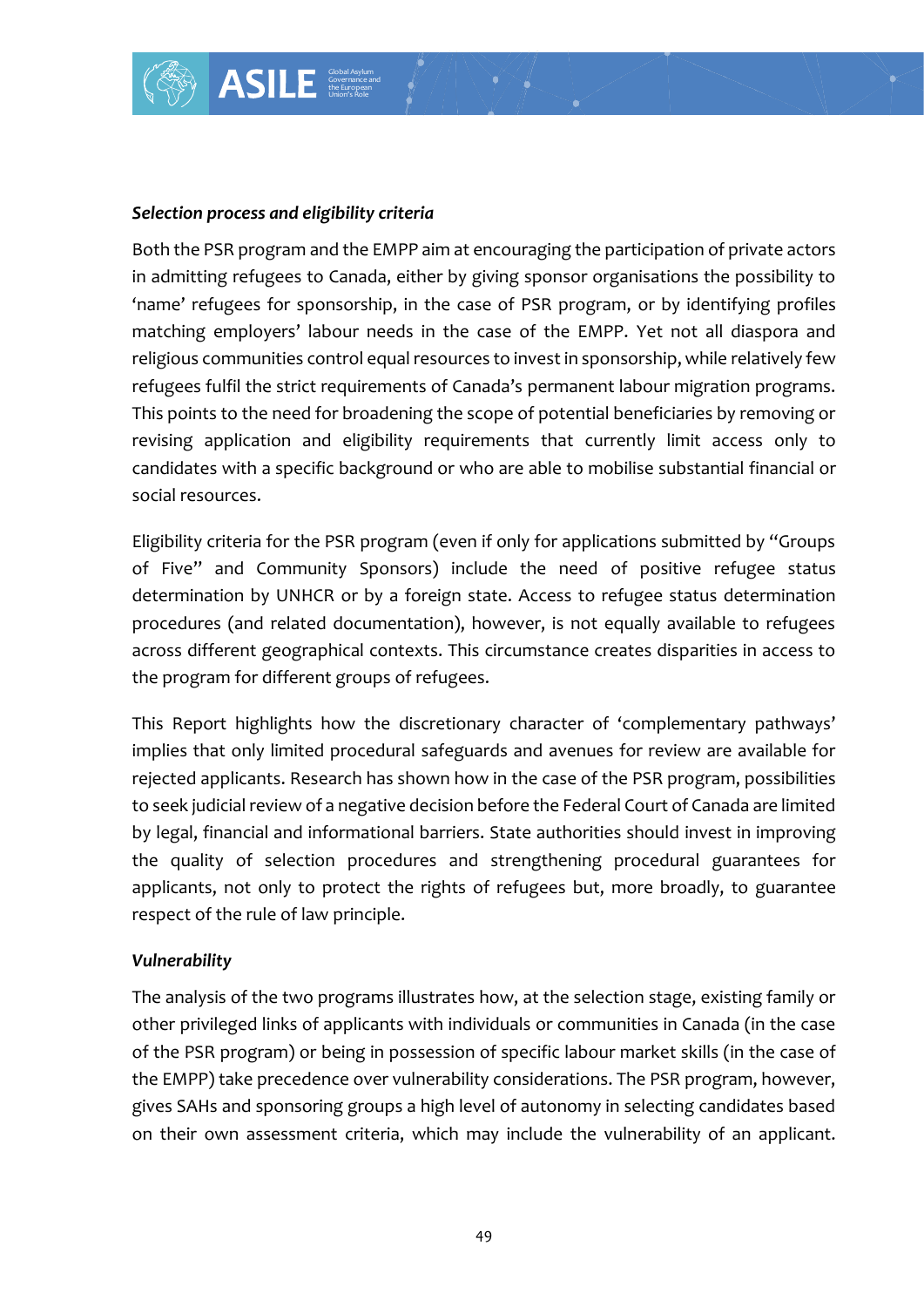

Selection based on specific protection needs or vulnerabilities is instead clearly not a priority of the EMPP. Potential vulnerabilities are rather considered as an obstacle in ensuring the rapid processing of an applications and thus making a refugee job applicant competitive.

During the settlement phase, sponsorship groups and employers, are assigned a key role in identifying refugees' potential vulnerabilities and help them accessing support services provided by state agencies. A risk associated with this approach is that the level of support provided to individuals may vary depending on the resources and capabilities of different sponsoring groups or employers. Minimising this risk requires, first of all, that an effective and comprehensive monitoring system is in place to ensure that beneficiaries receive an adequate level of support from their sponsors and, if needed, are referred to healthcare and other relevant services.

#### *Right to work*

Facilitating inclusion in the labour market is considered a priority under the two instruments. In the case of the PSR program, sponsor organisations are granted a key role in facilitating access of refugees to the labour market, including by leveraging their own resources, networks and expertise. In the case of the EMPP, applicants are selected based on their potential to fill specific labour needs of Canadian employers and granted a formal job offer before arrival.

Key to achieve the sustainability of the two programs is ensuring balance between the responsibilities of state authorities on the one hand and those of sponsorship organisations and employers on the other. The principle of additionality requires that voluntary efforts of private actors complement (rather than replace) the role played by state-funded settlement support. This Report emphasises the importance of ensuring that efficient public employment services remain available and equally accessible to sponsored refugees and EMPP beneficiaries to mitigate potential disparities resulting from diverging levels of support provided by sponsors or employers.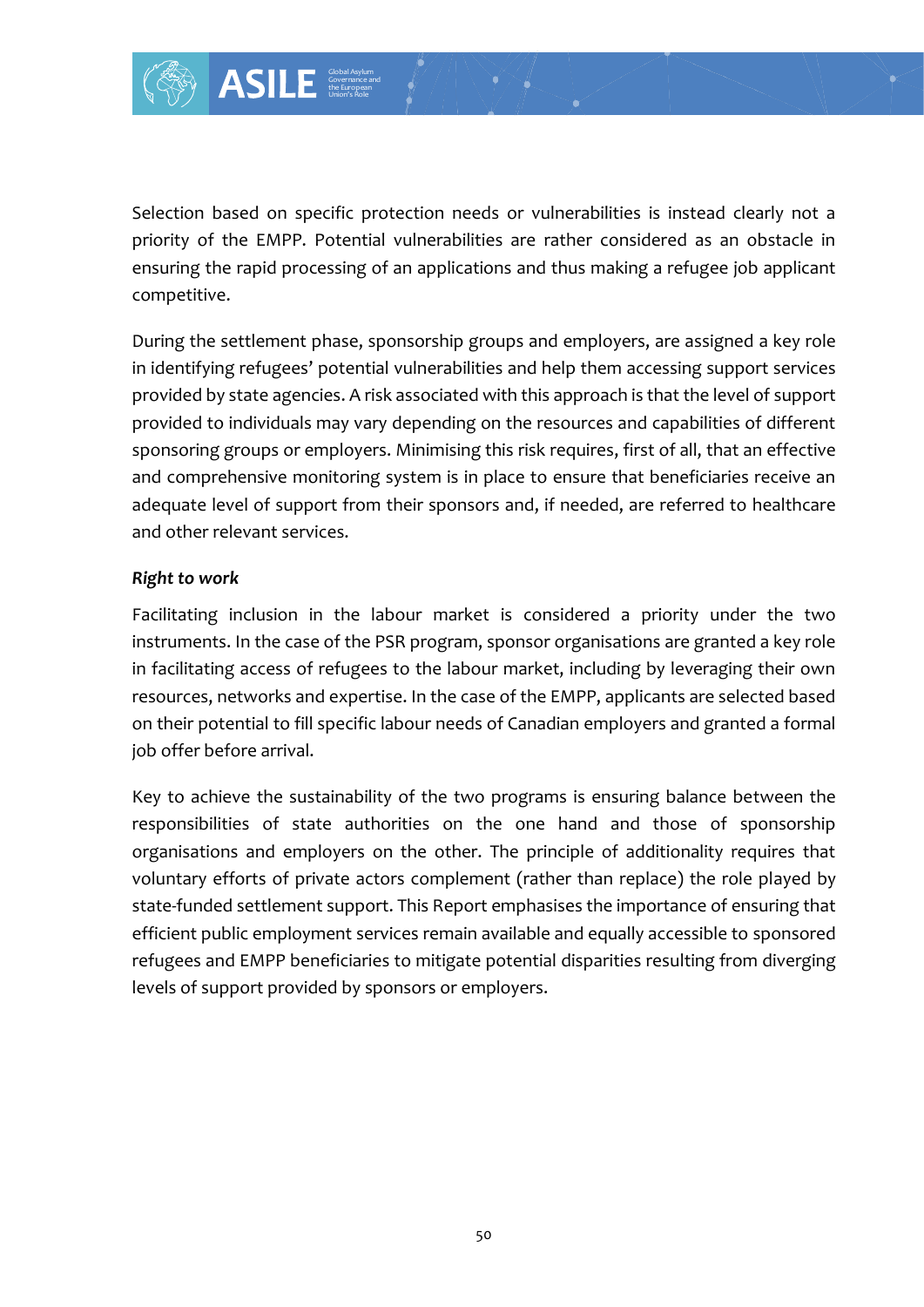#### **6.1. Priorities for the next phase of WP4 Research**

The findings presented in this Interim Report underline a set of key issues that deserve further consideration during phase two of WP4 research. First, the analysis conducted so far has underlined the need to better understand the specific obstacles and restrictions (both legal and operational) faced by sponsors, employers, and refugees during the application and eligibility determination process of both the PSR program and the EMPP. Second, further research is needed to gain critical insight into key actors' perspectives on the long-term evolution and sustainability of the two instruments. As previously mentioned, the increasing reliance by the government of Canada on 'complementary pathways' to fulfil its international obligations towards refugees call into question their 'additional' character to state-led resettlement. This circumstance raises important questions regarding the long-term priorities and humanitarian focus of the Canadian approach to third country solutions.

This Report indicates the need for further research on how key actors, including relevant state agencies, SAHs, sponsorship groups, employers understand and deal with refugees' vulnerability. Additional analysis is needed in particular on the effectiveness of existing processes and practices to identify potential vulnerabilities once refugees have settled in Canada. This is particularly the case since both the PRS program and EMPP are driven by selection rationales – e.g., extended family reunification and labour market potential – which do not focus on the assessment of refugee vulnerability in the first place.

This Interim Report further outlines the need for additional research concerning access to decent work of refugees admitted through the PSR program and the EMPP. Facilitated access to the labour market is presented as key strength of the two programs. However, further insight is needed on the concrete obstacles and challenges that refugees face when navigating the Canadian labour market.

Additional interviews under round two of fieldwork will target the following categories of actors:

- a) Government agencies and authorities, and international organisations responsible for designing, implementing and evaluating the PSR program and the EMPP;
- b) Sponsoring groups, employers and NGOs involved in the selection and application process of the two instruments;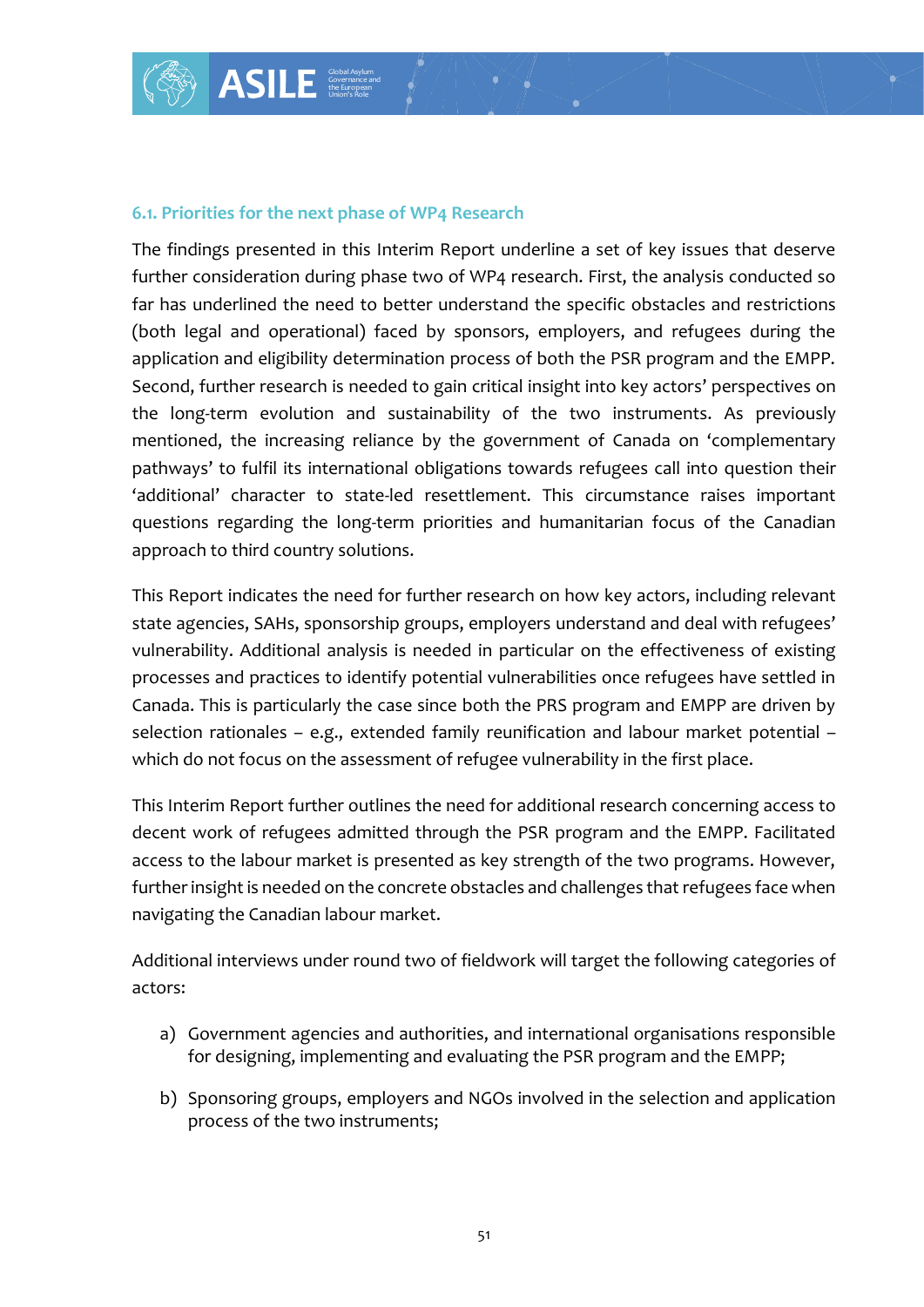

- c) Sponsoring groups, state-funded settlement agencies and civil society organisations responsible for identifying/addressing refugees needs and vulnerabilities;
- d) Advocates for refugees working rights, organisations focusing on refugees' economic empowerment and providing vocational training to admitted refugees;
- e) Scholars and academic researchers working on refugee resettlement, private sponsorship and complementary pathways in Canada;
- f) Refugees admitted through the PSR program and the EMPP.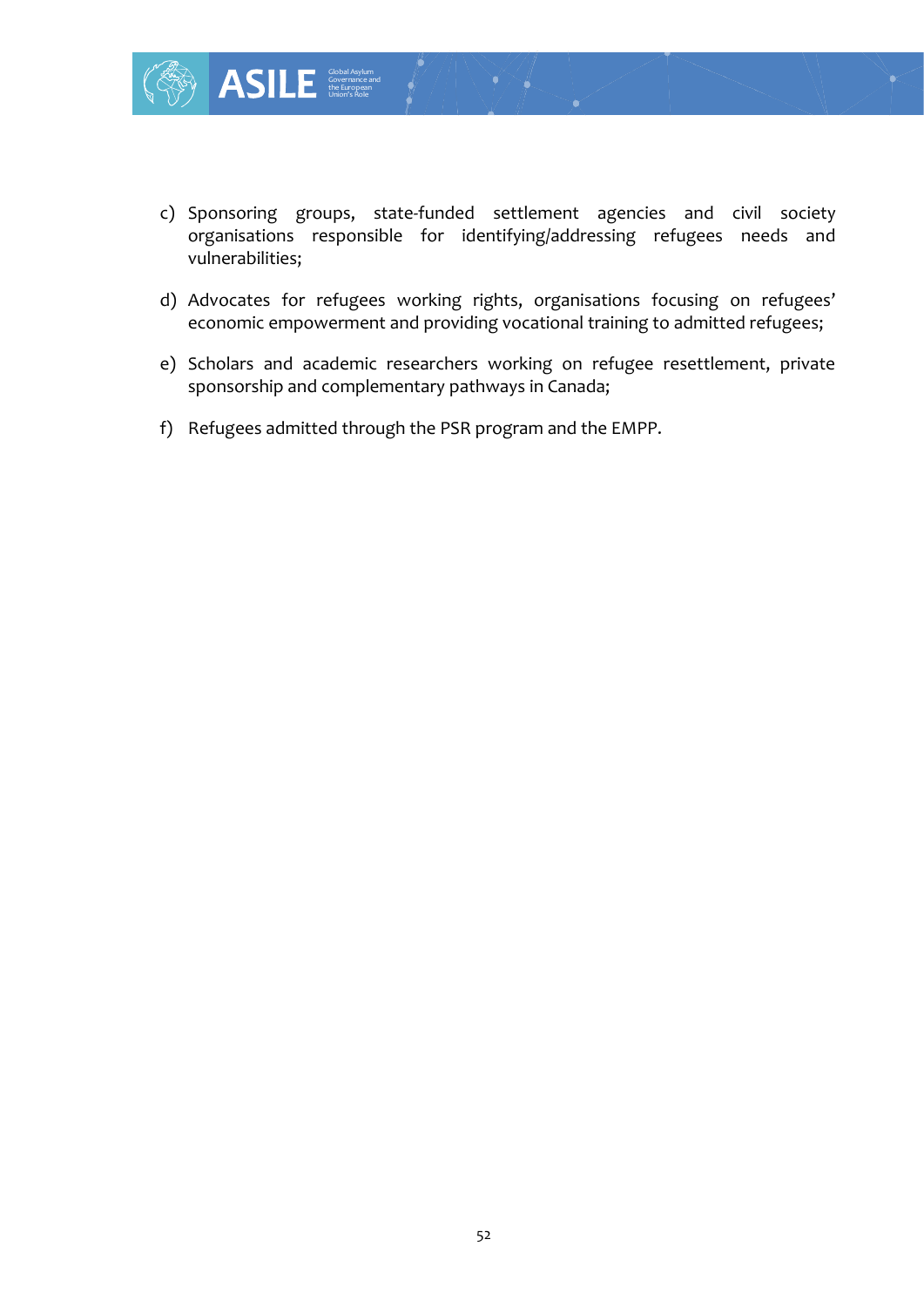### **References**

Ahmad Ali, M., 2021. 'Towards a Unified Model of Refugee Resettlement,' Policy Brief, Canada Excellence Research Chair in Migration & Integration, September 2021, [https://www.ryerson.ca/content/dam/cerc-](https://www.ryerson.ca/content/dam/cerc-migration/Policy/CERC_PolicyBrief04_Sept2021.pdf)

[migration/Policy/CERC\\_PolicyBrief04\\_Sept2021.pdf](https://www.ryerson.ca/content/dam/cerc-migration/Policy/CERC_PolicyBrief04_Sept2021.pdf) 

Bond, J., 2021. 'The power of politics: exploring the true potential of community sponsorship programmes', in C. Dauvergne (ed.), *Research Handbook on the Law and Politics of Migration*, Chelthenam: Edward Elgar, pp. 155-170.

Bradley, M., 2019. 'Resolving Refugee Situations: Seeking Solutions Worthy of the Name', World Refugee Council Research Paper No. 9 — March, [https://www.cigionline.org/publications/resolving-refugee-situations-seeking-solutions](https://www.cigionline.org/publications/resolving-refugee-situations-seeking-solutions-worthy-name/)[worthy-name/](https://www.cigionline.org/publications/resolving-refugee-situations-seeking-solutions-worthy-name/)

Bradley, M. and C. Duin, 2020. 'A port in the storm: Resettlement and Private Sponsorship in the Broader Context of the Refugee Regime'. In: S. Labman and G. Cameron (eds.), *Strangers to Neighbours, Refugee Sponsorship in Context*, McGill-Queen's University Press, pp. 74-94.

Butler, J., 2009. *Frames of War: When is Life* Grievable?, Verso, London.

Canadian Council for Refugees, 2015. 'Sun Sea: Five year later', <https://ccrweb.ca/sites/ccrweb.ca/files/sun-sea-five-years-later.pdf>

Carrera, S., E. Guild, and K. Eisele, 2014. *Rethinking the Attractiveness of EU Labour Immigration Policies: Comparative perspectives on the EU, the US, Canada and beyond*, Brussels: CEPS, [https://www.ceps.eu/ceps-publications/rethinking-attractiveness-eu](https://www.ceps.eu/ceps-publications/rethinking-attractiveness-eu-labour-immigration-policies-comparative-perspectives-eu-us/)[labour-immigration-policies-comparative-perspectives-eu-us/](https://www.ceps.eu/ceps-publications/rethinking-attractiveness-eu-labour-immigration-policies-comparative-perspectives-eu-us/)

Carrera, S. and R. Cortinovis, 2019. 'The EU role in implementing the UN Global Compact on Refugees', CEPS Paper in Liberty and Security in Europe, [https://www.ceps.eu/ceps](https://www.ceps.eu/ceps-publications/eus-role-implementing-un-global-compact-refugees/)[publications/eus-role-implementing-un-global-compact-refugees/](https://www.ceps.eu/ceps-publications/eus-role-implementing-un-global-compact-refugees/)

Carrera, S., L. Vosyliute, L. Brumat and N. Feith Tan, 2021. 'Implementing the United Nations Global Compact on Refugees? Global Asylum Governance and the Role of the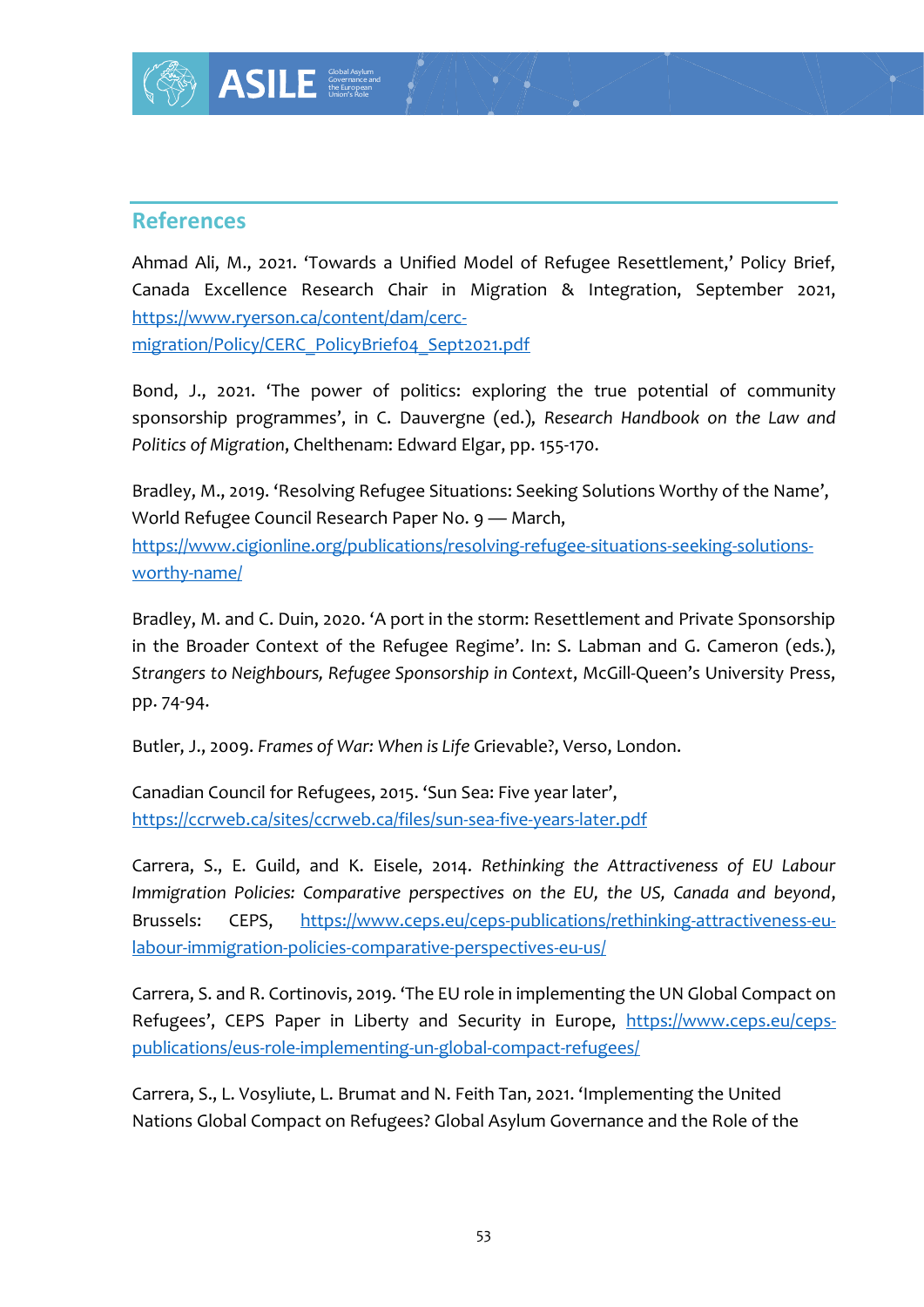

European Union', EUI Policy Brief, Issue 2021/26, [https://cadmus.eui.eu/bitstream/handle/1814/71755/PB\\_2021\\_26.pdf?sequence=5](https://cadmus.eui.eu/bitstream/handle/1814/71755/PB_2021_26.pdf?sequence=5)

Cortinovis, R., 2021, 'Country Note Canada', ASILE project Global Portal, https://www.asileproject.eu/wp-content/uploads/2021/05/Country-Note\_Canada.pdf

Costello, C., and C. O'Cinnéide, 2021. 'The Right to Work of Asylum Seekers and Refugees', ASILE Working Paper, [https://www.asileproject.eu/the-right-to-work-of-asylum-seekers](https://www.asileproject.eu/the-right-to-work-of-asylum-seekers-and-refugees/)[and-refugees/](https://www.asileproject.eu/the-right-to-work-of-asylum-seekers-and-refugees/)

Costello, C., M. Sanjeeb Hossain, M. Janmyr, N. M. Johnsen, & L. Turner. 'Refugee recognition and resettlement', ASILE Working Paper (forthcoming).

Elgersma, S., L. Dyer, J. L'Esperance, S. MacIntosh Wiseman, and D. Wagner, 2020. 'Tapping the Potential of Displaced Talent: Lessons Learned'. In: *Beyond 2020: Renewing Canada's Commitment to immigration*. Metropolis eBook, Volume 1. [https://acs](https://acs-metropolis.ca/product/125metropolis-ebook-beyond-2020-renewing-canadas-commitment-to-immi/)[metropolis.ca/product/125metropolis-ebook-beyond-2020-renewing-canadas](https://acs-metropolis.ca/product/125metropolis-ebook-beyond-2020-renewing-canadas-commitment-to-immi/)[commitment-to-immi/](https://acs-metropolis.ca/product/125metropolis-ebook-beyond-2020-renewing-canadas-commitment-to-immi/)

Farrow, T. C., 2014. 'What is Access to Justice?' *Osgoode Hall Law School of York University*, 51(3), pp. 957 – 987.<https://digitalcommons.osgoode.yorku.ca/ohlj/vol51/iss3/10/>

Feith Tan, N., 2021. 'Community Sponsorship in Europe: Taking Stock, Policy Transfer and What the Future Might Hold', *Frontiers in Human Dynamics*, 3, pp. 1-8. <https://doi.org/10.3389/fhumd.2021.564084>

Fineman, M. A., 2008. 'The Vulnerable Subject: Anchoring Equality in the Human Condition', *Yale Journal of Law & Feminism*, pp. 1-23. <https://digitalcommons.law.yale.edu/yjlf/vol20/iss1/2/>

Gilson, E. C., 2014. *The Ethics of Vulnerability: A Feminist Analysis of Social Life and Practice*, London and New York: Routledge. [https://www.routledge.com/The-Ethics-of-Vulnerability-](https://www.routledge.com/The-Ethics-of-Vulnerability-A-Feminist-Analysis-of-Social-Life-and-Practice/Gilson/p/book/9781138208964)[A-Feminist-Analysis-of-Social-Life-and-Practice/Gilson/p/book/9781138208964](https://www.routledge.com/The-Ethics-of-Vulnerability-A-Feminist-Analysis-of-Social-Life-and-Practice/Gilson/p/book/9781138208964)

Global Refugee Sponsorship Initiative (GRSI), 'Building Blocks of Community Sponsorship. Guidebook and Planning Tools based on Canada's Model', <https://refugeesponsorship.org/guidebook>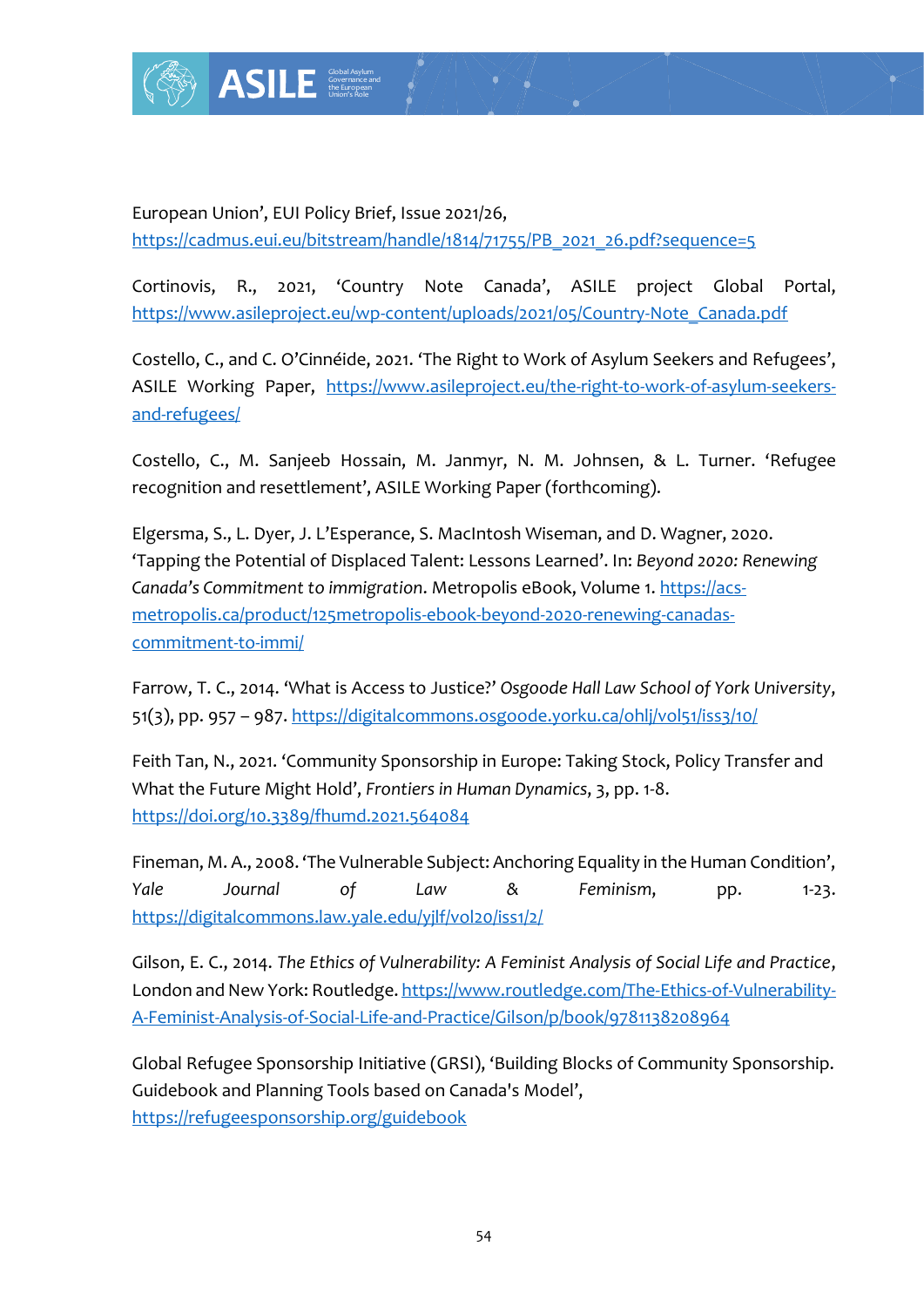

Government of Canada, 2021. 'Economic Mobility Pathways Pilot', [https://www.canada.ca/en/immigration-refugees-citizenship/news/2021/06/economic](https://www.canada.ca/en/immigration-refugees-citizenship/news/2021/06/economic-mobility-pathways-pilot.html)[mobility-pathways-pilot.html](https://www.canada.ca/en/immigration-refugees-citizenship/news/2021/06/economic-mobility-pathways-pilot.html)

Government of Canada, 2021. 'Canada announces 3 new initiatives to welcome and support more refugees', [https://www.canada.ca/en/immigration-refugees](https://www.canada.ca/en/immigration-refugees-citizenship/news/2021/06/canada-announces-3-new-initiatives-to-welcome-and-support-more-refugees.html)[citizenship/news/2021/06/canada-announces-3-new-initiatives-to-welcome-and-support](https://www.canada.ca/en/immigration-refugees-citizenship/news/2021/06/canada-announces-3-new-initiatives-to-welcome-and-support-more-refugees.html)[more-refugees.html](https://www.canada.ca/en/immigration-refugees-citizenship/news/2021/06/canada-announces-3-new-initiatives-to-welcome-and-support-more-refugees.html)

Government of Canada, 2021. 'Public policy to support the Economic Mobility Pathways Pilot (EMPP) – Phase 2', [https://www.canada.ca/en/immigration-refugees](https://www.canada.ca/en/immigration-refugees-citizenship/corporate/mandate/policies-operational-instructions-agreements/public-policies/economic-mobility-pathways-pilot-phase-2.html)[citizenship/corporate/mandate/policies-operational-instructions-agreements/public](https://www.canada.ca/en/immigration-refugees-citizenship/corporate/mandate/policies-operational-instructions-agreements/public-policies/economic-mobility-pathways-pilot-phase-2.html)[policies/economic-mobility-pathways-pilot-phase-2.html](https://www.canada.ca/en/immigration-refugees-citizenship/corporate/mandate/policies-operational-instructions-agreements/public-policies/economic-mobility-pathways-pilot-phase-2.html)

Hyndman, J., W. Payne, S. Jimenez, 2017. 'The State of Private Refugee Sponsorship in Canada: Trends, Issues, and Impacts', RRN/CRS Policy Brief Submitted to the Government of Canada, Canada, [https://refugeeresearch.net/wp](https://refugeeresearch.net/wp-content/uploads/2017/02/hyndman_feb%E2%80%9917.pdf)[content/uploads/2017/02/hyndman\\_feb%E2%80%9917.pdf](https://refugeeresearch.net/wp-content/uploads/2017/02/hyndman_feb%E2%80%9917.pdf)

Immigration, Refugees and Citizenship Canada (IRCC), 'The Economic Mobility Pathways Project: Exploring labour mobility as a complementary pathway for refugees'. [https://www.canada.ca/content/dam/ircc/documents/pdf/english/corporate/reports](https://www.canada.ca/content/dam/ircc/documents/pdf/english/corporate/reports-statistics/evaluations/the-economic-mobility-pathways-project.pdf)[statistics/evaluations/the-economic-mobility-pathways-project.pdf](https://www.canada.ca/content/dam/ircc/documents/pdf/english/corporate/reports-statistics/evaluations/the-economic-mobility-pathways-project.pdf)

Immigration, Refugees and Citizenship Canada (IRCC) – UNHCR, 2019. Partner's Dialogue on the Economic Mobility Pathways Project (EMPP), Outcome Document, [https://www.unhcr.ca/wp-content/uploads/2019/07/The-Economic-Mobility-Pathways-](https://www.unhcr.ca/wp-content/uploads/2019/07/The-Economic-Mobility-Pathways-Project-Policy-Principles-and-Lessons-Learned-June-2019.pdf)[Project-Policy-Principles-and-Lessons-Learned-June-2019.pdf](https://www.unhcr.ca/wp-content/uploads/2019/07/The-Economic-Mobility-Pathways-Project-Policy-Principles-and-Lessons-Learned-June-2019.pdf)

International Labour Organisation (ILO), 2016. 'Guiding principles Access of refugees and other forcibly displaced persons to the labour market', [https://www.ilo.org/global/topics/labour-migration/publications/WCMS\\_536440/lang-](https://www.ilo.org/global/topics/labour-migration/publications/WCMS_536440/lang--en/index.htm) [en/index.htm](https://www.ilo.org/global/topics/labour-migration/publications/WCMS_536440/lang--en/index.htm)

Immigration and Refugee Protection Act (S.C. 2001, c. 27), [https://laws.justice.gc.ca/PDF/I-](https://laws.justice.gc.ca/PDF/I-2.5.pdf)[2.5.pdf](https://laws.justice.gc.ca/PDF/I-2.5.pdf)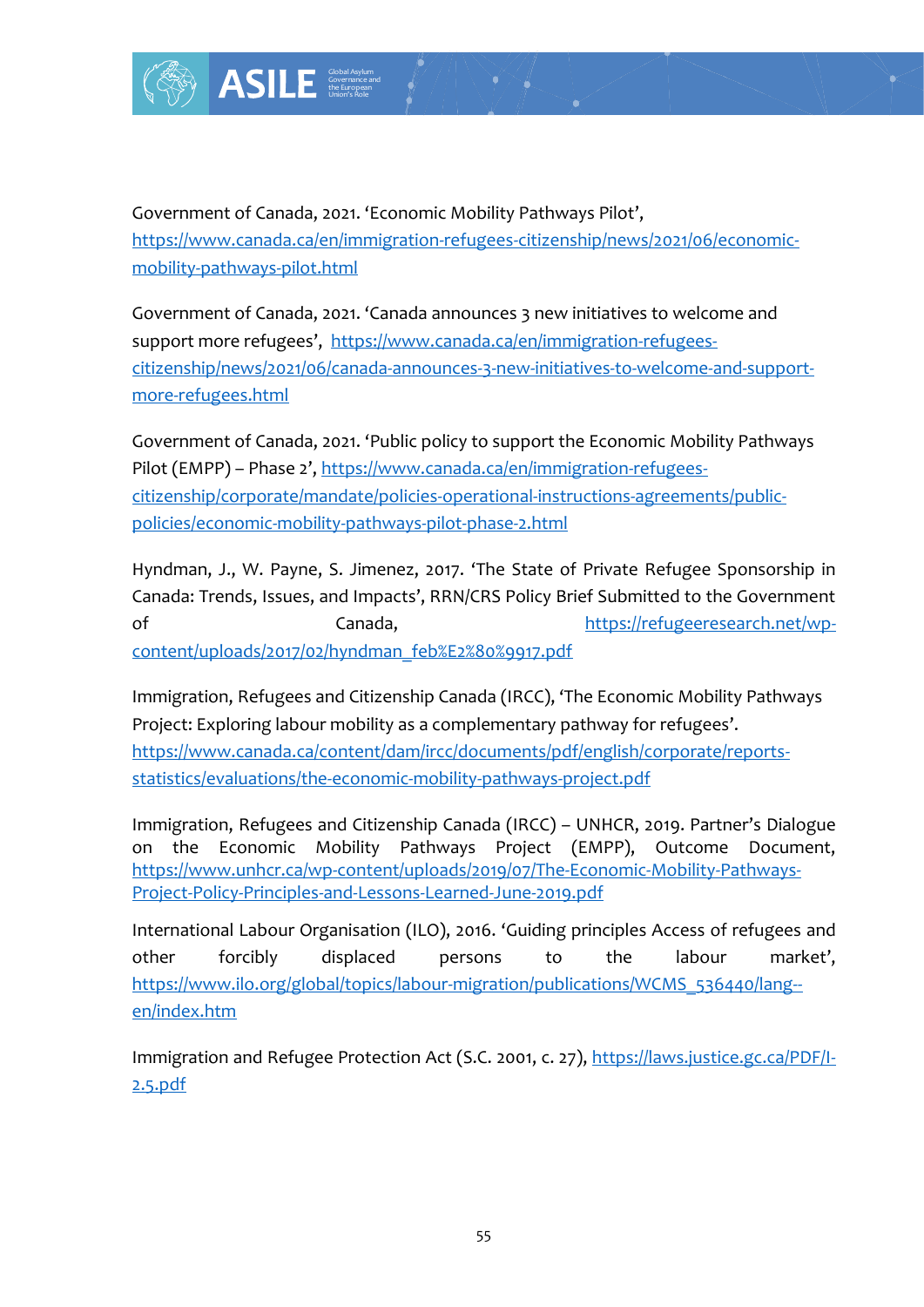

Immigration and Refugee Protection Regulations, (SOR/2002-227). <https://laws-lois.justice.gc.ca/PDF/SOR-2002-227.pdf>

Kaida, L., F. Hou, and M. Stick, 2020. 'The Long-term Economic Outcomes of Refugee Private Sponsorship', Ottawa: Statistics Canada. <https://www150.statcan.gc.ca/n1/pub/11f0019m/11f0019m2019021-eng.htm>

Labman, S., 2016. 'Private Sponsorship: Complementary or Conflicting Interests?', *Refuge*, 32(2), pp. 67-80.<https://doi.org/10.25071/1920-7336.40266>

Labman, S. and M. Pearlman, 2018. 'Blending, Bargaining, and Burden-Sharing: Canada's Resettlement Programs', *Journal of International Migration and Integration*, 19, pp. 439– 449.<https://doi.org/10.1007/s12134-018-0555-3>

Labman, S. and J. Hyndman, BVOR Briefing Note May 1, <https://crs.info.yorku.ca/files/2019/04/BVOR-Briefing-2019-May1.pdf?%20x44358>

Protection Regulation<br>
E.ca/PDF/SOR-2002-22<br>
Stick, 2020. The Long<br>
<u>awa:</u> Statistics Canad<br>
<u>gc.ca/n1/pub/11fo01gn</u><br>
P. Sponsorship: Comp<br>
oi.org/10.25071/1920-<br>
man, 2018. 'Blending<br>
Journal of Internation<br>
Journal of In Leboeuf, L., 2020. 'Legal Pathways to Protection: Towards a Common and Comprehensive Approach?', EU Immigration and Asylum Law and Policy Blog, 3 December, [https://eumigrationlawblog.eu/legal-pathways-to-protection-towards-a-common-and](https://eumigrationlawblog.eu/legal-pathways-to-protection-towards-a-common-and-comprehensive-approach/)[comprehensive-approach/](https://eumigrationlawblog.eu/legal-pathways-to-protection-towards-a-common-and-comprehensive-approach/)

Lehr, S. and B. Dyck, 2020. '"Naming" Refugees in the Canadian Private Sponsorship of Refugees Program: Diverse Intentions and Consequences", In S. Labman and G. Cameron (eds.) *Strangers to Neighbours. Refugee Sponsorship in Context*, Montreal & Kingston: McGill-Queen's University Press, pp. 42-60, <https://doi.org/10.2307/j.ctv176ktqs.7>

Macklin, A. and J. Blum, 2021. 'Country Fiche: CANADA'. ASILE Project, [https://www.asileproject.eu/wp-content/uploads/2021/03/Country-](https://www.asileproject.eu/wp-content/uploads/2021/03/Country-Fiche_CANADA_Final_Pub.pdf)[Fiche\\_CANADA\\_Final\\_Pub.pdf](https://www.asileproject.eu/wp-content/uploads/2021/03/Country-Fiche_CANADA_Final_Pub.pdf)

Macklin, A. et al. 2018. 'A preliminary investigation into private refugee sponsors', *Canadian Ethnic Studies*, 50(2), pp. 35–57.<https://doi.org/10.1353/ces.2018.0014>

Mendicino, M., 2021. 'Speaking Notes for the Honourable Marco Mendicino, Minister of Immigration, Refugees and Citizenship: Announcement related to new initiatives to help Canada assist even more refugees', delivered 18.06.2021. [https://www.canada.ca/en/immigration-refugees-citizenship/news/2021/07/speaking-](https://www.canada.ca/en/immigration-refugees-citizenship/news/2021/07/speaking-notes-for-the-honourable-marco-mendicino-minister-of-immigration-refugees-and-citizenship-announcement-related-to-new-initiatives-to-help-.html)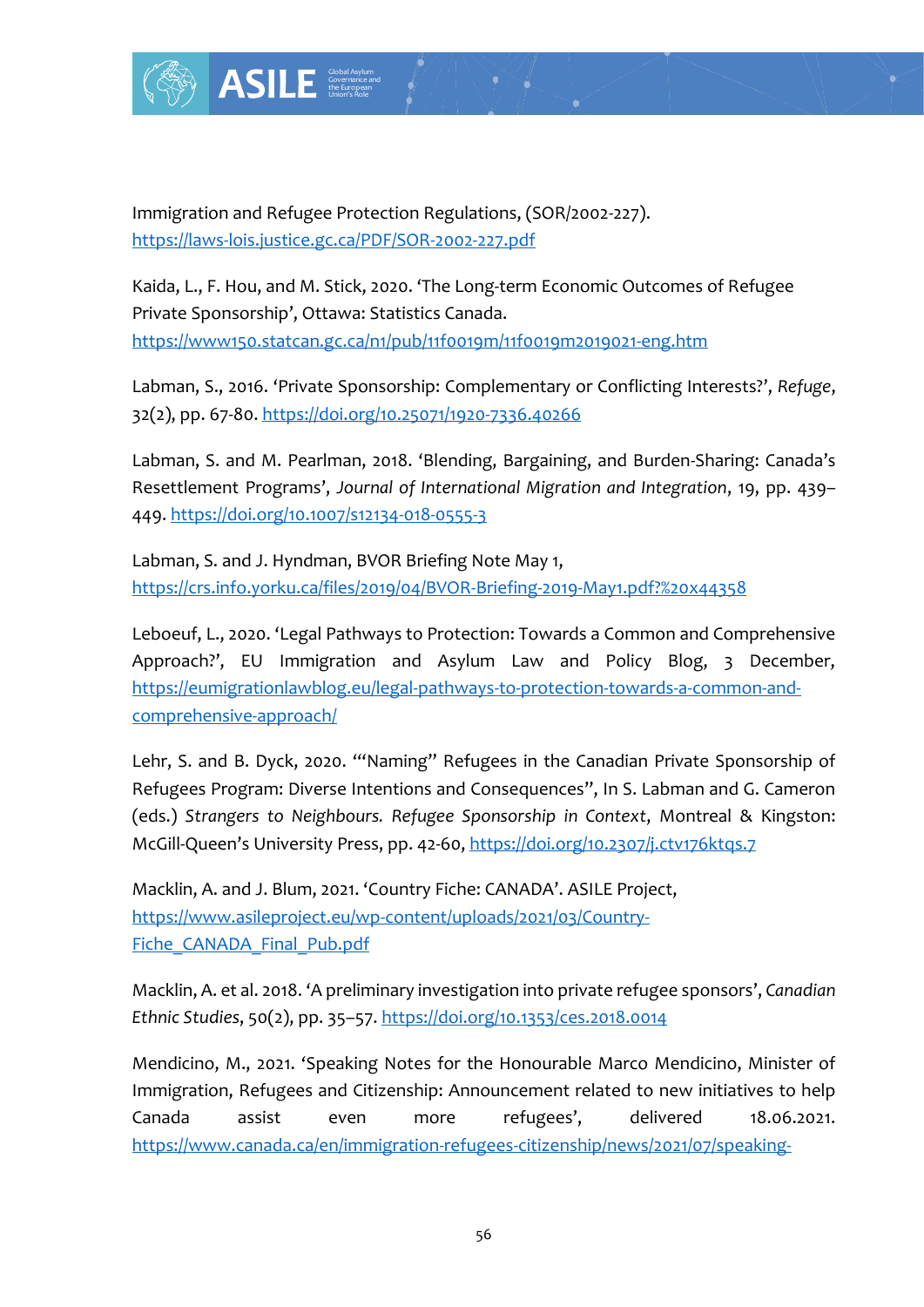

[notes-for-the-honourable-marco-mendicino-minister-of-immigration-refugees-and](https://www.canada.ca/en/immigration-refugees-citizenship/news/2021/07/speaking-notes-for-the-honourable-marco-mendicino-minister-of-immigration-refugees-and-citizenship-announcement-related-to-new-initiatives-to-help-.html)[citizenship-announcement-related-to-new-initiatives-to-help-.html](https://www.canada.ca/en/immigration-refugees-citizenship/news/2021/07/speaking-notes-for-the-honourable-marco-mendicino-minister-of-immigration-refugees-and-citizenship-announcement-related-to-new-initiatives-to-help-.html)

Morawa, A. H. E., 2003. 'Vulnerability as a Concept of International Human Rights Law', *Journal of International Relations and Development*, 6(2). [https://ciaotest.cc.columbia.edu/olj/jird/jird\\_jun03\\_moa01.pdf](https://ciaotest.cc.columbia.edu/olj/jird/jird_jun03_moa01.pdf)

Nancarrow, Clarke J. and T. Marlow. 2020. 'The cracks in our admired private refugee sponsorship program', Policy Options, 30 January. [https://policyoptions.irpp.org/fr/magazines/january-2020/the-cracks-in-our-admired](https://policyoptions.irpp.org/fr/magazines/january-2020/the-cracks-in-our-admired-private-refugee-sponsorship-program/)[private-refugee-sponsorship-program/](https://policyoptions.irpp.org/fr/magazines/january-2020/the-cracks-in-our-admired-private-refugee-sponsorship-program/)

Peroni, L. and A. Timmer, 2013. 'Vulnerable groups: The promise of an emerging concept in European Human Rights Convention law', *International Journal of Constitutional Law*, 11(4). <https://doi.org/10.1093/icon/mot042>

Smith, C. D. and D. Wagner, 2021. 'How Canada can address skills shortages by improving access to economic pathways for refugees and displaced people in Latin America', CERC Policy Brief, No. 01 April 2021. [https://www.ryerson.ca/content/dam/cerc](https://www.ryerson.ca/content/dam/cerc-migration/Policy/Final_PB_Smith_Wagner_April19.pdf)[migration/Policy/Final\\_PB\\_Smith\\_Wagner\\_April19.pdf](https://www.ryerson.ca/content/dam/cerc-migration/Policy/Final_PB_Smith_Wagner_April19.pdf)

Thériault, P., 2020. 'Judicial Review in Canada's Refugee Resettlement Program', In S. Labman and G. Cameron (eds.) *Strangers to Neighbours. Refugee Sponsorship in Context*, Montreal & Kingston: McGill-Queen's, pp. 227-246[. https://doi.org/10.2307/j.ctv176ktqs.17](https://doi.org/10.2307/j.ctv176ktqs.17)

Thériault, P., 2021. 'Settling The Law: An Empirical Assessment of Decision-Making and Judicial Review In Canada's Refugee Resettlement System', PHD Dissertation Graduate Programme in Law Osgoode Hall Law School. <http://hdl.handle.net/10315/38504>

Treviramus, B. and M. Casasola, 2018. 'Canada's Private Sponsorship of Refugee Program', *Journal of International Migration and Integration* 4(2), pp. 177-202. <https://doi.org/10.1007/s12134-003-1032-0>

United Nations, 2018. 'Global Compact on Refugees'. New York. <https://www.unhcr.org/5c658aed4.pdf>

United Nations, 2018. 'The Global Compact for Safe, Orderly and Regular Migration', (A/RES/73/195).<https://digitallibrary.un.org/record/1660537?ln=en>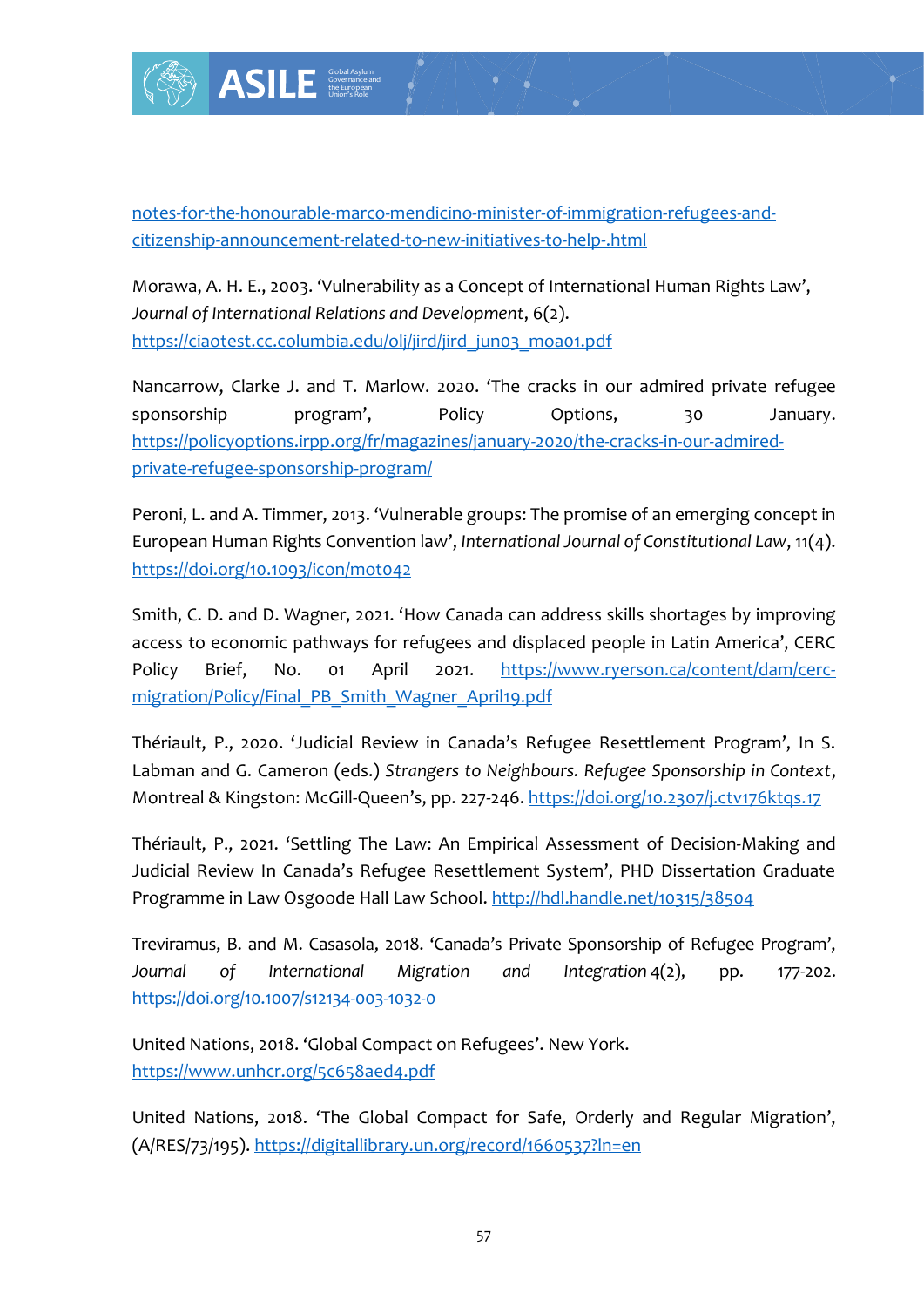

Governance and the European Union's Role

United Nations High Commissioner for Refugees (UNHCR), 2011. Resettlement Handbook, <https://www.unhcr.org/46f7c0ee2.pdf>

United Nations High Commissioner for Refugees (UNHCR), 2019. 'Global Trends: Forced Displacement in 2018', <https://www.unhcr.org/5d08d7ee7.pdf>

France Controllery<br>
France Controllery<br>
France Controllery<br>
France Controllery<br>
France Controllery<br>
France Controllery<br>
France Controllery<br>
France Controllery<br>
France Controllery<br>
France Controllery<br>
France Controllery<br>
Fr United Nations High Commissioner for Refugees (UNHCR), 2019. 'Complementary pathways for admission of refugees to third countries. Key considerations', [https://www.unhcr.org/protection/resettlement/5ce55faf4/unhcr-complementary](https://www.unhcr.org/protection/resettlement/5ce55faf4/unhcr-complementary-pathways-admission-refugees-third-countries-key-considerations.html)[pathways-admission-refugees-third-countries-key-considerations.html](https://www.unhcr.org/protection/resettlement/5ce55faf4/unhcr-complementary-pathways-admission-refugees-third-countries-key-considerations.html)

United Nations High Commissioner for Refugees (UNHCR), 2019. 'The Three-Year Strategy (2019-2021) on Resettlement and Complementary Pathways', [https://www.unhcr.org/protection/resettlement/5d15db254/three-year-strategy](https://www.unhcr.org/protection/resettlement/5d15db254/three-year-strategy-resettlement-complementary-pathways.html)[resettlement-complementary-pathways.html](https://www.unhcr.org/protection/resettlement/5d15db254/three-year-strategy-resettlement-complementary-pathways.html)

Van Haren, I., 2021. 'Canada's Private Sponsorship Model Represents a Complementary Pathway for Refugee Resettlement', Migration Policy Institute, 2021, [https://www.migrationpolicy.org/article/canada-private-sponsorship-model-refugee](https://www.migrationpolicy.org/article/canada-private-sponsorship-model-refugee-resettlement)[resettlement](https://www.migrationpolicy.org/article/canada-private-sponsorship-model-refugee-resettlement)

Welfens, N. and Y. Beykol, 2021. 'The Politics of Vulnerability in Refugee Admissions Under the EU-Turkey Statement', *Frontiers in Political Science*, Volume 3, pp. 1-7. <https://doi.org/10.3389/fpos.2021.622921>

Wood, T., 2020. 'The role of 'complementary pathways' in refugee protection', Kaldor Centre for International Refugee Law,

[https://www.kaldorcentre.unsw.edu.au/publication/role-%E2%80%98complementary](https://www.kaldorcentre.unsw.edu.au/publication/role-%E2%80%98complementary-pathways%E2%80%99-refugee-protection)[pathways%E2%80%99-refugee-protection](https://www.kaldorcentre.unsw.edu.au/publication/role-%E2%80%98complementary-pathways%E2%80%99-refugee-protection)